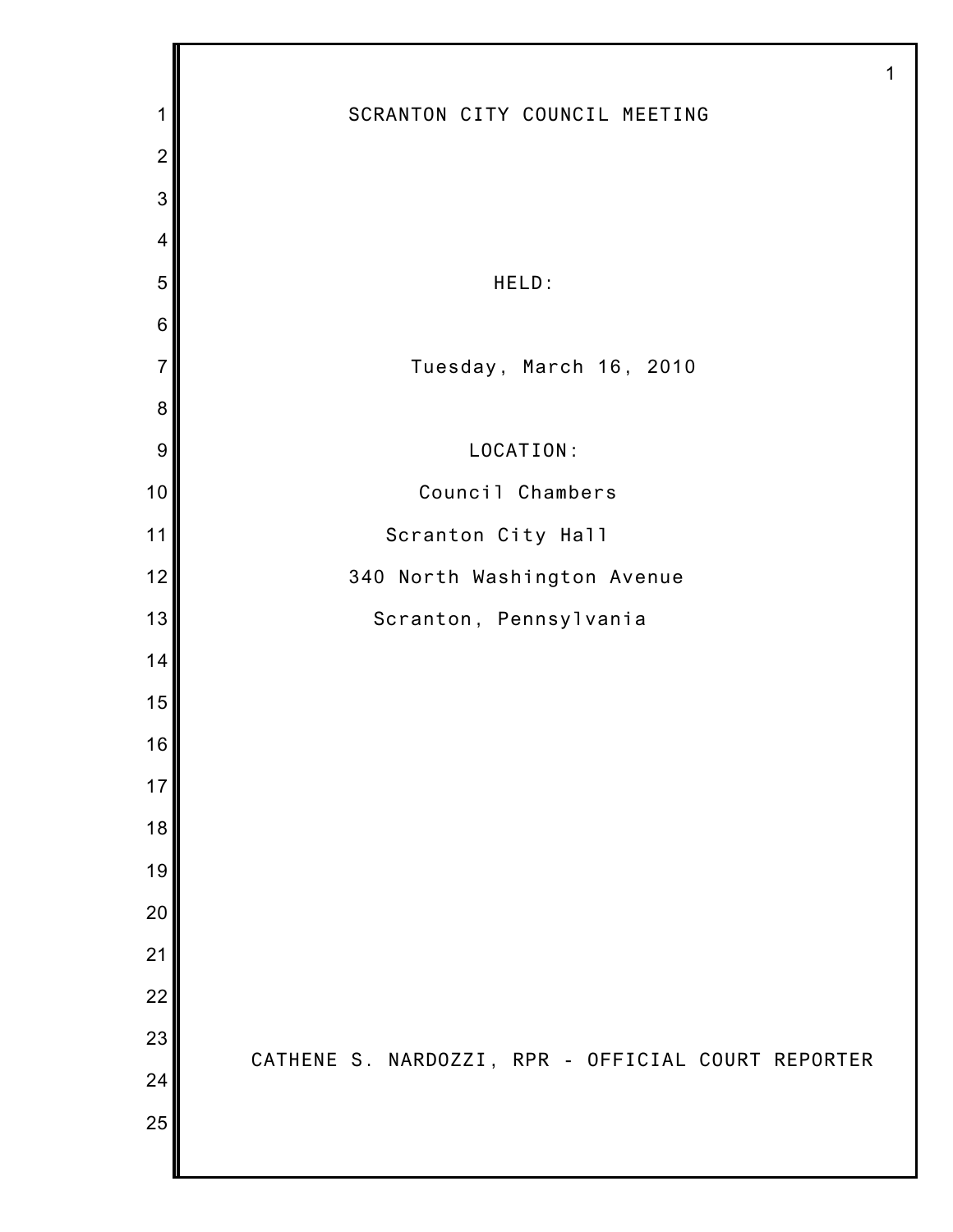```
1
2
3
4
5
6
7
8
9
10
11
12
13
14
15
16
17
18
19
20
21
22
23
24
25
     CITY OF SCRANTON COUNCIL:
     JANET EVANS, PRESIDENT
     (Not present)
     PAT ROGAN, VICE-PRESIDENT
     ROBERT MCGOFF
     (Not present)
     FRANK JOYCE
     JOHN LOSCOMBE
     NANCY KRAKE, CITY CLERK
     CATHY CARRERA, ASSISTANT CITY CLERK
     BOYD HUGHES, SOLICITOR
```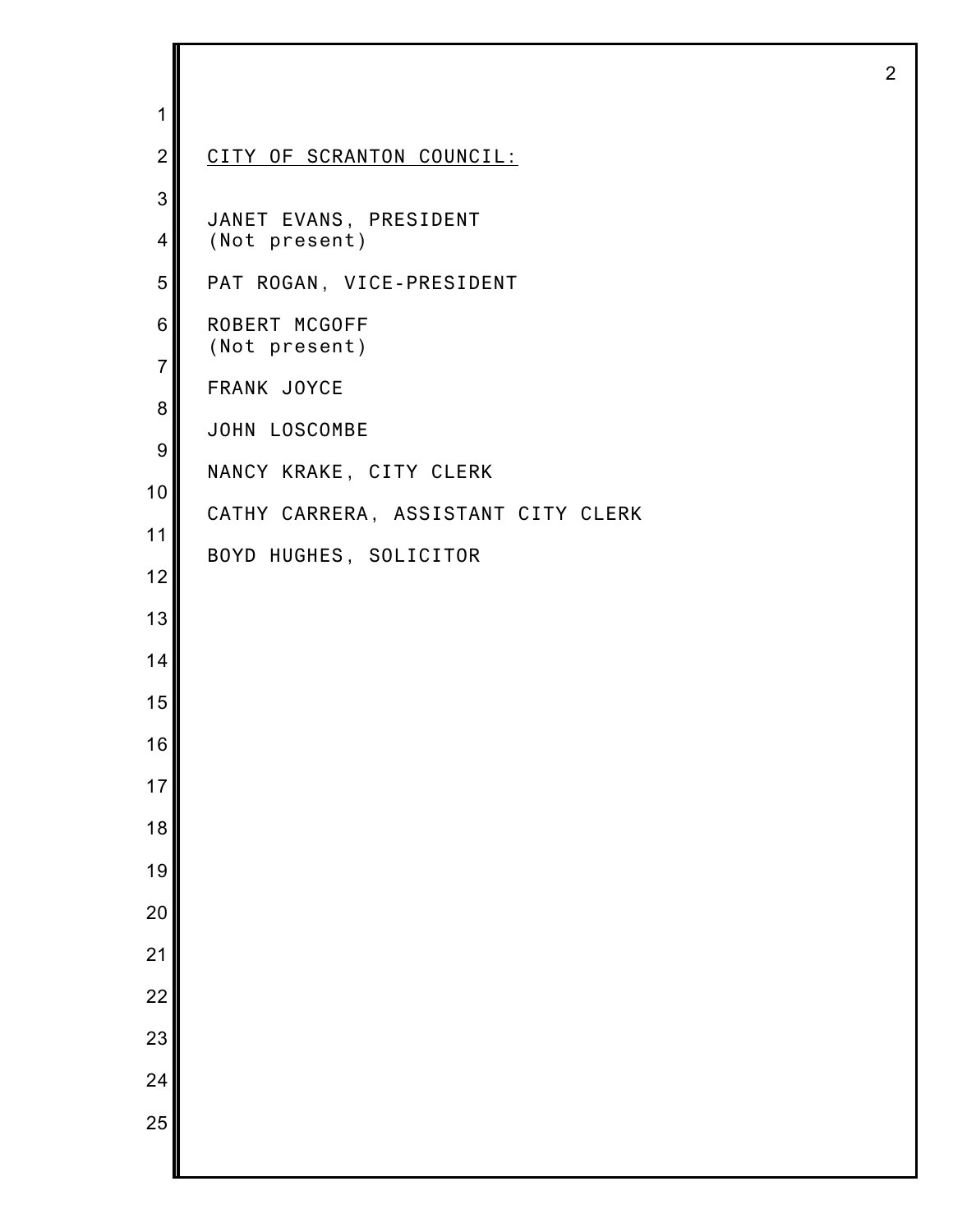|                | 3                                                      |
|----------------|--------------------------------------------------------|
| 1              | (Pledge of Allegiance recited and moment of reflection |
| $\overline{2}$ | observed.)                                             |
| 3              | MR. ROGAN: Roll call, please.                          |
| 4              | MS. CARRERA: Mr. McGoff.<br>Mr.                        |
| 5              | Rogan.                                                 |
| 6              | MR. ROGAN: Here.                                       |
| $\overline{7}$ | MS. CARRERA: Mr. Loscombe.                             |
| 8              | MR. LOSCOMBE: Here.                                    |
| 9              | MS. CARRERA: Mr. Joyce.                                |
| 10             | MR. JOYCE: Here.                                       |
| 11             | MS. CARRERA: Mrs. Evans.                               |
| 12             | MR. ROGAN: Just for the record, I                      |
| 13             | received a call from Mrs. Evans who was                |
| 14             | unable to the attend the meeting tonight due           |
| 15             | to physical limitations. And I also                    |
| 16             | received a note from the Mr. McGoff who has            |
| 17             | a family illness and will also not attend              |
| 18             | today. Please dispense with the reading of             |
| 19             | the minutes.                                           |
| 20             | MS. KRAKE: THIRD ORDER. 3-A.                           |
| 21             | ZONING HEARING BOARD DECISIONS RENDERED AT             |
| 22             | THE MEETING HELD MARCH 10, 2010.                       |
| 23             | MR. ROGAN: Are there any comments?                     |
| 24             | If not, received and filed. Mrs. Krake, do             |
| 25             | we have clerk's notes this week?                       |
|                |                                                        |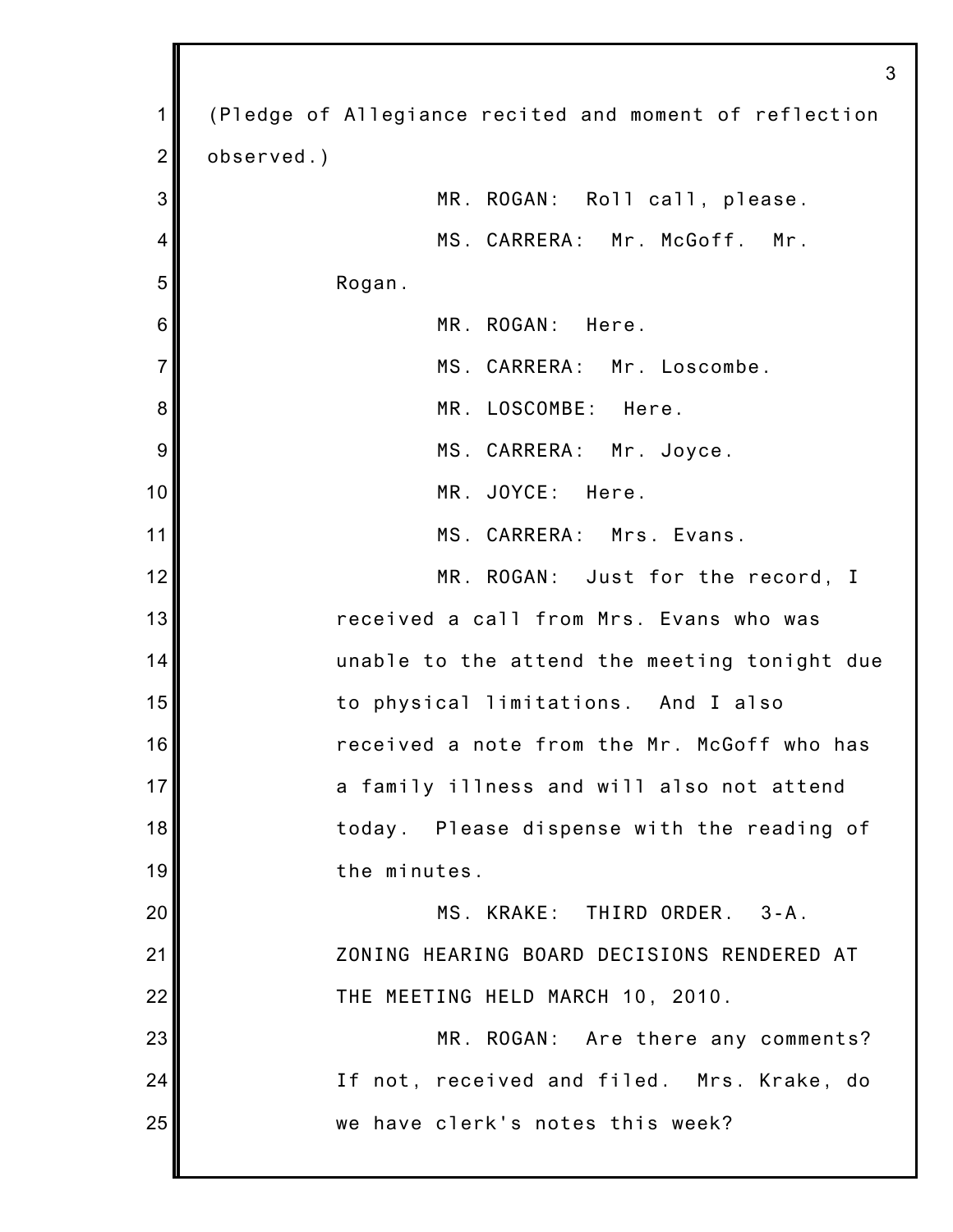| MS. KRAKE: Yes, we do. We have              |
|---------------------------------------------|
| several responses. Some of them are very    |
| lengthy, so I'll just give a brief summary  |
| of them, but they will available in the     |
| clerk's office and council does have a copy |
| of all of them.                             |
| The first response is from Electric         |
| City Television. In response to our         |
| questions regarding program guide they tell |
| us the audio program guide runs in          |
| ten-minute intervals on our community       |
| calendar. Currently the guide displays the  |
| next four programs in the cue. We are       |
| working with Televue to develop an enhanced |
| on-air program guide that will display the  |
| next 24 hours of programming. We will also  |
| feature an extend two to three-day program  |
| grid on our website.                        |
| Regarding our life web streaming and        |
| video on demand. In March 2009, Electric    |
| City TV applied and was subsequently        |
| approved for a state grant to purchase the  |
|                                             |

necessary equipment to encode and hot video

this letter, we are still waiting to receive

content on other website. At the time of

1

2

3

4

5

6

7

8

9

10

11

12

13

14

15

16

17

18

19

20

21

22

23

24

25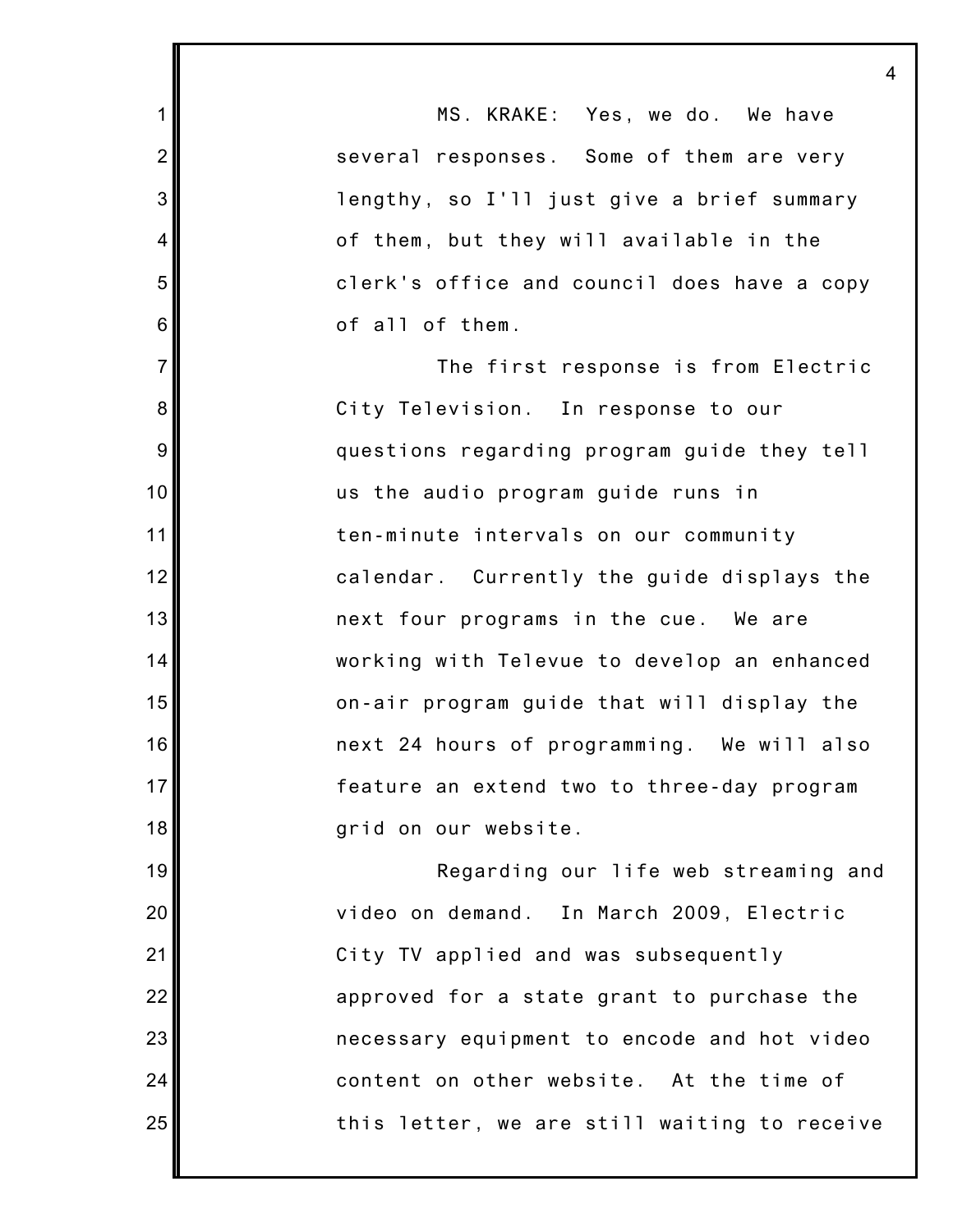1 2 3 4 5 6 7 8 9 10 11 12 13 14 15 16 17 18 19 20 21 22 23 24 the funds from the state to implement life web streaming of all our programming. Regarding the audio of Scranton City Council meetings, Scranton Council meetings are monitored from the live broadcast on Channel 19. Audio is taken from the in-house sound system, fed to our mixer and goes out directly over the air. Adjustments are made for individuals who speak either too close or too far from the microphone. However, if a speaker has their microphone completely turned off we must rely on the signal from the nearest open mic causing sound levels to be lower and often times distorted. Every effort is made to keep the audio level as even as possible across the nine microphone setup. This is from Mark Migliore, executive director of ECTV. Our next answer is from Attorney Paul Kelly who represents the Civil Service Commission. At the Civil Service Commission's March 10 meeting, the commission directed him to respond. He did call our office on March 8 and he did tell

us that the commission did not meet in

5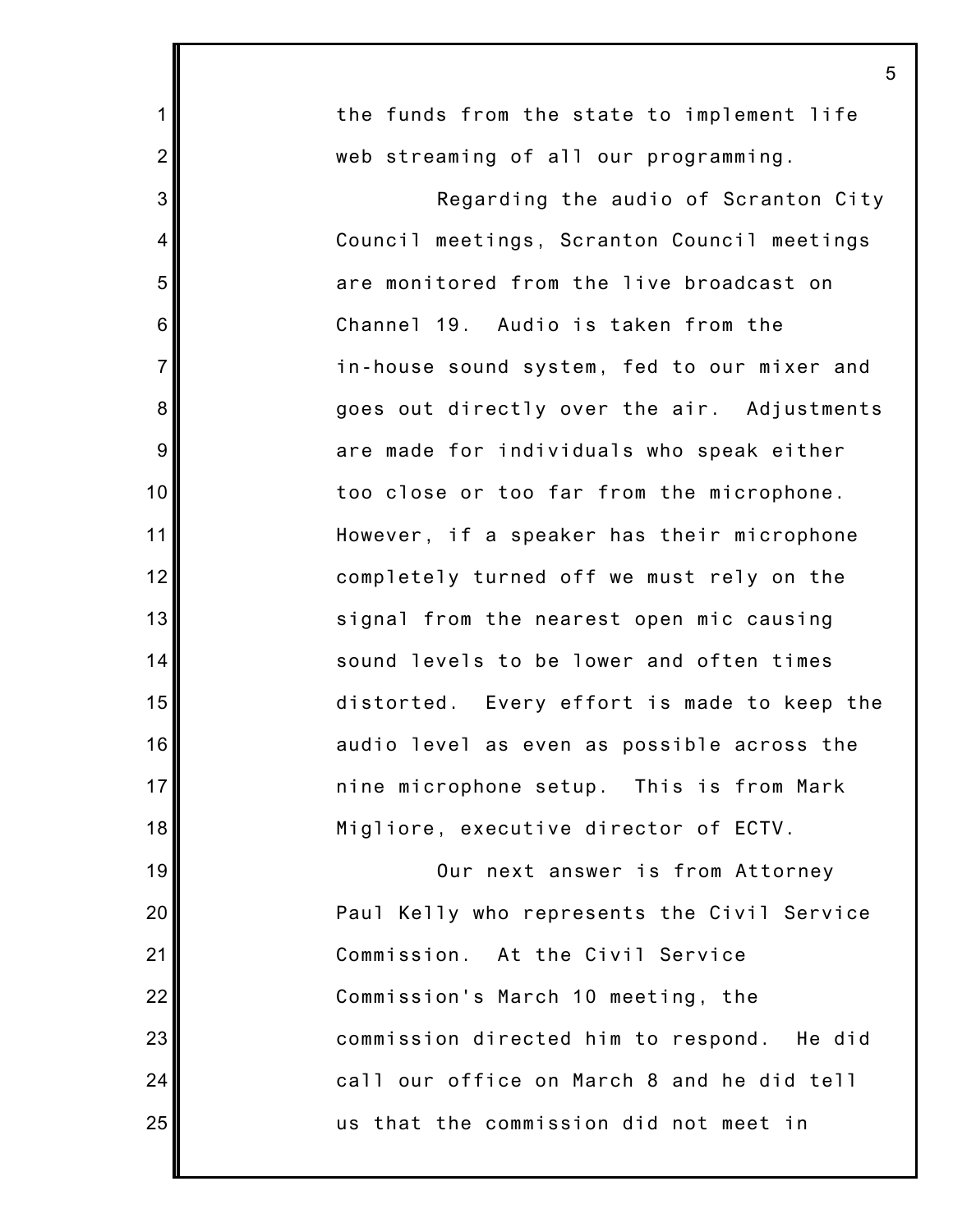February due to closure of city hall on the 10th and lack of quorum on the reconvene date of February 16, hence the delay in this response.

1

2

3

4

5

6

7

8

9

10

11

12

13

14

15

16

17

18

19

20

21

22

23

24

25

Further, he has been directed by the commission to advise you that any future requests for information that is plainly posted on the Commission's bulletin board located in city hall across from the fire chief's office will be responded to by advising the requester to retrieve the information itself from the bulletin board.

So, I think he is saying that if we are going to ask for something that's on the board we should first look at the board, however, I don't know how we would know what's on the board, but enclosed he has the current active police promotion list and a copy of the commission's August 8, 2008, resolution setting the minimum passing scores for both written and oral examinations. So we do have all of this backup here, which we are not going to read this evening.

MR. ROGAN: Okay, great.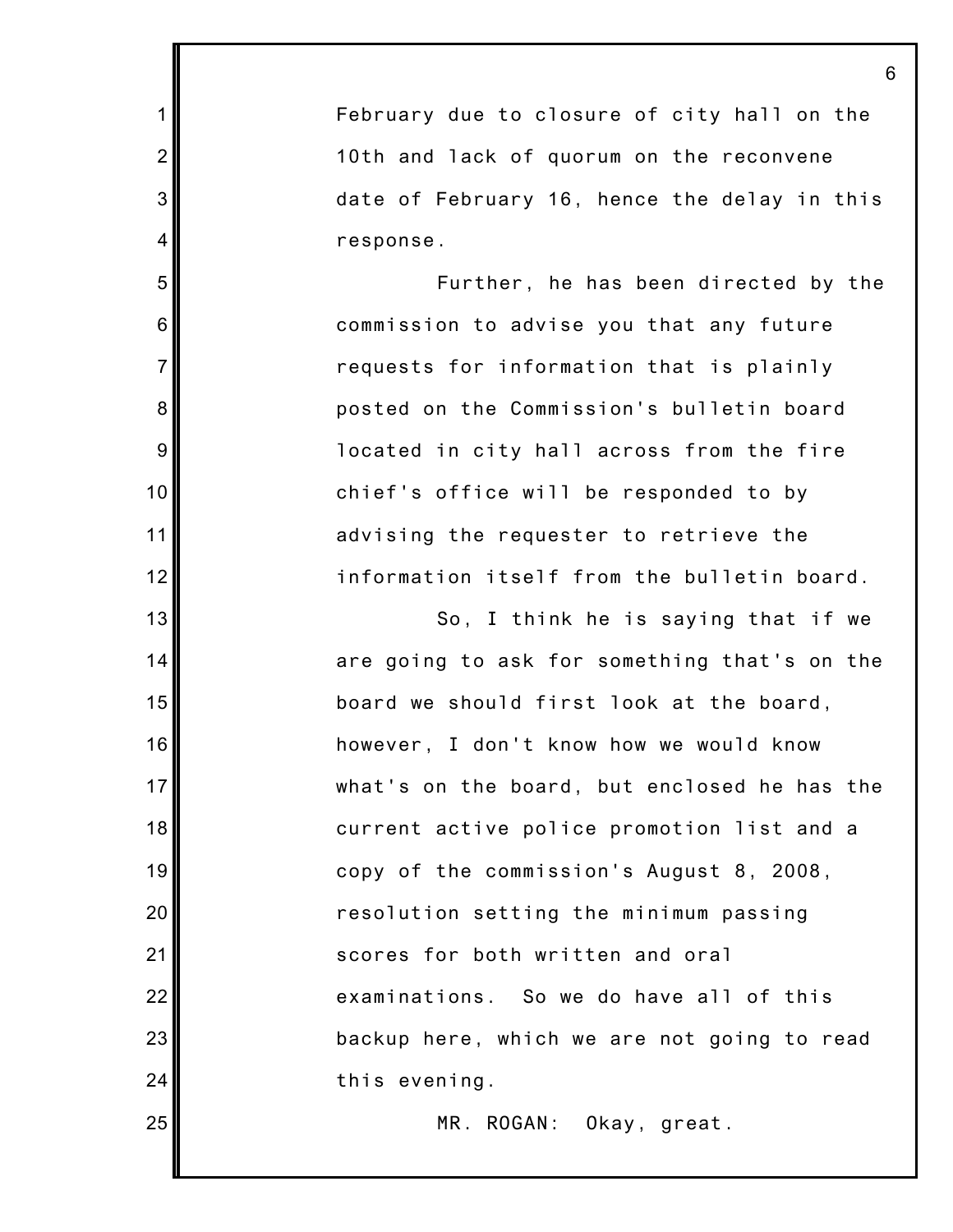1 2 3 4 5 6 7 8 9 10 11 12 13 14 15 16 17 18 19 20 21 22 23 24 25 MS. KRAKE: Our next response is from Chief Elliott: "Today I received a copy of the letter Mayor Doherty requesting a meeting with me. I am willing to sit down and discuss any concerns you have regarding public safety. Please contact his secretary to setup a meeting." This was are cc'd to John Loscombe and Stephanie Walker, who is the mayor's secretary. Our next response is also from chief Elliott. This is subject is an abandoned vehicle. He says, "I received your letter dated March 5, 2010, regarding a reported abandoned vehicle in front of the 1318 South Irving Avenue. There is a procedure in place for handling abandoned vehicles and I will have officers follow the procedures/law regarding such rather than be given an order of what to do by council. Thank you for the information. Chief." MR. ROGAN: Well, I hope that the chief would address the problem. MS. KRAKE: Yes. Our next response is from the Scranton Parking Authority.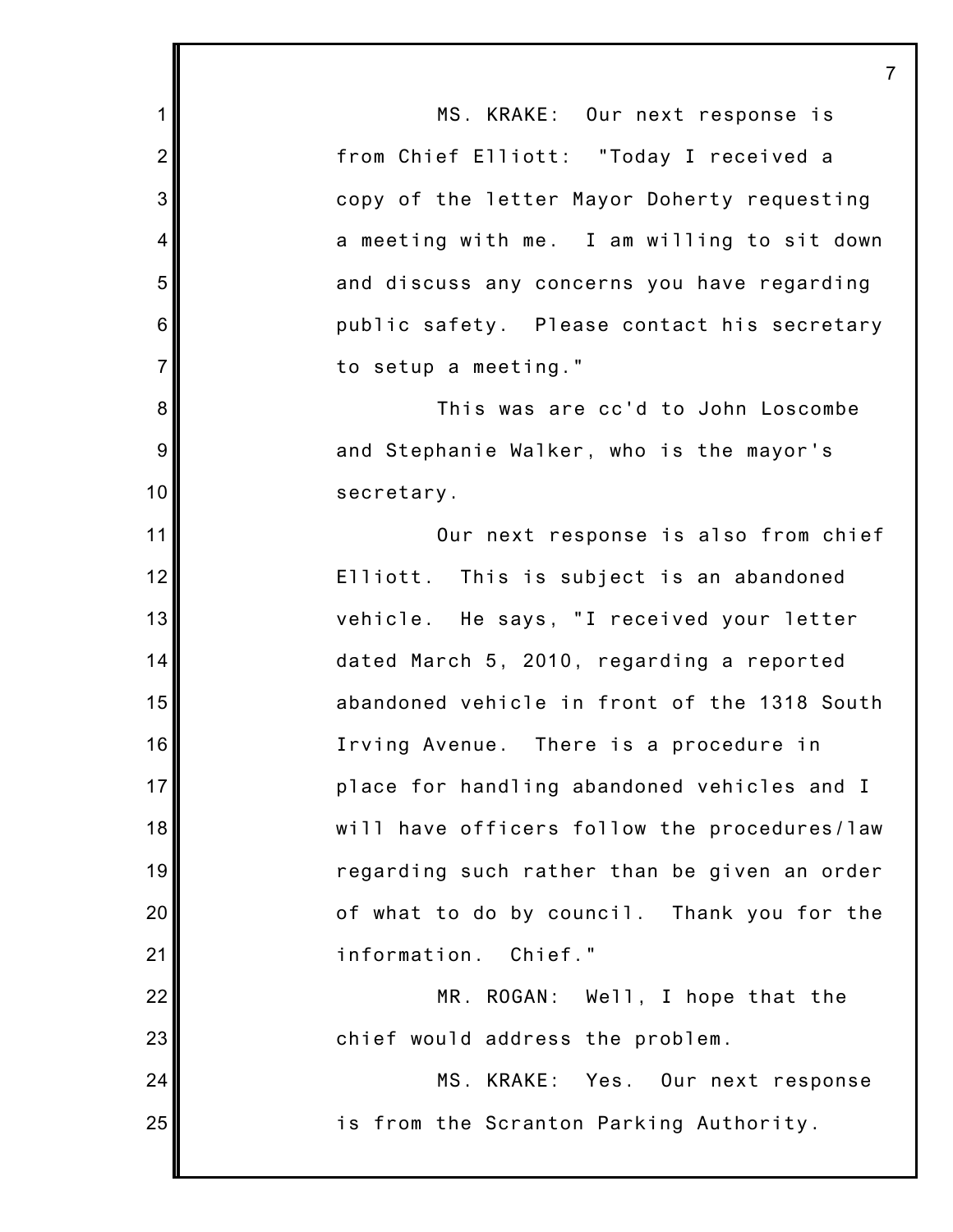This is concerning Buona Pizza. He is instructed -- this is from, excuse me, Robert Scopelitti, the executive director of the Parking Authority. He says he has instructed his enforcement officers to monitor, as they always have, and he is enclosed a list of tickets issued in that area and a log sheet. Please be advised that we are down to four enforcement officers and they cover the downtown area along with the three hospitals. When Buona Pizza calls he wants them there immediately and that's not always possible. We will continue to monitor this problem. MR. ROGAN: Okay.

MS. KRAKE: Our next request -- or excuse me, our next response is from the Parking Authority and they are letting us know that due to the extensive nature of our request concerning the prospectuses on the bond issue that they will expect to respond within the next 30 days.

| 23 |  |                  | MR. ROGAN: Thirty days? |
|----|--|------------------|-------------------------|
| 24 |  | MS. KRAKE: Yes.  |                         |
| 25 |  | MR. ROGAN: Okay. |                         |

1

2

3

4

5

6

7

8

9

10

11

12

13

14

15

16

17

18

19

20

21

22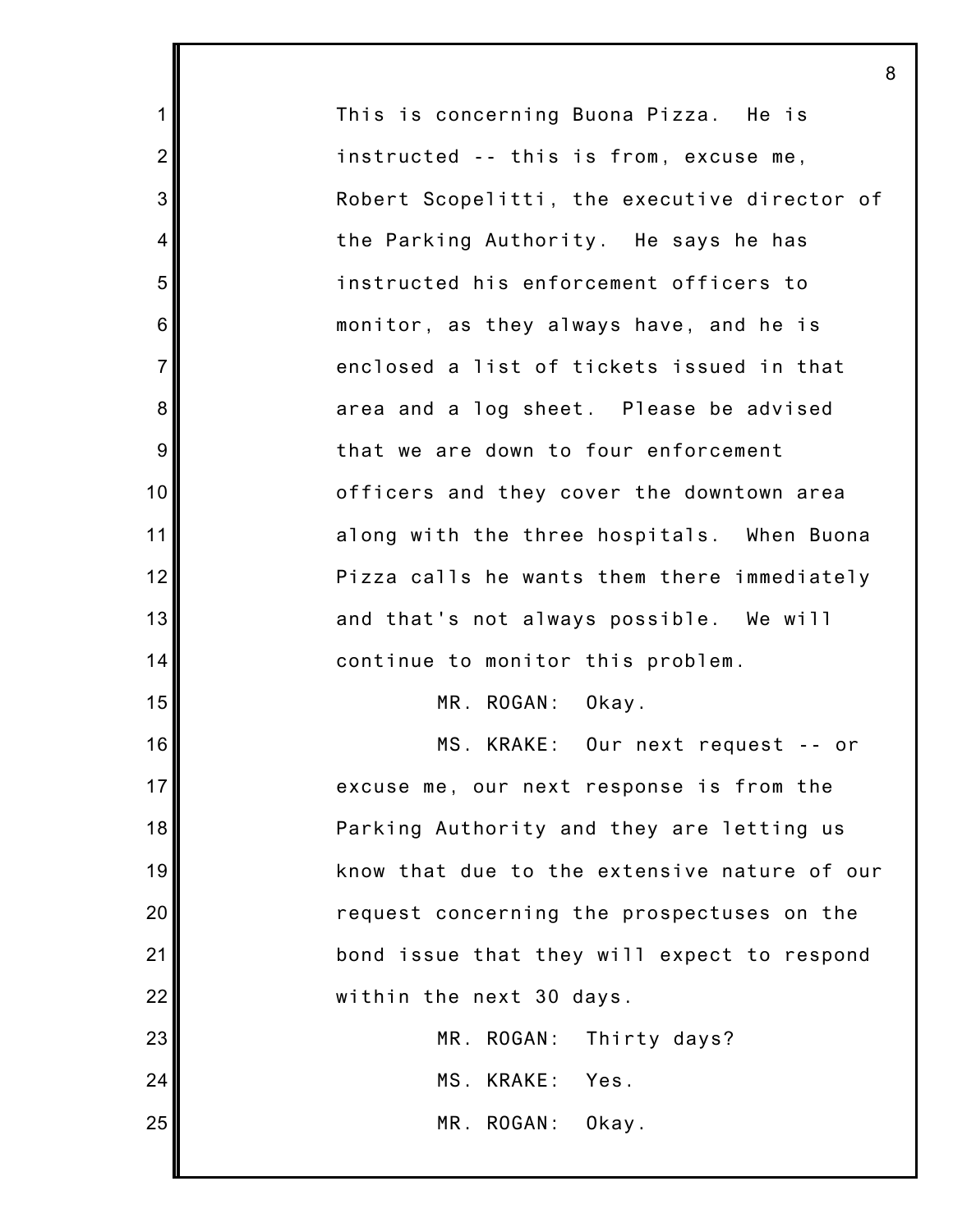| 1              | MS. KRAKE: And actually they name            |
|----------------|----------------------------------------------|
| $\overline{2}$ | the date. "Please expect a response by       |
| 3              | April 5, "and advising us that we will have  |
| 4              | a cost for copies of 25 cents per page.      |
| 5              | Next we have a response from Daron           |
| 6              | Northeast. Daron Northeast is no longer      |
| $\overline{7}$ | manufacturing the product out of the         |
| 8              | Scranton location. All of the manufacturing  |
| 9              | equipment has been relocated. The company    |
| 10             | had a great deal of inventory in Scranton,   |
| 11             | therefore, it has taken quite a bit of time  |
| 12             | to arrange that material and transport it.   |
| 13             | As evidence of the significant               |
| 14             | decrease in product at the present time that |
| 15             | process is still going on and we will        |
| 16             | continue to work to remove the remaining     |
| 17             | items out of the location. And that's        |
| 18             | signed by Daron Northeast Ownership.         |
| 19             | MR. ROGAN:<br>Okay.                          |
| 20             | MS. KRAKE: Finally, we have a                |
| 21             | response from the Scranton Sewer Authority   |
| 22             | that I will very briefly describe. Actually  |
| 23             | they answered our letter very clearly and    |
| 24             | very precisely, and as you can see provided  |
| 25             | a lot of backup, and this will be in the     |
|                |                                              |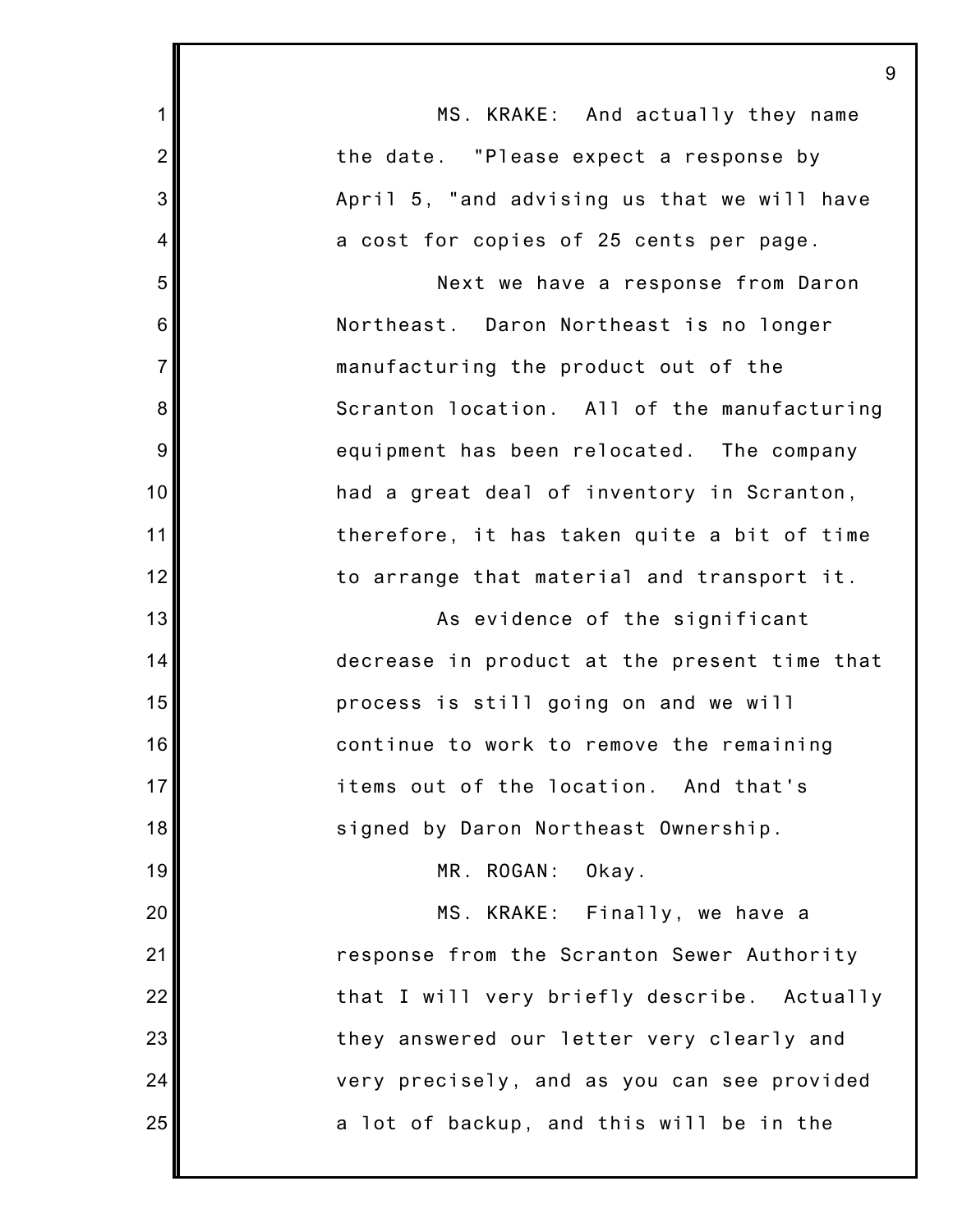|                | 10                                           |
|----------------|----------------------------------------------|
| 1              | council office for whoever would like to     |
| $\overline{c}$ | look at it.                                  |
| 3              | The first point of interest, they            |
| 4              | tell us there are two major projects being   |
| 5              | undertaken by the Scranton Sewer Authority   |
| 6              | in both the short and long-term. The first   |
| $\overline{7}$ | project is the Chesapeake Bay project, which |
| $\bf 8$        | they go onto describe. Next, is the second   |
| 9              | project -- excuse me, the second project is  |
| 10             | the combined sewer overflow strategy, which  |
| 11             | also they go and to describe in length.      |
| 12             | They are responding to our second            |
| 13             | point of the interest, which was the number  |
| 14             | of employees. They say two employees were    |
| 15             | hired in 2002; one in 2003; two in 2004; ten |
| 16             | in 2005; 13 in 2006; 13 in 2007; 12 in 2008  |
| 17             | and 12 in 2009. There have not been any      |
| 18             | employees hired during 2010. During the      |
| 19             | same period 20 employees left the employment |
| 20             | of the Scranton Sewer Authority. And he      |
| 21             | goes onto describe some of those issues      |
| 22             | there.                                       |
| 23             | Also, when they say the Scranton             |
| 24             | Sewer Authority has been unable -- or has    |
| 25             | been able to undertake much the work         |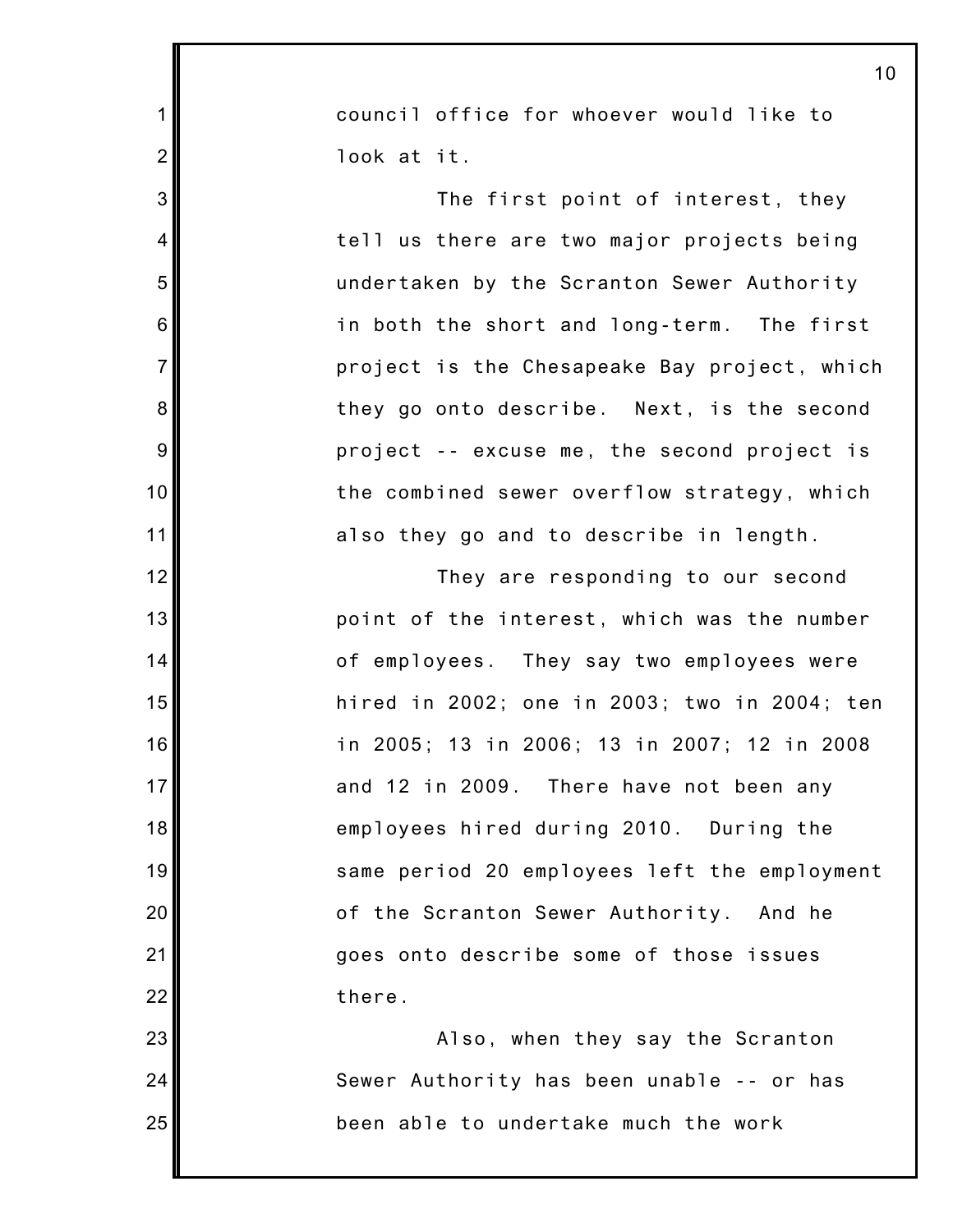|                | 11                                           |
|----------------|----------------------------------------------|
| 1              | in-house because of the increase in manpower |
| $\overline{2}$ | and capital equipment additions.             |
| 3              | Lastly, a civil suit was filed by            |
| $\overline{4}$ | the EPA against the Scranton Sewer Authority |
| 5              | on September 29, 2009. The Sewer Authority   |
| 6              | intends to aggressively defend itself        |
| $\overline{7}$ | against this lawsuit and this effort is      |
| 8              | underway.                                    |
| 9              | And that's all we have.                      |
| 10             | MR. ROGAN: Thank you, Mrs. Krake.            |
| 11             | FOURTH ORDER. The first speaker is Andy      |
| 12             | Sbaraglia.                                   |
| 13             | MR. SBARAGLIA: Andy Sbaraglia,               |
| 14             | citizen of Scranton. Fellow Scrantonians,    |
| 15             | we are up to 7-B I guess is on the agenda    |
| 16             | for final passage. I was here originally     |
| 17             | and I stood at this podium hen they actually |
| 18             | went from ten 10,000 to 20,000. As I stated  |
| 19             | before, since that time our findings has     |
| 20             | deteriorated in this city. This is the       |
| 21             | first step and one of the first steps to get |
| 22             | us out of distressed status, to keep track   |
| 23             | of where our money is going. Like I always   |
| 24             | said, it's like your house. You gotta try    |
| 25             | to keep it within your means. The city has   |
|                |                                              |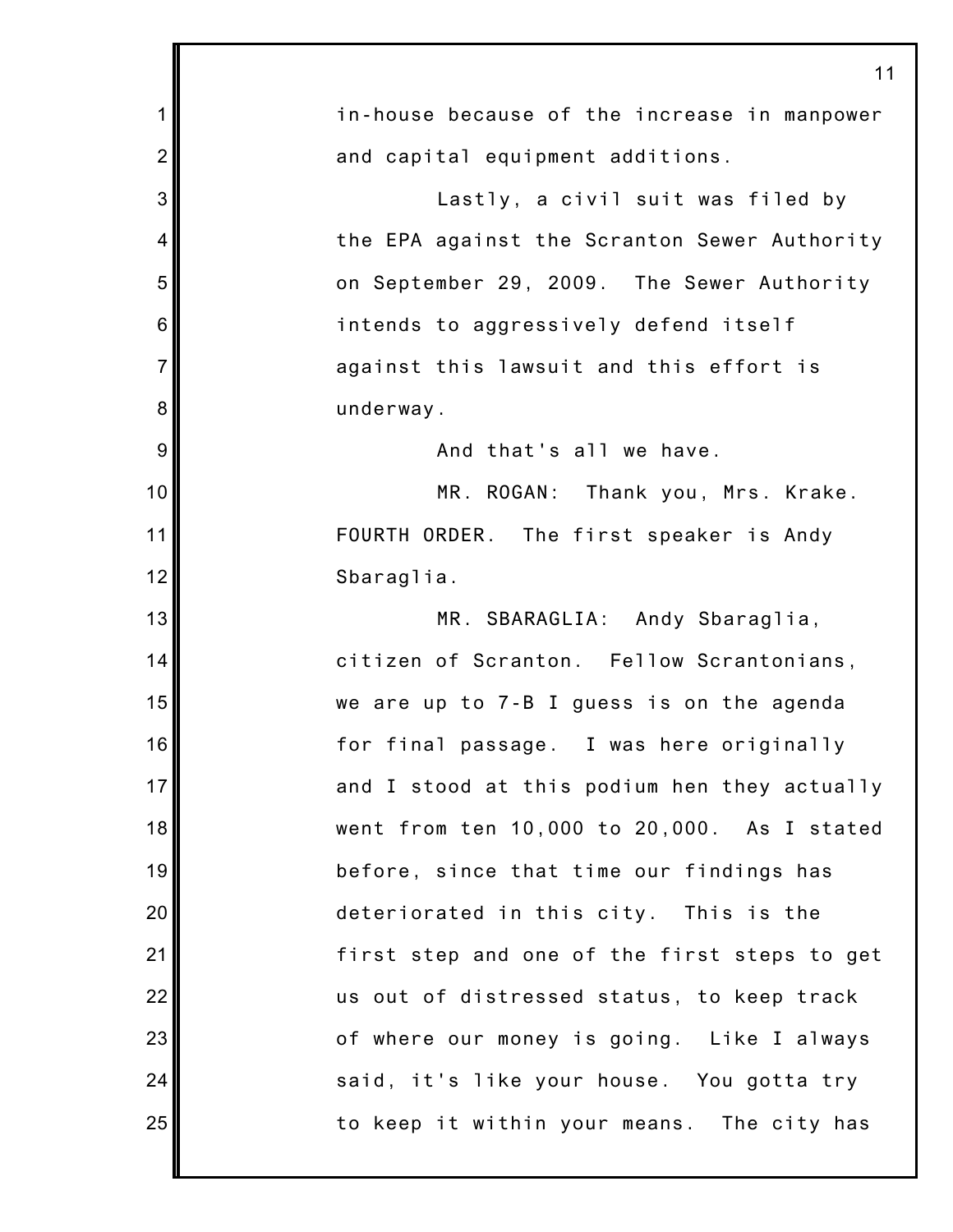not done that. I am glad you are finally getting around to trying to correct some of it.

1

2

3

4

5

6

7

8

9

10

11

12

13

14

15

16

17

18

19

20

21

22

23

24

25

You mentioned the Sewer Authority, when does an authority become a public utility? As you know, when Mr. Barrett was here he said that we took in a lot of sewage from a lot of different areas outside of the city, outside of Dunmore. I was just wondering, when does the authority become a utility? I mean, if you taking in quite a bit from everywhere else you are no longer Scranton Sewer Authority, you may be a public utility. I wish somebody would look into that and see what it is if we get the status of that. Are they an authority or are they a utility?

There is lot of things you could say about the city, but like I said before, things are starting to go in the right direction. That's the best thing I can say. It's been a long time coming. I mean, I've went through a lot, a lot of councils, and I have watched what happens in the city, I watched give-aways. We sold our golf course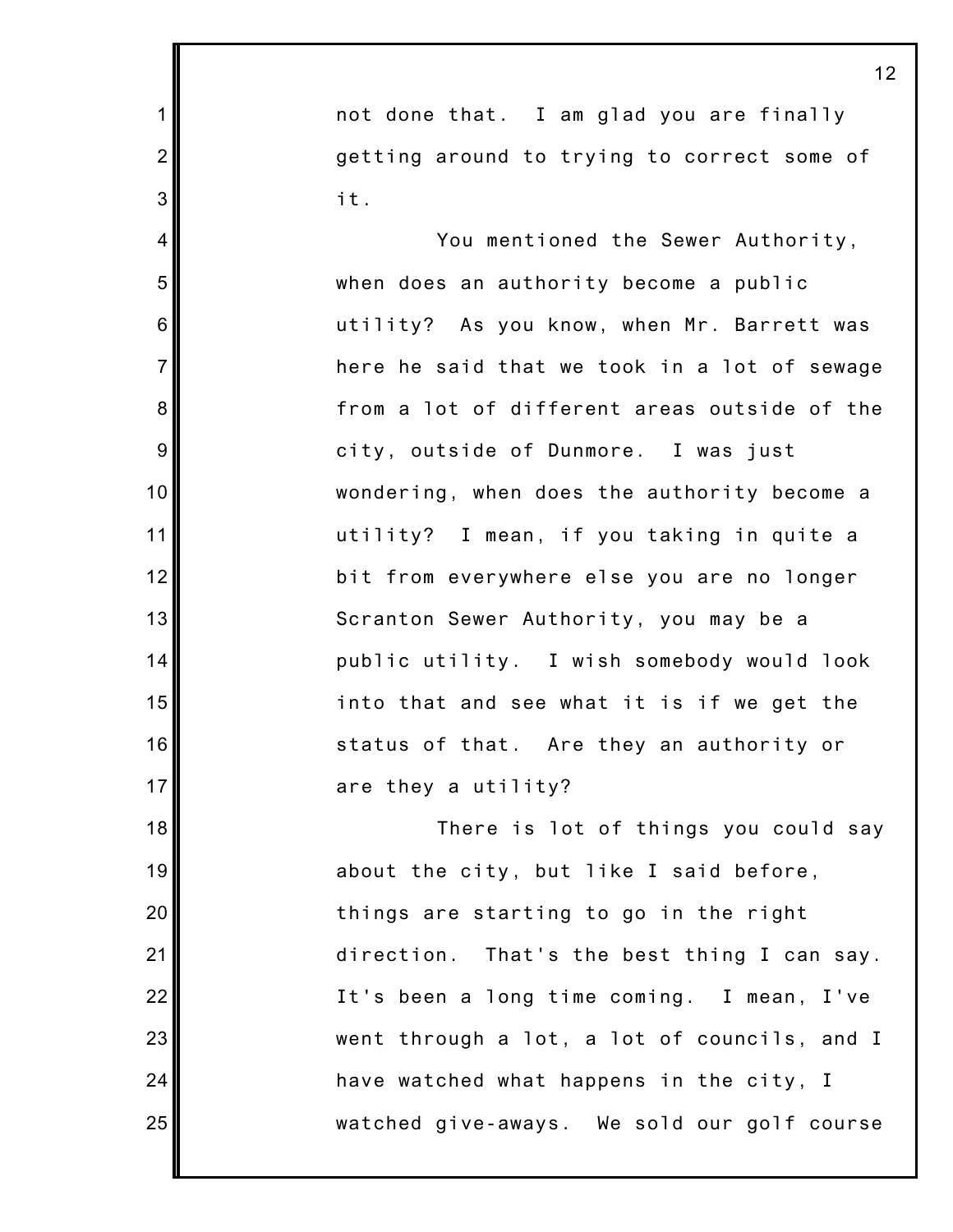that was generating money for the city, and the money is gone. All that money they got for the golf course has been gone. What did they do with it, they made some improvements up at Nay Aug, but them improvements are not going to last. They got to be kept up and that means you have a liability up at Nay Aug and you are going to have to spend a lot of money just to keep that park like it is, but the money could have came from the golf course, that money was generated they told me up to a quarter of a million dollars, sometimes even more into the city coffers. Why they sold it, I'll never know.

1

2

3

4

5

6

7

8

9

10

11

12

13

14

15

16

17

18

19

20

21

22

23

24

25

There is a lot of other things that went up. Have you been noticing our government has been selling off a lot of public assets which I strictly am against. I know you can't do anything about the county, and you can't do a lot about what was done in the city because it's been done and you weren't there, but when you sell off a public asset you are taking money from the people of Scranton that they have put their life into, their savings into it, and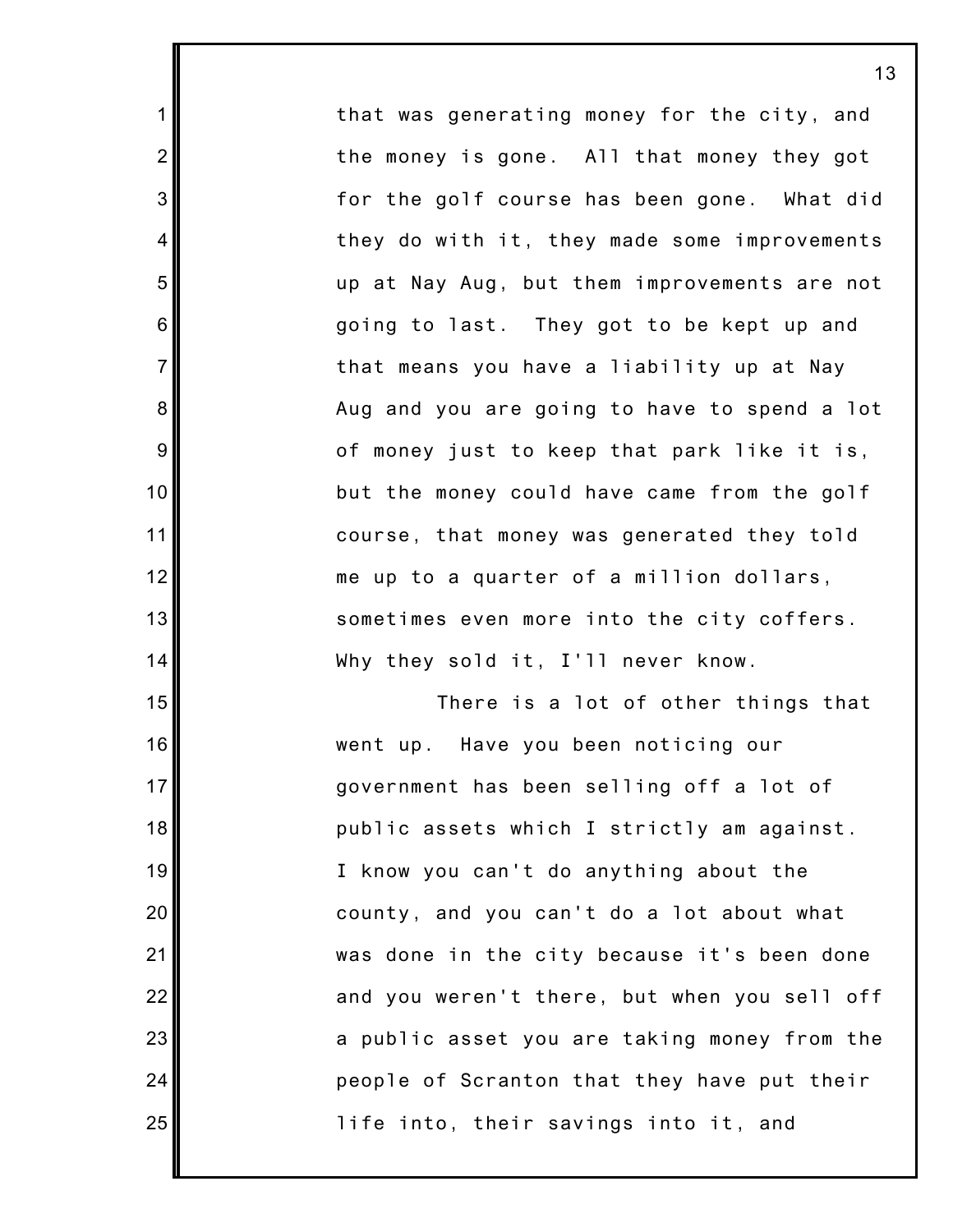selling it off and a lot of it was a give away. Central was a give away, but like I say, you had nothing to do with that, but still it falls back on the taxpayers. No matter what you give away eventually it falls back on the taxpayers and it's just ashame that I watched a lot of the assets of the city be squandered, but I thank you anyway.

1

2

3

4

5

6

7

8

9

10

11

12

13

14

15

16

17

18

19

20

21

22

23

24

25

MR. ROGAN: Thank you. Mike Murphy. MR. MURPHY: Hi. My name is Mike Murphy, I'm a resident of Scranton. I appeared before council last year to promote the idea of community gardens and appeal to the public for their participation in support of the same. Here tonight I would like to publically acknowledge and thank the people and parties that made two such gardens possible last year and very quickly. For land, Catholic Social Services, Monsignor Joe Kelly and Steve Monsilla. For a garden at Valley View Terrace, Scranton Housing Authority. We had three entities contributing money, Citizen's, Gerrity's and Penn Security for a total of \$375, a \$175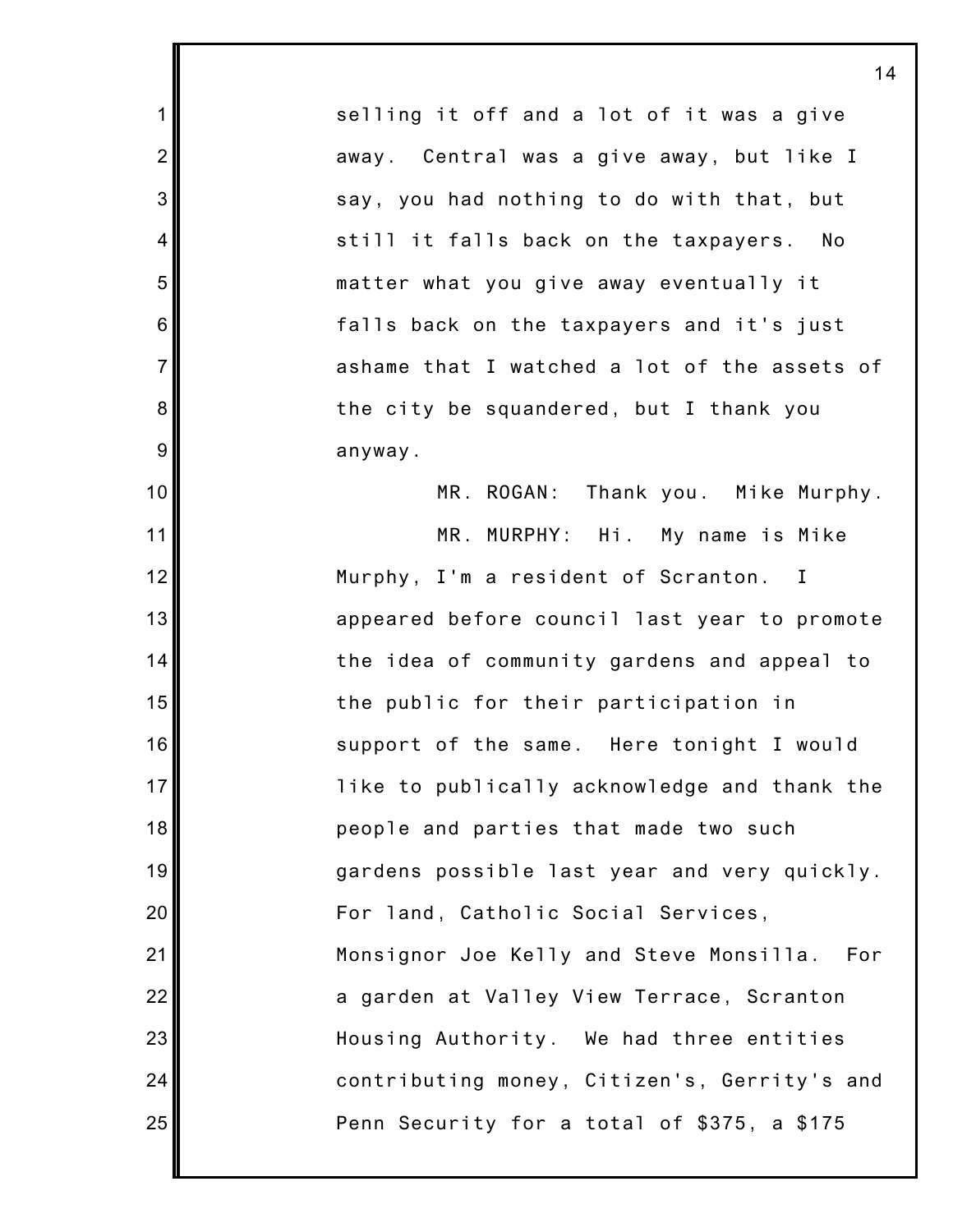|                | 15                                           |
|----------------|----------------------------------------------|
| 1              | was spent and 200 left over that we hope to  |
| $\overline{2}$ | use for seed money for this year.            |
| 3              | For materials everything from                |
| 4              | fertilizer to flowers, from potting soil to  |
| 5              | seed, I'd lake to thank the following:       |
| 6              | Blooming Idiots, Eckle's Farm, Floral Haven, |
| $\overline{7}$ | Flower Tent, Flowers by Betty, Georgetti's,  |
| 8              | the Mulberry Bush, and the Greenridge        |
| 9              | Assembly of God.                             |
| 10             | People responsible for the logistics         |
| 11             | and support of that kind of progress         |
| 12             | coordinating the all of the contributors in  |
| 13             | the efforts I'd like to thank Sister Mary    |
| 14             | Alice Jacquinot of the Friends of the Poor   |
| 15             | and Sister Carlene Boulder.                  |
| 16             | For actual labor done for anything           |
| 17             | from tilling the soil to planting I'd like   |
| 18             | to thank Craig Evans of Clarity Sound        |
| 19             | Protections who tilted one of our plots that |
| 20             | were made available and then the Career Link |
| 21             | students and volunteers at Valley View,      |
| 22             | especially Bill Hoffer, for their            |
| 23             | contributions.                               |
| 24             | I'd especially like to thank three           |
| 25             | individuals that were instrumental in all of |
|                |                                              |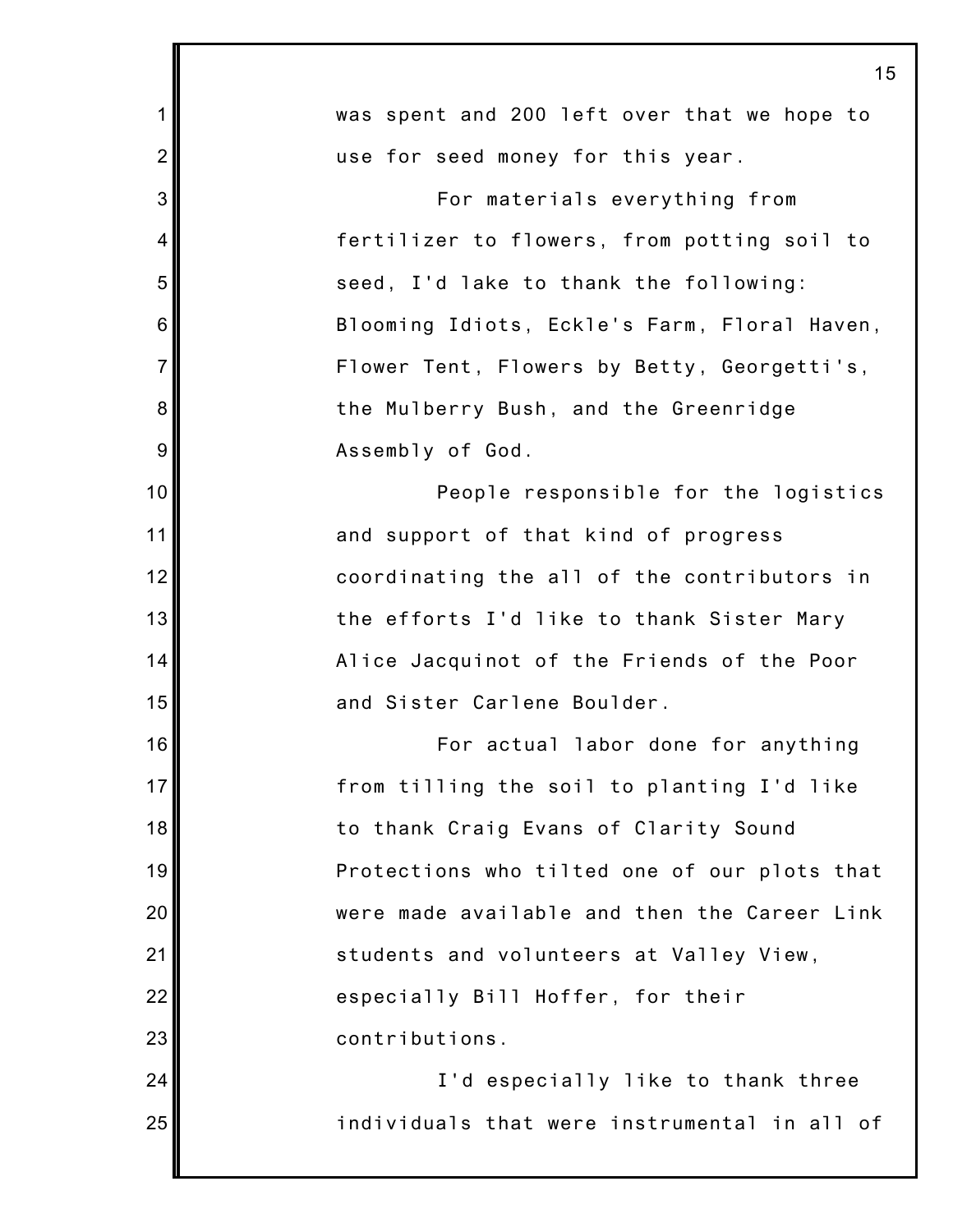this, everything from soliciting the funds to those three previous entities I mentioned to garnering contributions of flowers and plants to actual planting and all of the physical labor involved and those are Susan Conaboy, Mary Beth Webber and Cathy Schneider, so I'd like to offer my thanks to them and offer to join me in applauding those people for their civic contributions.

1

2

3

4

5

6

7

8

9

10

11

12

13

14

15

16

17

18

19

20

21

22

23

24

25

If I could just say a couple of more words about community gardens real quick. That term has come to denote most familiarly to people the idea of taking a large track of land and subdividing it into parcels that are then either leased or rented to individuals usually to garnish some sort of income, and I think that's a wonderful use of land especially for city-owned or tax delinquent properties, the revenues of which could be then applied to outstanding tax delinquencies. However, our focus is more on families, groups and organizations, and say that you are a homeowner or you and a couple of your neighbors want to augment your grocery list by putting in a garden,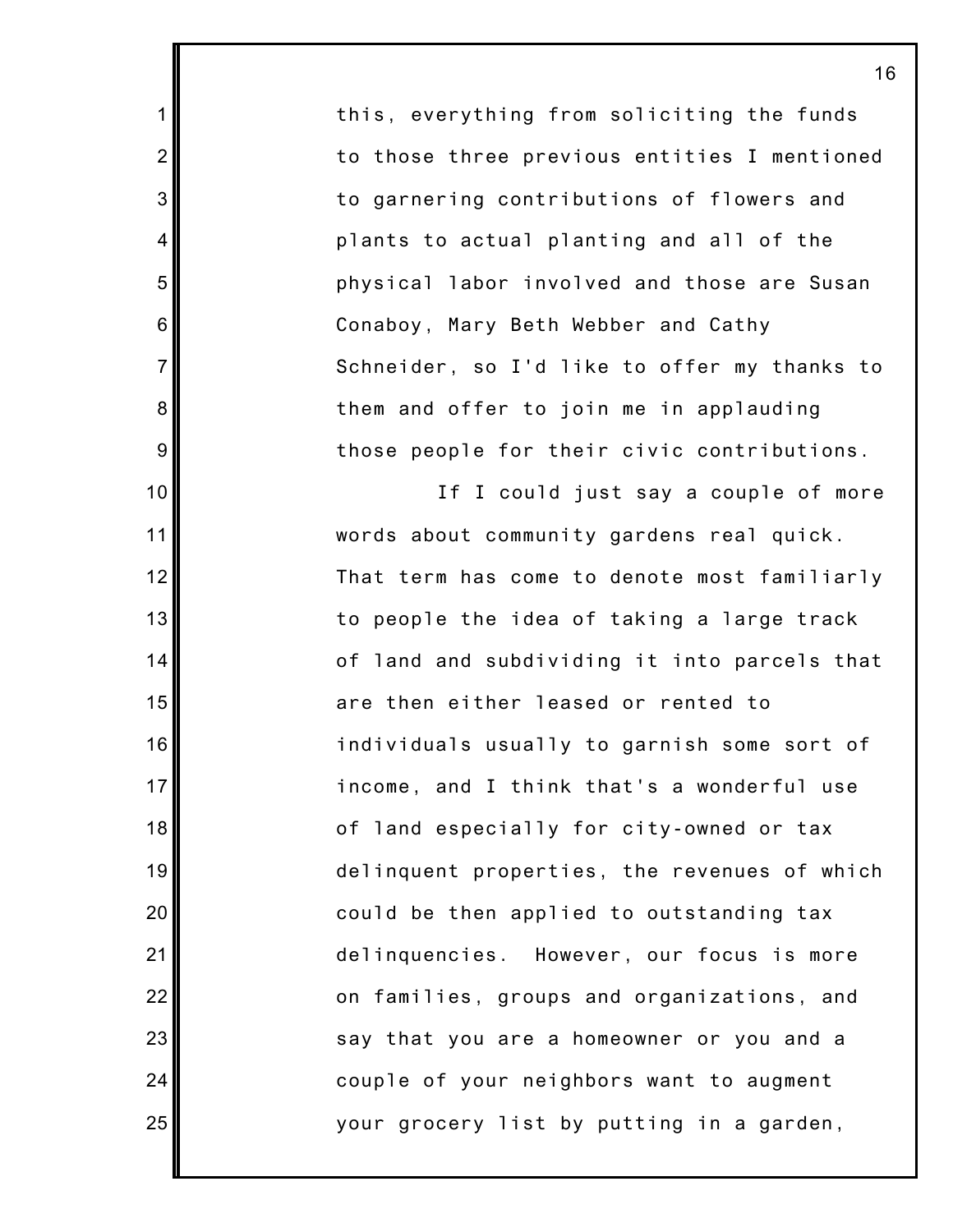1 2 3 4 5 6 7 8 9 10 11 12 13 14 15 16 17 18 19 20 21 22 23 24 25 give us a call, we'll help you with the site assessment, soil, sampling and the actual planting and all of the incidentals that go along with the garden. If you are a group or organization we are also planning on offering seedling workshops where you would grow your seedlings for later transplanting into the garden, avoiding the costs and also enjoying the process of that, satisfaction of that process. I think this would be particularly appealing to anybody, teachers or schools that have land available because it could integrate a lot of the principals that goes into gardens, the botany involved, the seed development and plant development or biology, along to the math aspects needed to consider in plotting out your garden with plant size and spacing, to the environmental sensibility or sensitivity we are hoping to incorporate the kids. If you have a church, you are a member of a church and you would like to have a garden for the benefit of your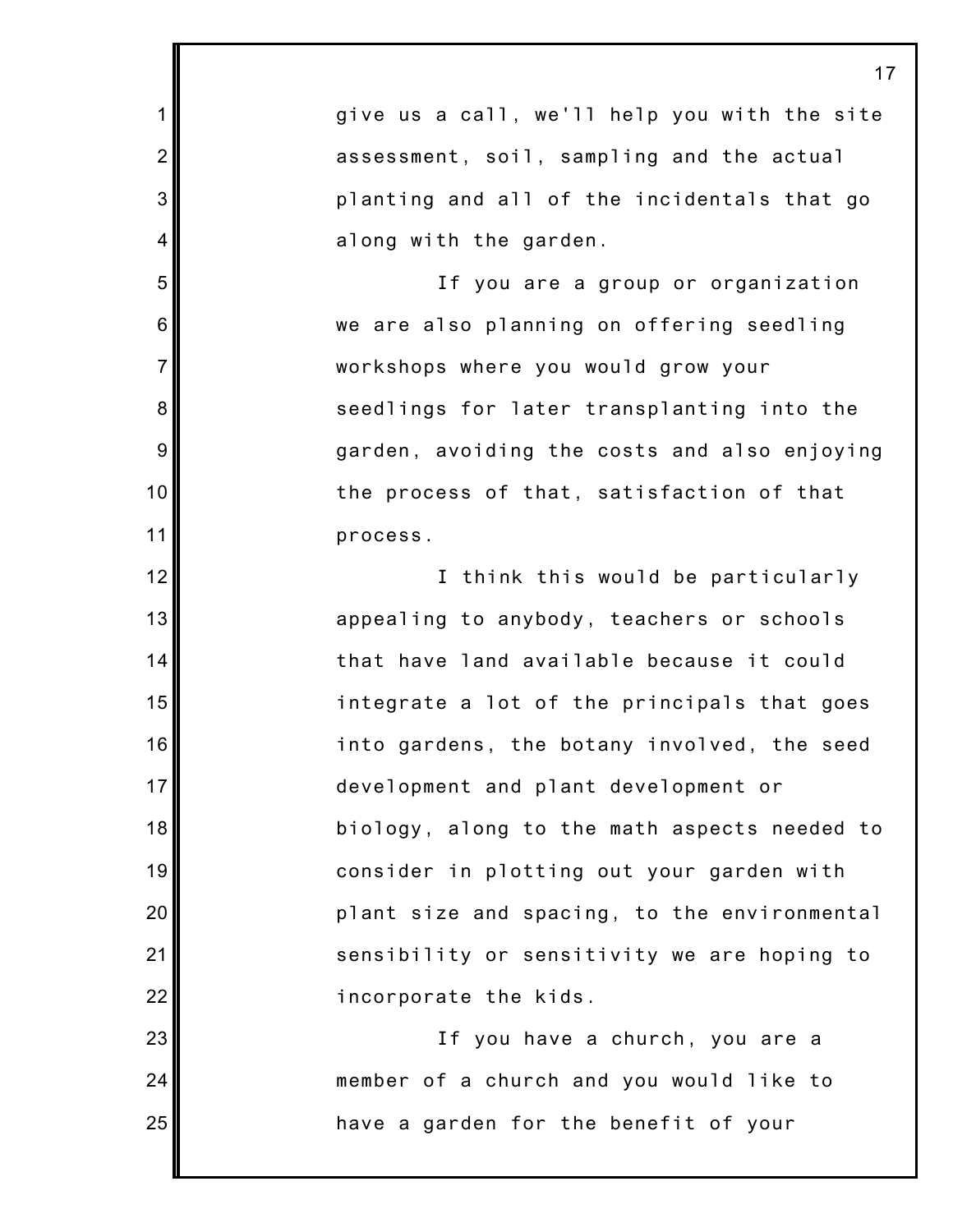1 2 3 4 5 6 7 8 9 10 11 12 13 14 15 16 17 18 19 20 21 22 23 24 25 congregation or if you could like to donate some of it to area food kitchens, we would be glad to be involved in those processes. Bottom line is any organization, there is plenty of schools that kids need to do community service. If you affiliated with a nursing home the benefits of horticultural therapy are incalculable. If are a Girl Scout Troop, Boy Scout Troop, if you -- what our goal here is to take what is generally considered unproductive areas, teach people responsible organic gardening principals and stewardship and transforming them hopefully into areas, plots and projects that we could be proud of here in Scranton. There is a lot of movement towards this green stuff and there is a lot of grants available. What I'm hoping to do is move this to and invite people to take initiative. If you want a seedling workshop get -- MR. ROGAN: You can finish up. MR. MURPHY: Can I use council as far as some place to contact, that's the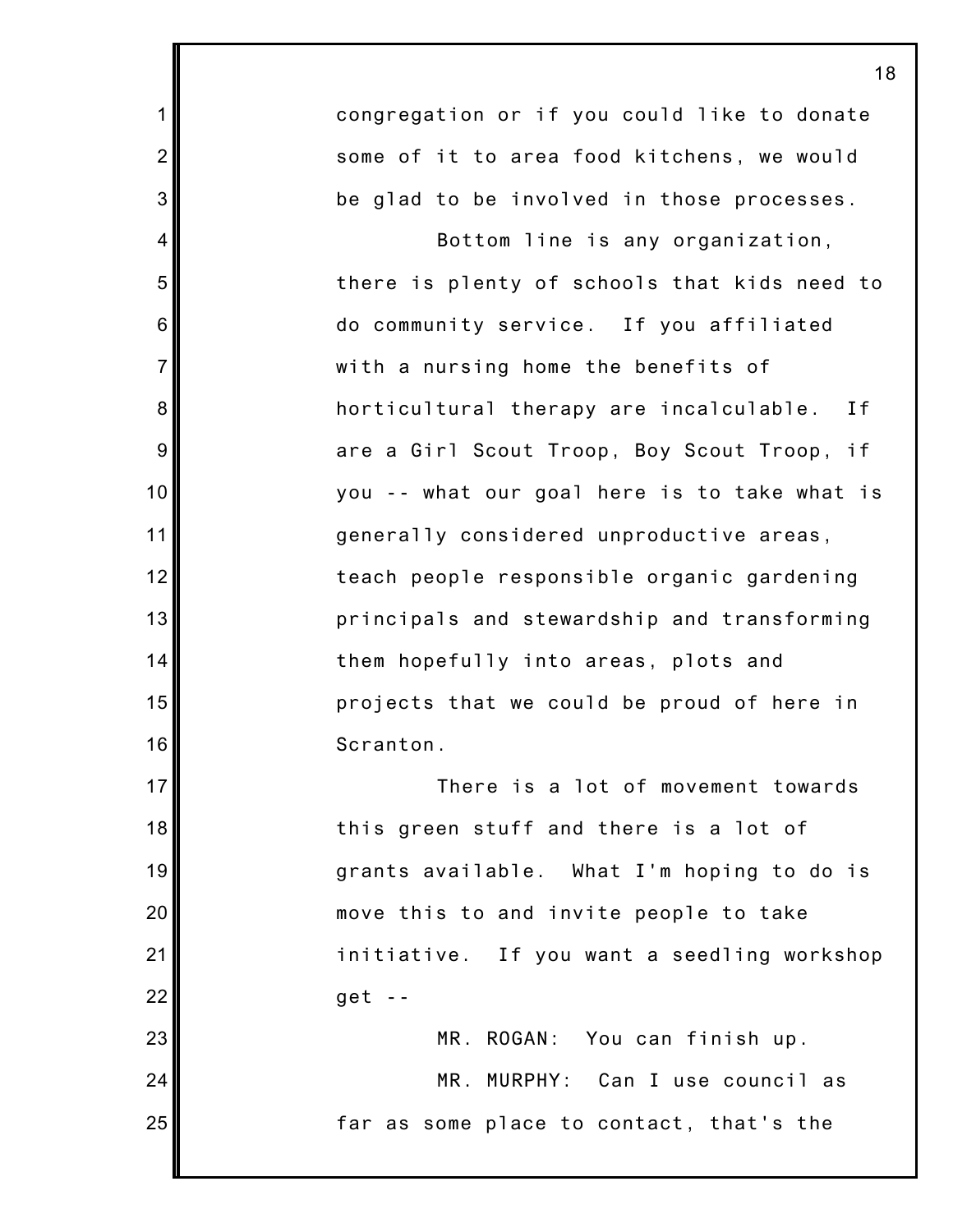|                | 19                                           |
|----------------|----------------------------------------------|
| 1              | only thing I'm --                            |
| $\overline{2}$ | MR. ROGAN: Sure.                             |
| 3              | MR. MURPHY: -- reluctant to give my          |
| $\overline{4}$ | number out, but any parties that are         |
| 5              | interested in a community garden of this     |
| 6              | nature to contact council and then I'll call |
| $\overline{7}$ | numbers from you guys. Thanks for your       |
| 8              | time.                                        |
| 9              | MR. ROGAN: Thank you. Sounds good.           |
| 10             | Les Spindler.                                |
| 11             | MR. SPINDLER: Good evening,                  |
| 12             | Council. Les Spindler, city resident and     |
| 13             | homeowner. First of all, I want to echo      |
| 14             | what Andy said about council. You are doing  |
| 15             | a great job no matter what your critics are  |
| 16             | saying on-line. I have been coming here for  |
| 17             | nine years. This is the first council        |
| 18             | that's really doing things for the taxpayer  |
| 19             | and not doing things for what Mayor Doherty  |
| 20             | and his rubber stampers want to. It will     |
| 21             | take time from what's been done in the last  |
| 22             | eight years, but keep up the good work. You  |
| 23             | are doing a great job and good luck in       |
| 24             | court.                                       |
| 25             | MR. ROGAN:<br>Thank you.                     |
|                |                                              |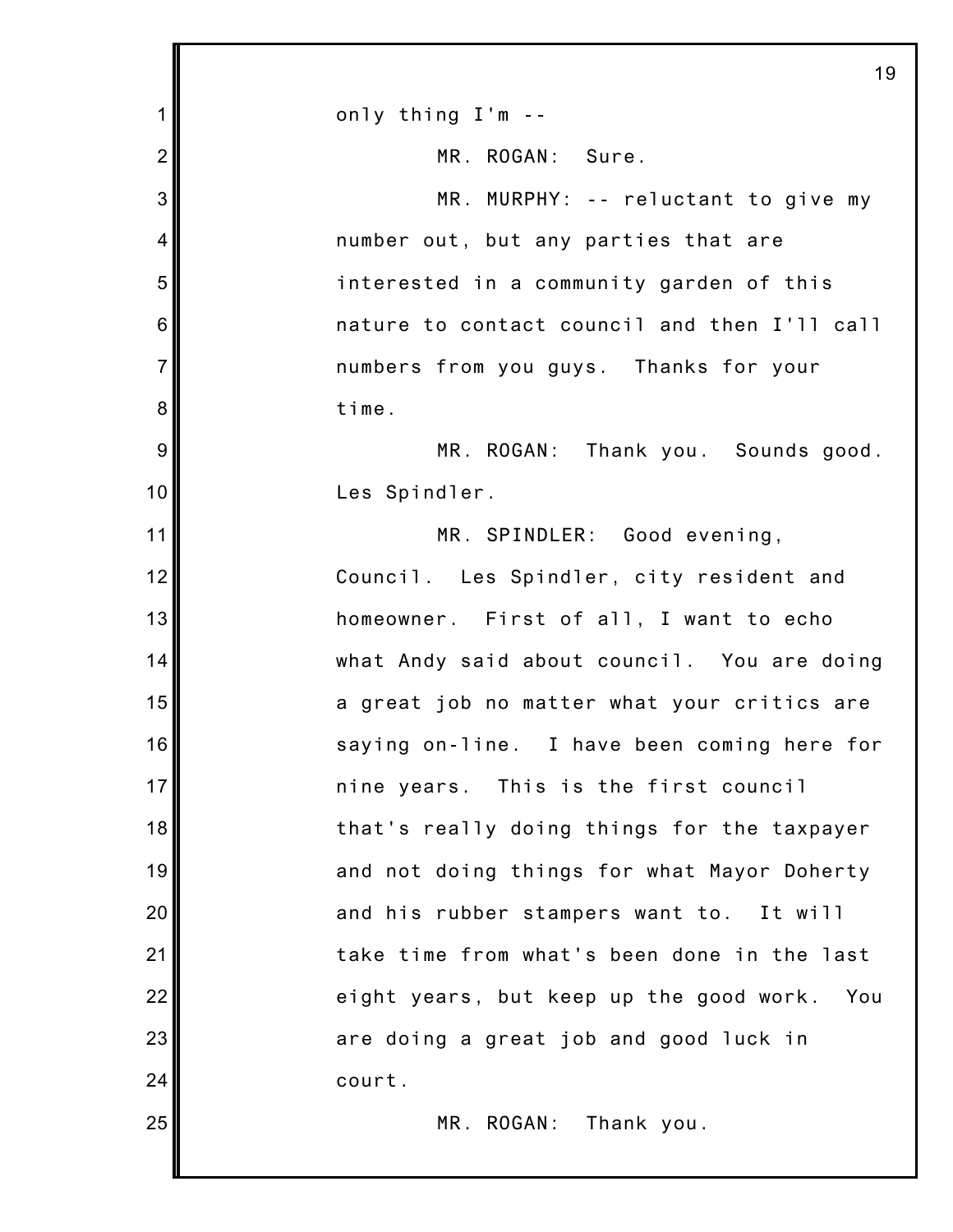|                | 20                                             |
|----------------|------------------------------------------------|
| 1              | MR. JOYCE: Thank you.                          |
| $\overline{2}$ | MR. LOSCOMBE: Thank you.                       |
| 3              | MR. SPINDLER: As a taxpayer I was              |
| 4              | very disheartened to hear what Mayor Doherty   |
| 5              | said last week about all citizens' requests    |
| 6              | have to go through him. As someone that's      |
| $\overline{7}$ | running for an important seat like State       |
| 8              | Senator, to me that's not very voter           |
| 9              | friendly. You'd think in his position he       |
| 10             | would be voter friendly and doing what's       |
| 11             | right for the taxpayers, but that doesn't      |
| 12             | sound like he wants to do that. So on          |
| 13             | election day I hope everybody in this city     |
| 14             | remembers that and doesn't vote for him for    |
| 15             | Senator.                                       |
| 16             | Moving on, something Mayor Doherty             |
| 17             | said in the paper last week about the budget   |
| 18             | cuts that council wants to do. He said --      |
| 19             | suggesting the changes could risk the          |
| 20             | health, safety and welfare of the city's       |
| 21             | residents. After eight years of our police     |
| 22             | and firefighters not having a raise, all of    |
| 23             | a sudden Chris Doherty is concerned about      |
| 24             | the safety of the citizens of this city?<br>He |
| 25             | wasn't too concerned for the last eight        |
|                |                                                |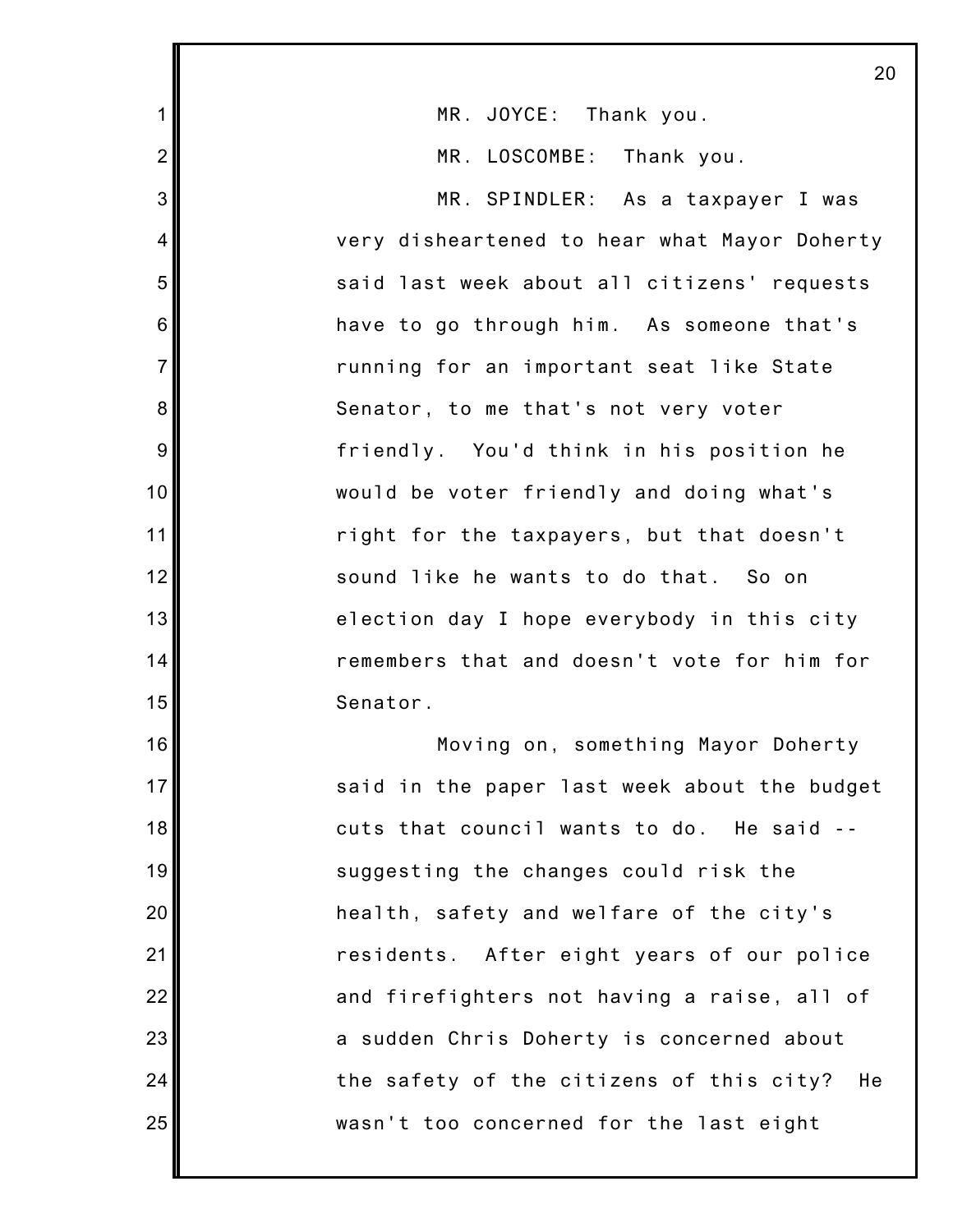|                          | 21                                           |
|--------------------------|----------------------------------------------|
| $\mathbf{1}$             | years. Now that council wants to cut the     |
| $\overline{2}$           | budget, he is concerned about safety.        |
| 3                        | Also, he hired an incompetent police         |
| $\overline{\mathcal{A}}$ | chief that let's 13 police cars go out of    |
| 5                        | commission and not do anything about it.     |
| 6                        | That doesn't sound like the mayor's          |
| $\overline{7}$           | concerned about safety. Also, the police     |
| 8                        | chief doesn't give the test to hire seven    |
| 9                        | beat officers which we are down now, we were |
| 10                       | supposed to have 10, and we only have three. |
| 11                       | Again, that doesn't sound like the mayor is  |
| 12                       | too concerned about safety.                  |
| 13                       | I don't know what he taking about in         |
| 14                       | the newspaper. What council is doing isn't   |
| 15                       | go to hurt the safety of the citizens of     |
| 16                       | this city. They are more concerned with      |
| 17                       | saving the taxpayers money, and it will not  |
| 18                       | hurt the safety of the citizens. So, as I    |
| 19                       | said, keep up the good work, you are doing a |
| 20                       | great job, and that's all I have this week.  |
| 21                       | Thank you.                                   |
| 22                       | MR. ROGAN:<br>Thank you.                     |
| 23                       | MR. LOSCOMBE:<br>Thank you, Les.             |
| 24                       | MR. ROGAN:<br>Jean Suetta.                   |
| 25                       | MS. SUETTA: Jean Suetta. How you             |
|                          |                                              |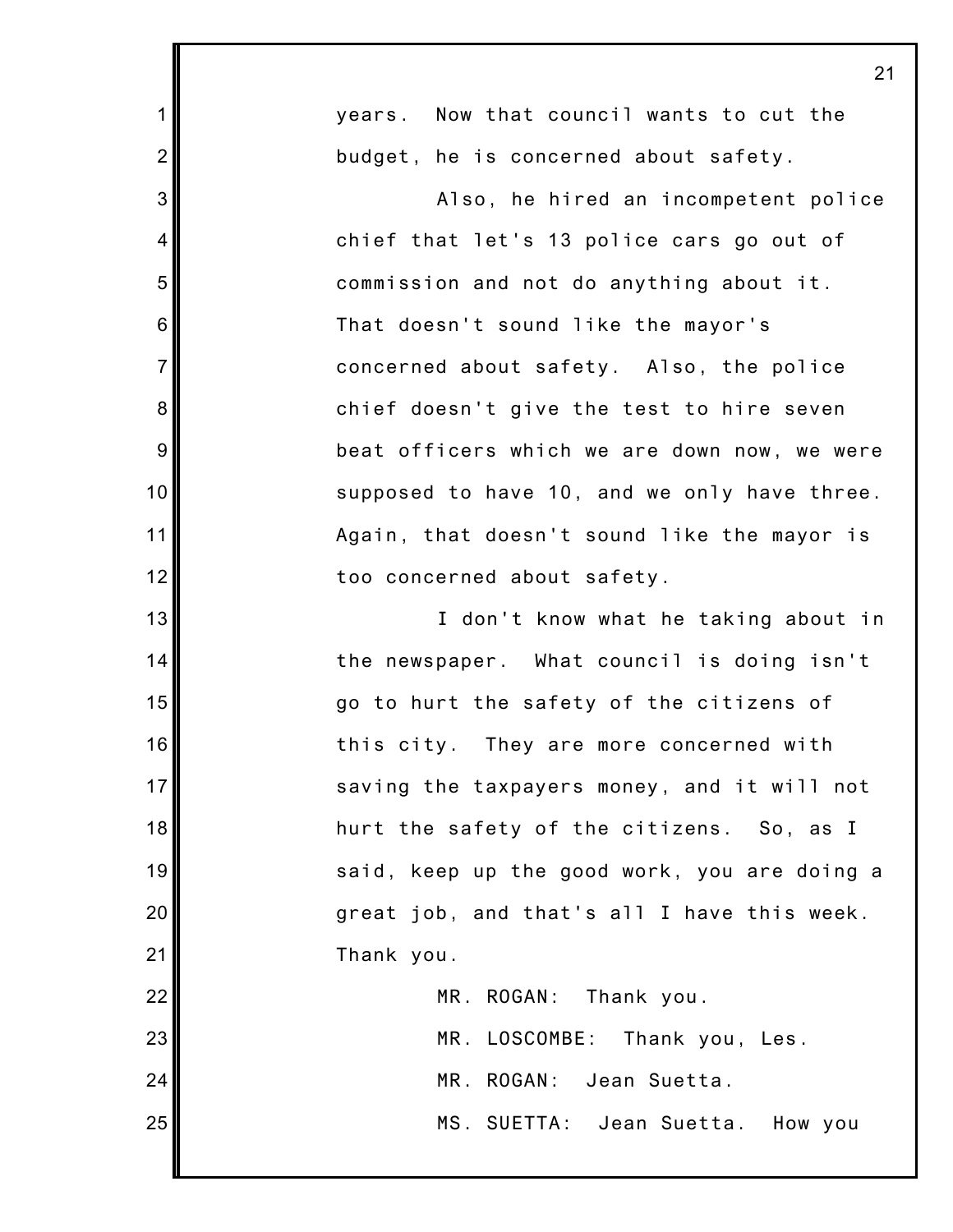1 2 3 4 5 6 7 8 9 10 11 12 13 14 15 16 17 18 19 20 21 22 23 24 25 22 are doing? MR. LOSCOMBE: Hi. MR. ROGAN: Good. MS. SUETTA: Did anybody find out the status of North Scranton? MR. ROGAN: No, but I did find out about Kildaire's for you. Not Kildaire's, Molly Brannigan's. MS. SUETTA: I read that in the paper on page four and they answered my question for your. Another thing, Cathy Gavern that owns Stirna bought the building next door to her, oh, maybe two years ago and we ripped it down for her with the condition that she was supposed to pave the parking lot. Now, there is no paving of any parking lot up there. I know Chief Elliott is her son-in-law, but that is neither here nor there. Another thing I want to -- you know the holes they fixed on Albright Avenue? Boy, did they come back with a vengeance. Now they twice as big and twice as deep. That's how good of a job they did. MR. ROGAN: I think we'll send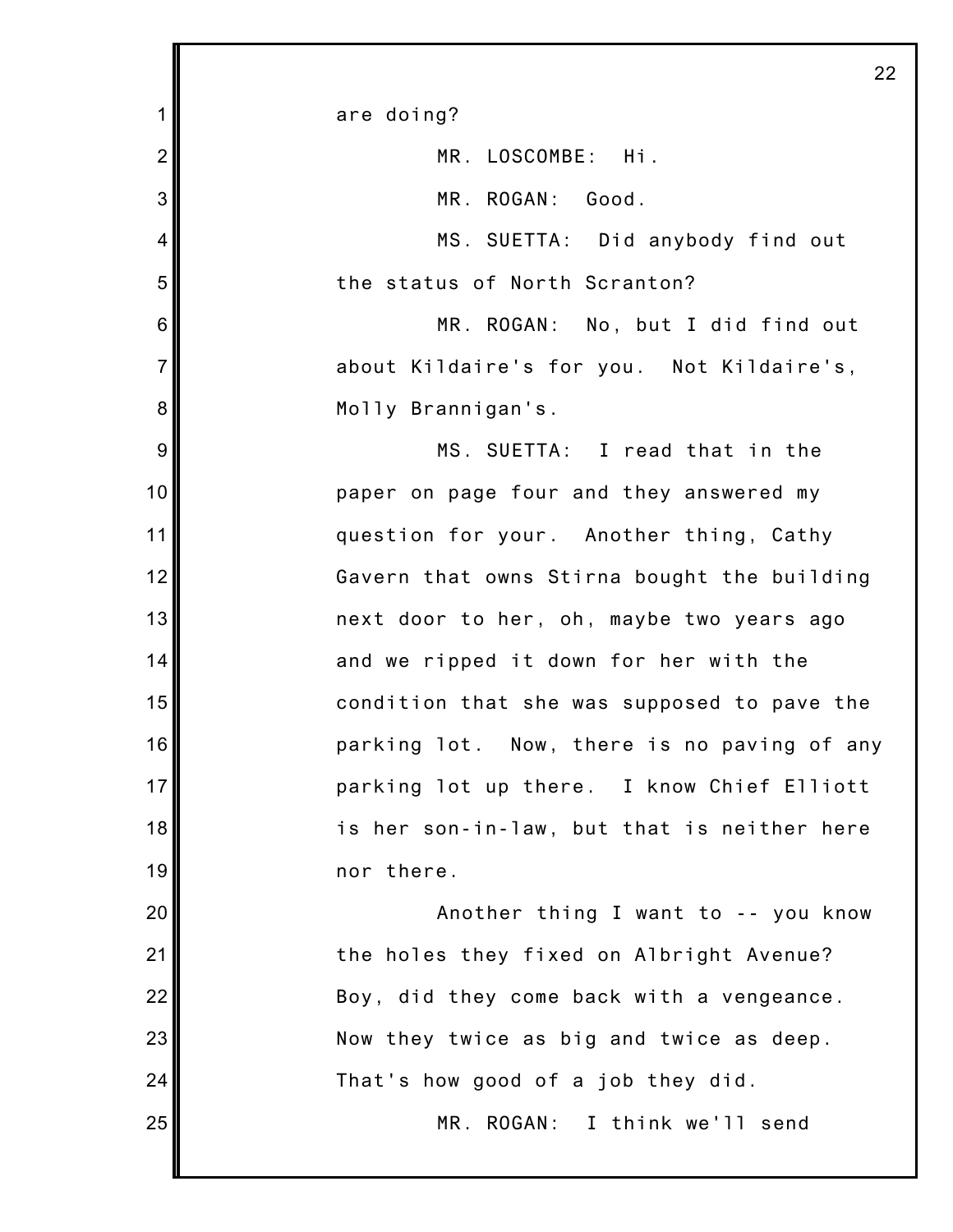|                | 23                                          |
|----------------|---------------------------------------------|
| 1              | another letter to the DPW.                  |
| $\overline{2}$ | MS. SUETTA: Well, to the head?              |
| 3              | They ain't gonna answer. You got to send it |
| 4              | to Doherty.                                 |
| 5              | MR. ROGAN: We'll send it to Mayor           |
| 6              | Doherty as well.                            |
| $\overline{7}$ | MS. SUETTA: I'll sign it.                   |
| 8              | MR. ROGAN: Okay.                            |
| 9              | MS. SUETTA: Another thing, I want           |
| 10             | to thank everybody that come out to the     |
| 11             | Irish Heart Association down at Lackawanna  |
| 12             | County Stadium and help us make the         |
| 13             | boutonnieres and corsages for the people    |
| 14             | that are in the hospitals and the nursing   |
| 15             | homes, we finished way ahead of time, so    |
| 16             | maybe I did some good last week because     |
| 17             | there was a lot of volunteers that come     |
| 18             | down.                                       |
| 19             | MR. ROGAN: That's good.                     |
| 20             | MS. SUETTA: And I want to say thank         |
| 21             | you to all of them.                         |
| 22             | MR. ROGAN:<br>Thank you.                    |
| 23             | MS. SUETTA: Have a good one.                |
| 24             | MR. ROGAN:<br>Ron Ellman.                   |
| 25             | MR. ELLMAN: See, it goes nice and           |
|                |                                             |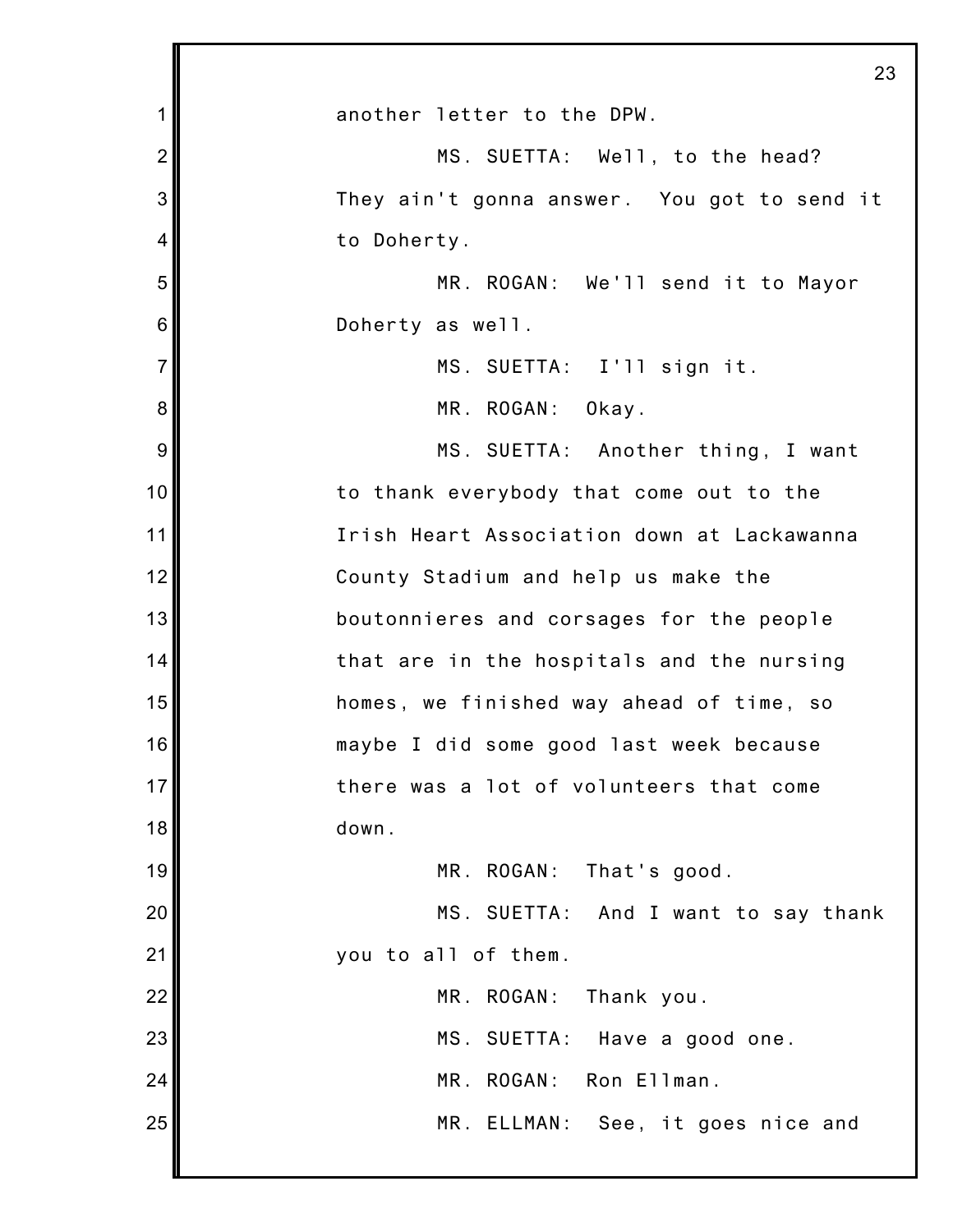smooth until I get up here. In Sunday's paper, I don't know if everybody saw it, the little article about the Right-to-Know law, and the editorial. A couple of months ago or a month and a half ago I asked Mr. Renda on the Right-to-Know law about the building permits, I have been here once, I phoned three or four times and they refused to give me any information on the building permits because the mayor is very fearful of this knowledge it seems. I got a sheet that tells you, you know, how much a building permit is and so forth and there is a considerable amount of money involved in building permits that he has deleted year after year. I think something ought to be done, I think he doesn't have -- it's just time to terminate his power of deleting building permits, you know, I don't know if they have given him -- what he is doing with it, between if he can't give them a KOZ I guess he forgives a building permit, but this money ought to be recovered. This is terrible. If anybody investigates it you will find out very easily. He deletes it

1

2

3

4

5

6

7

8

9

10

11

12

13

14

15

16

17

18

19

20

21

22

23

24

25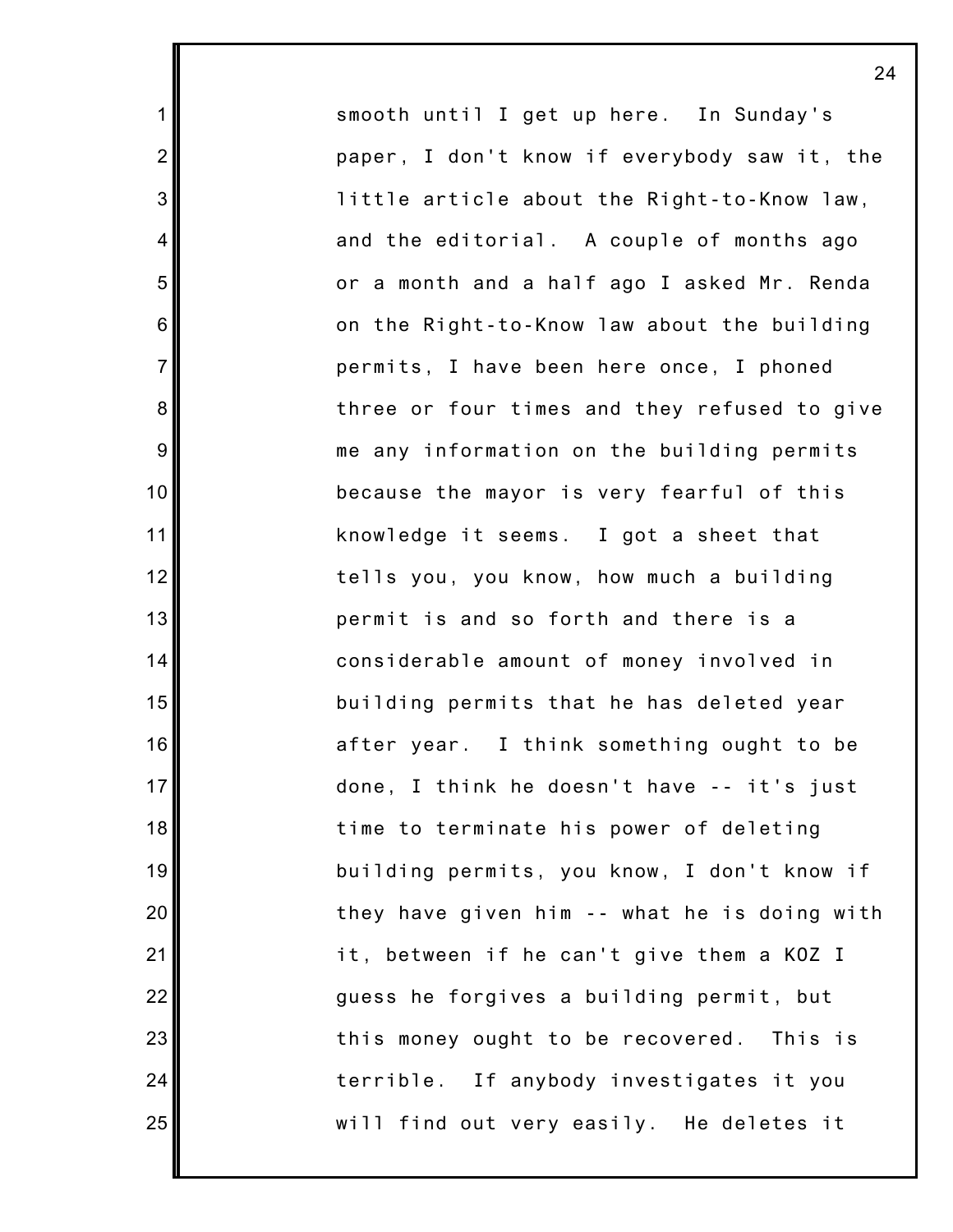1 2 3 4 5 6 7 8 9 10 11 12 13 14 15 16 17 18 19 20 21 22 23 24 for his friends and associates. And I'd also like to say something about Brenda Williams, because it's going to involve taxpayers. When this happened I heard like everybody, you know, when it was the topic of conversation and an immediate neighbor came over to me and said when Brenda Williams would get moody and aggressive they tried to get the family involved and they absolutely refused to have anything in the world to do with this poor woman. You know, now they are coming out of the woodwork with all of this bleeding heart stuff and it's going to take the taxpayers for another ride. Something has to be done, you know, the city is in such bad shape. I parked my car at the mall last week and walked over to the post office and then back. You know, local businesses are there the heart of our community if they haven't been KOZ's by the mayor downtown and, you know, they pay our -- they pay taxes and all we hear about it padded payrolls around here. You try to

get something done at the Sewer Authority, I

25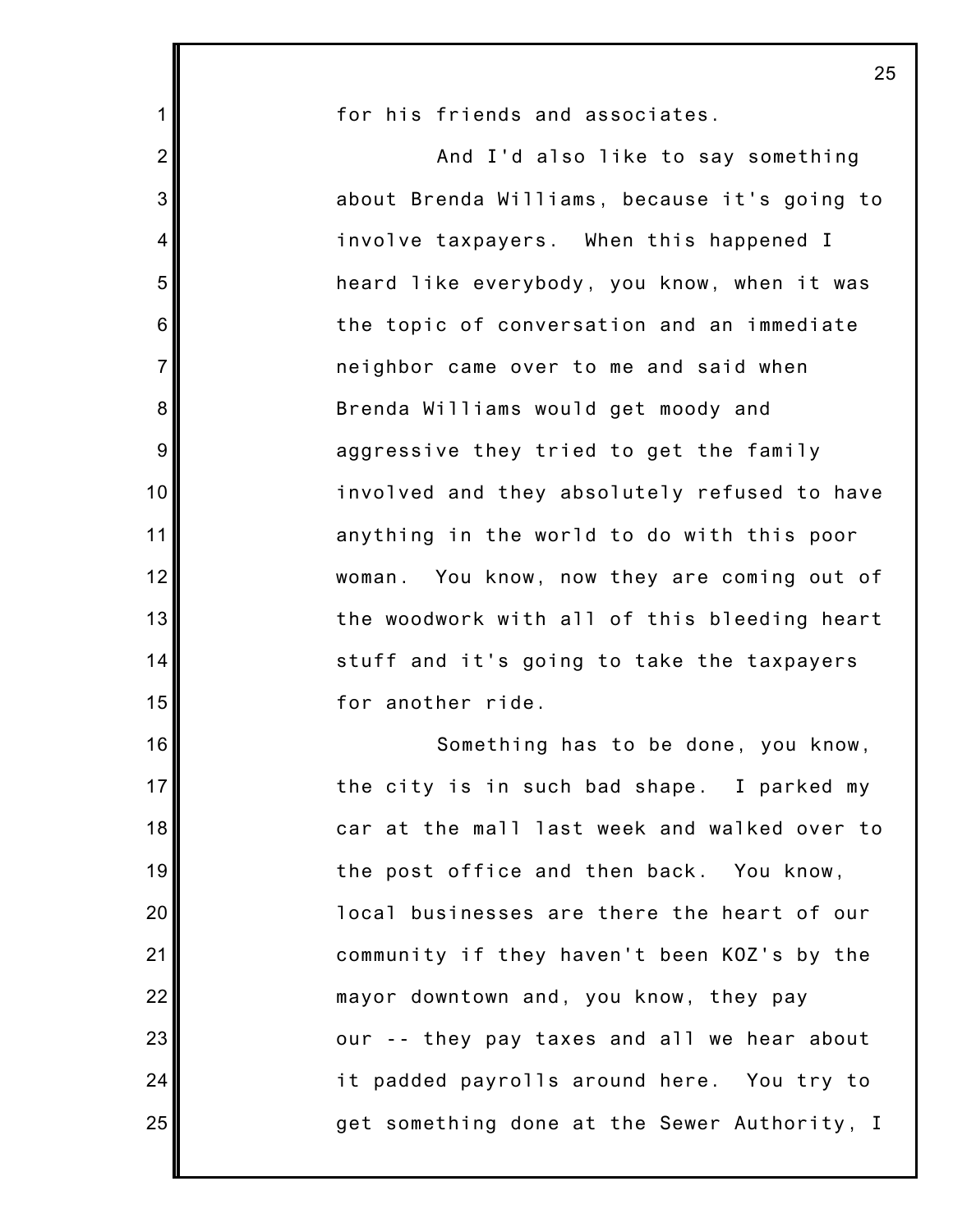phoned them yesterday. I didn't get no where. I was just asking about my bill. The lady got mad and said she is going to mail me the sheet. I asked a simple question about my bill, you know. All of that the help it looked like somebody could send something intelligent.

1

2

3

4

5

6

7

8

9

10

11

12

13

14

15

16

17

18

19

20

21

22

23

24

25

I don't know. The city is going to pot you know, and I wouldn't want you guy's job, I'll tell you. But on this Right-to-Know law I guarantee you that office upstairs will not -- you can't squeeze something out of them. It shouldn't be like this. You ought to go in there and find out and they should tell you something. You shouldn't have to be told to write a letter to the Attorney General's Office in Harrisburg and blah, blah, blah. That information it's open except, you know, when you have something to hide.

I have been telling you for two years, I sure welcome an investigation of this city. It's about time the graft and corruption, it's terrible and it's no secret. You know, people just been talking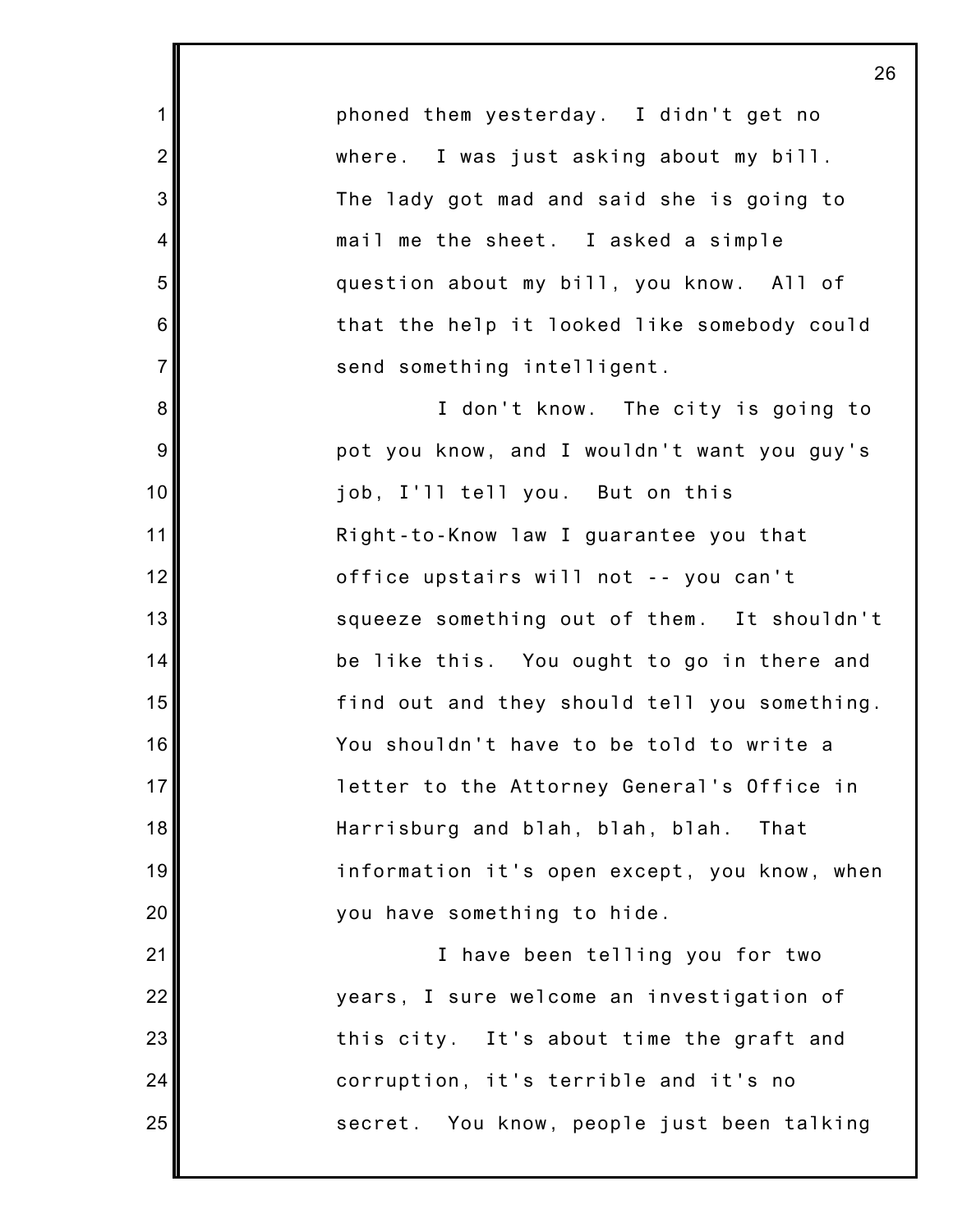|                | 27                                           |
|----------------|----------------------------------------------|
| 1              | openly for years about how bad it is here.   |
| $\overline{2}$ | I had somebody ask me about my               |
| 3              | bride, Ms. Rosie, and I think she is feeling |
| $\overline{4}$ | good because I took her up to the corner     |
| 5              | today to get a quart of beer and a pack of   |
| 6              | cigarettes, so I figure she is on the road   |
| $\overline{7}$ | back to good health, and if you would like   |
| 8              | I'd like to give you this, Mr. Joyce. This   |
| 9              | is a sheet that they gave me.                |
| 10             | MR. JOYCE: Yes, you can bring it             |
| 11             | up.                                          |
| 12             | MR. ELLMAN: You are talking about a          |
| 13             | building permit is very expensive. You can   |
| 14             | have that. I really don't need that. He is   |
| 15             | not going to do nothing for me.              |
| 16             | MR. JOYCE: Thank you.                        |
| 17             | MR. ELLMAN: If you just glance, you          |
| 18             | are talking about a considerable amount of   |
| 19             | money that's been dissolved, it's gone.      |
| 20             | MR. ROGAN: Mr. Ellman, could you             |
| 21             | please go back to the podium so those at     |
| 22             | home could hear?                             |
| 23             | MR. ELLMAN: Sir?                             |
| 24             | MR. ROGAN: Could you go back to the          |
| 25             | podium so folks at home can hear.            |
|                |                                              |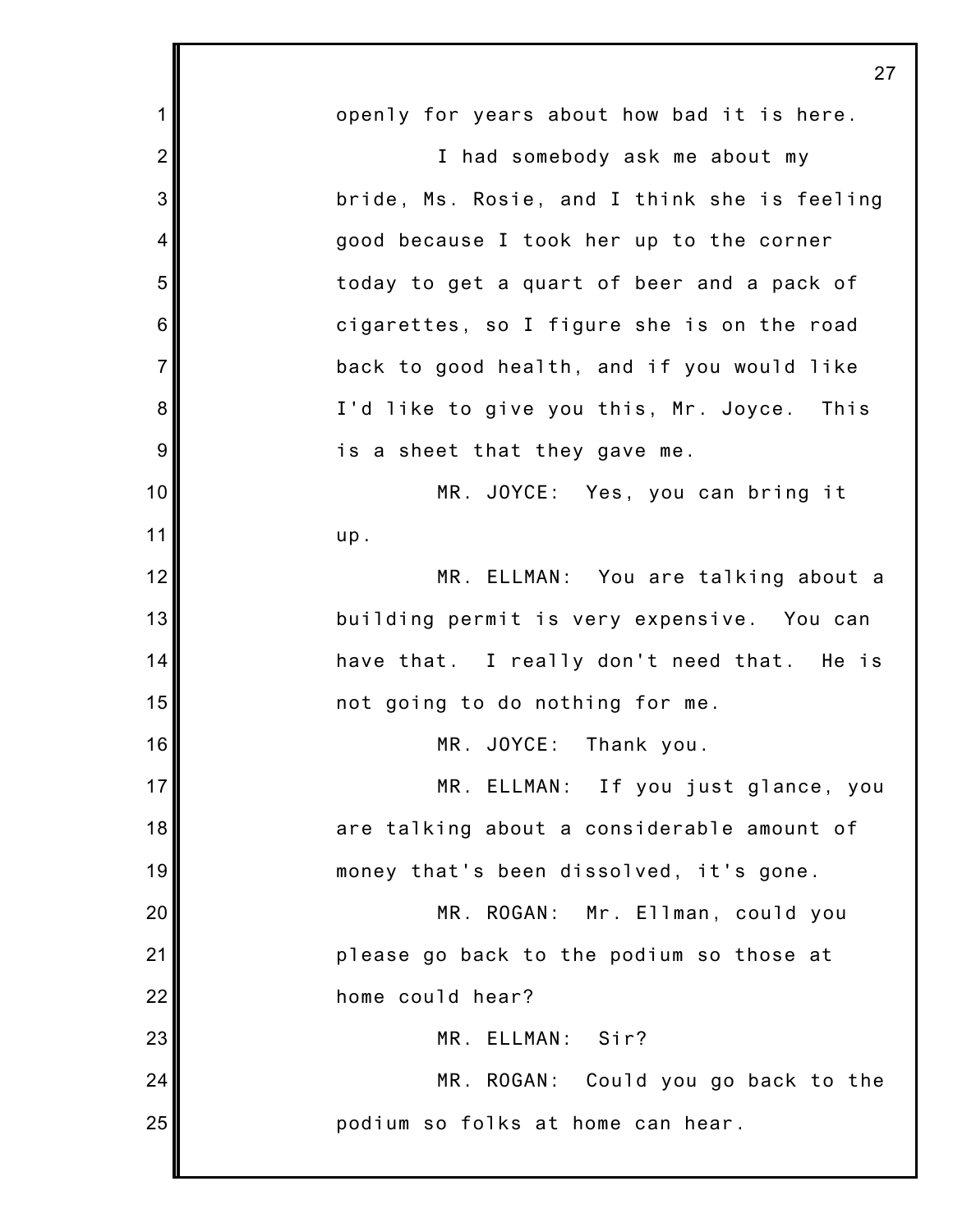|                | 28                                           |
|----------------|----------------------------------------------|
| 1              | MR. ELLMAN: Thank you.                       |
| $\overline{2}$ | MR. ROGAN: Thank you. Dave                   |
| 3              | Dobrzyn.                                     |
| 4              | MR. DOBRZYN: Good evening, Council.          |
| 5              | Dave Dobrzyn, resident of Scranton and       |
| 6              | member of the Taxpayers' Association. I am   |
| $\overline{7}$ | going to start varying from the general      |
| 8              | team. As I said last week, I'm leaving you   |
| 9              | guys to do it. You want to do without the    |
| 10             | benefit of my advice unless you ask for it.  |
| 11             | I'm sure you can do it. I sure you can.      |
| 12             | But anyway, I have been -- I do              |
| 13             | quite a bit of walking around town and on    |
| 14             | Stafford and Meadow we have the bridge       |
| 15             | project over the brook, well, Stafford and   |
| 16             | Meadow are getting torn up like, it looks    |
| 17             | like somebody took a plow to it, so whatever |
| 18             | you can do to contact the state officials as |
| 19             | long as they are running tri axles over our  |
| 20             | street and tearing them up maybe they should |
| 21             | feel tree to pave them once they are done    |
| 22             | with most of their work.                     |
| 23             | And I took a little walk the other           |
| 24             | day, I have a map if you can't understand    |
| 25             | it, but back by the Salvation Army on River  |
|                |                                              |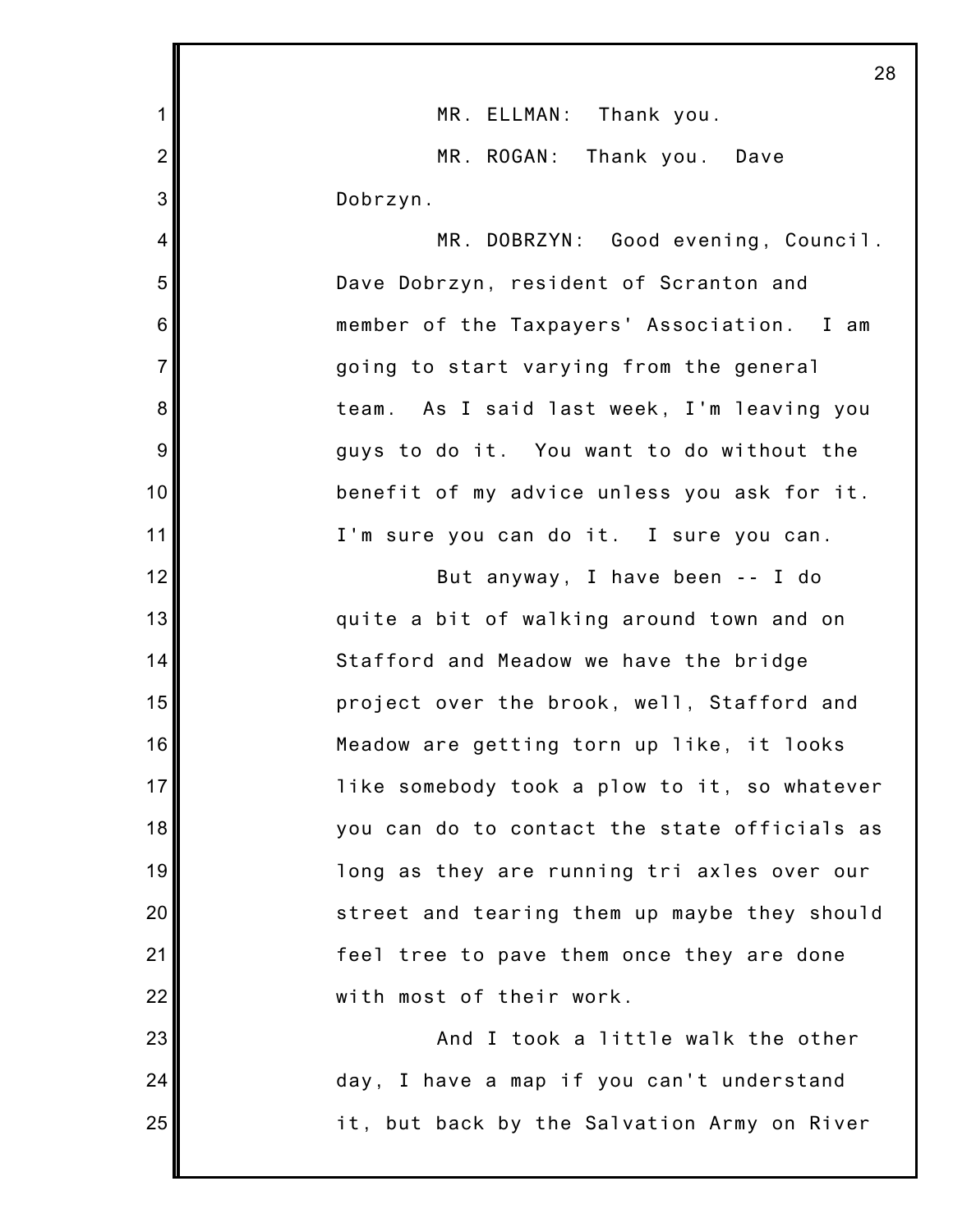Street there's a the Salvation Army Store and there is no access that I could see from another direction except possibly off of Route 307, but there is a huge dump site at the back of that property where the bridge -- the old Erie Railroad Bridge goes over Route 307, and it looks like about four medium size dump trucks full of singles, sinks, boards, parts of boards.

MR. ROGAN: Is that behind the building?

1

2

3

4

5

6

7

8

9

10

11

12

13

14

15

16

17

18

19

20

21

22

23

24

25

MR. DOBRZYN: Yeah. Yeah. It's - you actually have to follow the Erie Bridge back, back to the old Erie line, there is an old railroad line goes back through there and I walked through there, and you back right to where the bridge crosses over 307. It's a beautiful view of the towns, but now there is an area there it must be almost as big as this area here that's piled up with singles and boards and scrap lumber and old -- there is a sink laying there, some tires, and what have you, and from what I can determine the most likely route is that - is straight through the parking lot at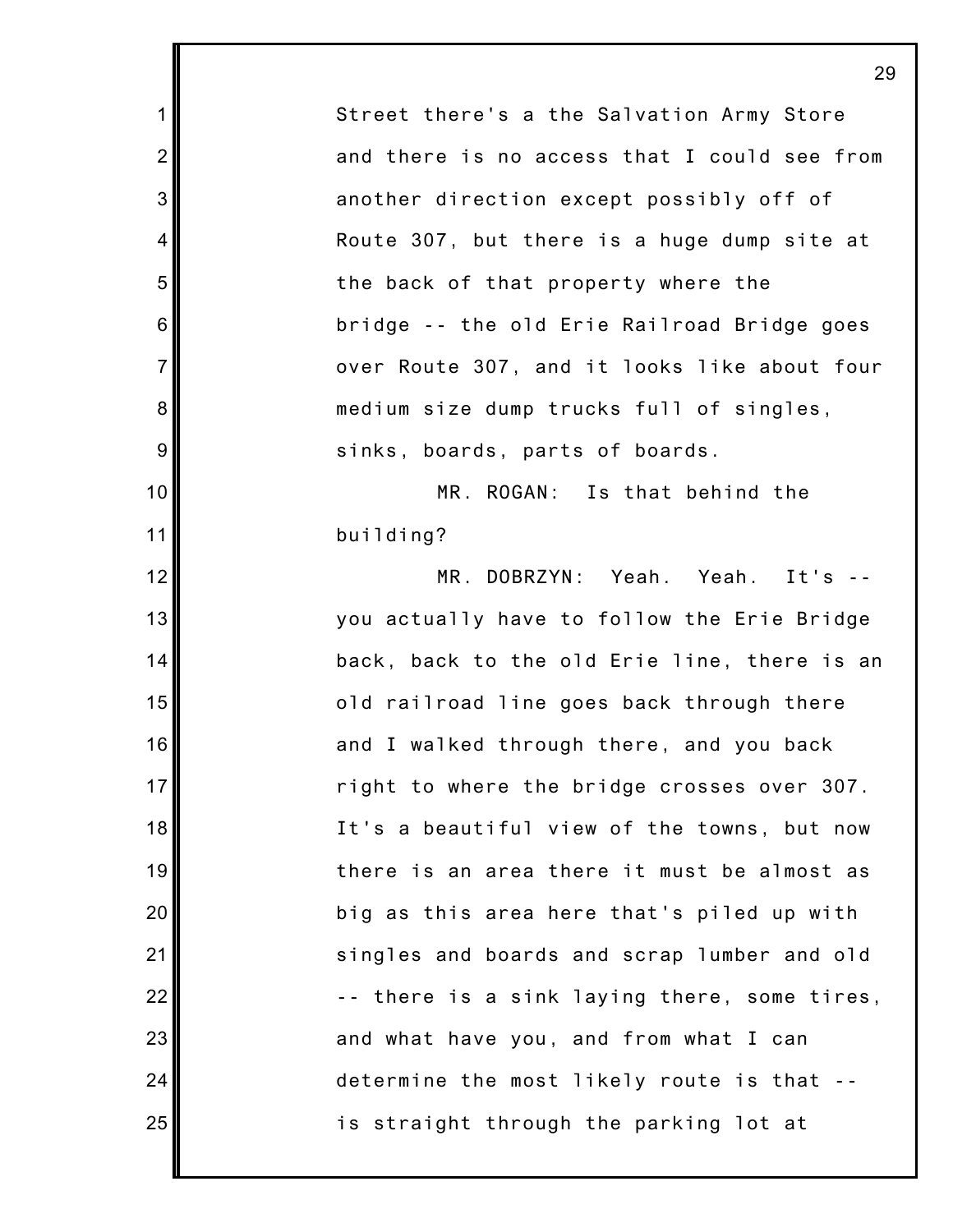Salvation Army.

1

2 3 4 5 6 7 8 9 10 11 12 13 14 15 16 17 18 19 20 21 22 23 24 25 Now, they do have a fence around that and if they are not locking their gates at night they really should be contacted and asked to please do so, because it's horrendous. There is quite a pile and it's getting bigger every week, so somebody is sneaking in there and dumping all -- I'll give you this here, just point out the dump site. MR. ROGAN: Thank you. (Mr. Dobrzyn approaches the dais and confers with Mr. Loscombe about the map.) MR. DOBRZYN: One other comment that just came to mind once again, you people aren't the favorites up in Clarks Summit because there is another letter from Clarks Summit worried about what council is doing, so maybe they would like to pay taxes and come down here and vote, you know. Lots of houses for sale. Cheaper, too. Have a good night. MR. ROGAN: Thank you. Marie Schumacher. MS. SCHUMACHER: Okay. Good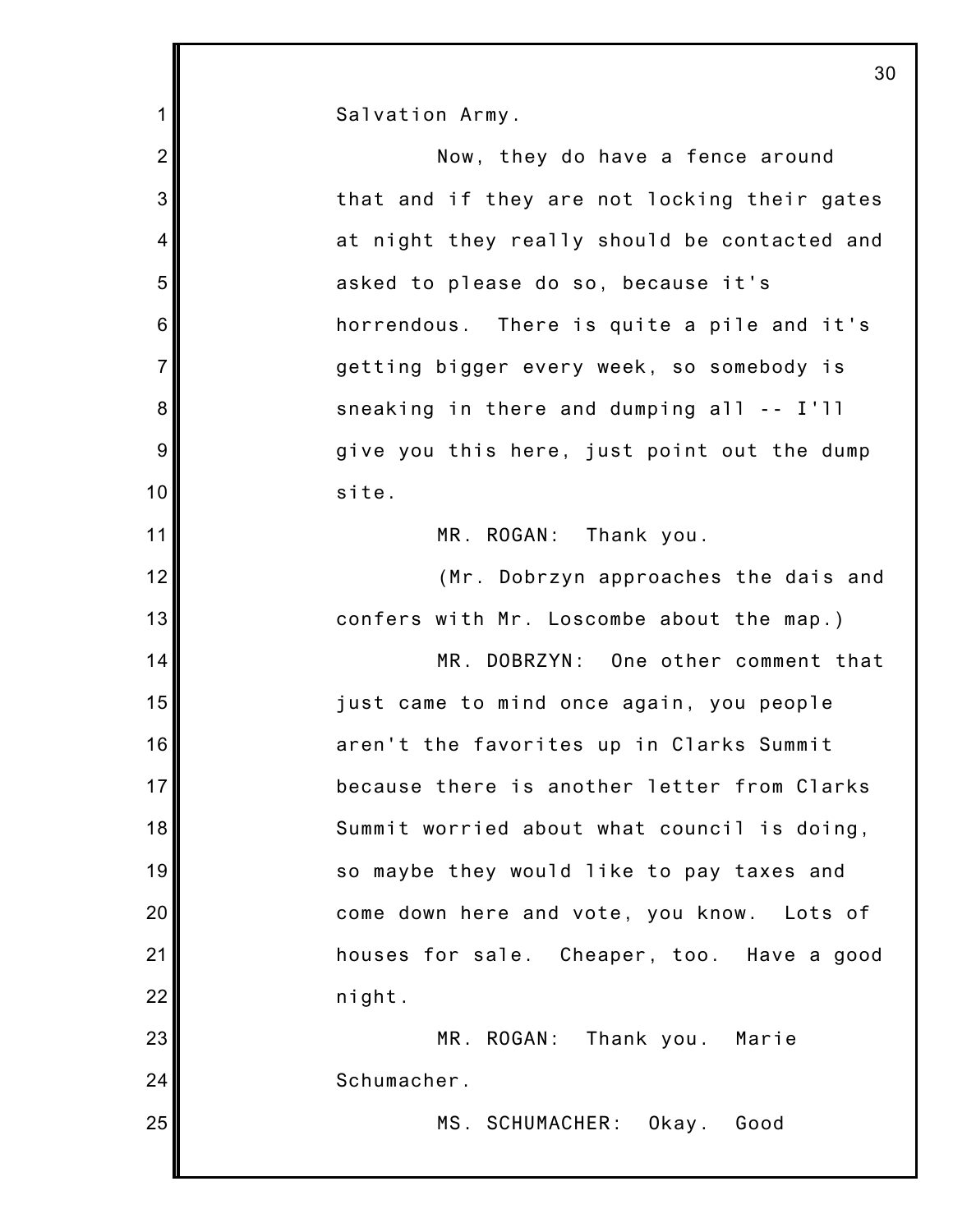1 2 3 4 5 6 7 8 9 10 11 12 13 14 15 16 17 18 19 20 21 22 23 24 25 31 evening, Council. MR. ROGAN: Good evening. MR. JOYCE: Good evening. MS. SCHUMACHER: I hate to belabor the point. My name is Marie Schumacher, I'm sorry, but back to BRT Ice and the agreement that the city has with them. I did go on-line after my conversation with Mr. Hughes last week and I went on the county website to their LANDEX system and I did find a recording of a memorandum, and as a matter of fact, the memorandum is titled, "Memorandum of Lease, 30 years, 20 November '02." And it was recorded on August 14, 2006. The memorandum states, which is dated the 10th of July, 2006, states in point six: "This memorandum is intended for recording purposes only and does not modify, supercede, diminish, add to or change all or any of the terms off the lease in any respect." Yet the only lease that I have been able to find is that -- the one of 2002, Resolution No. 67 of 2002, and it was only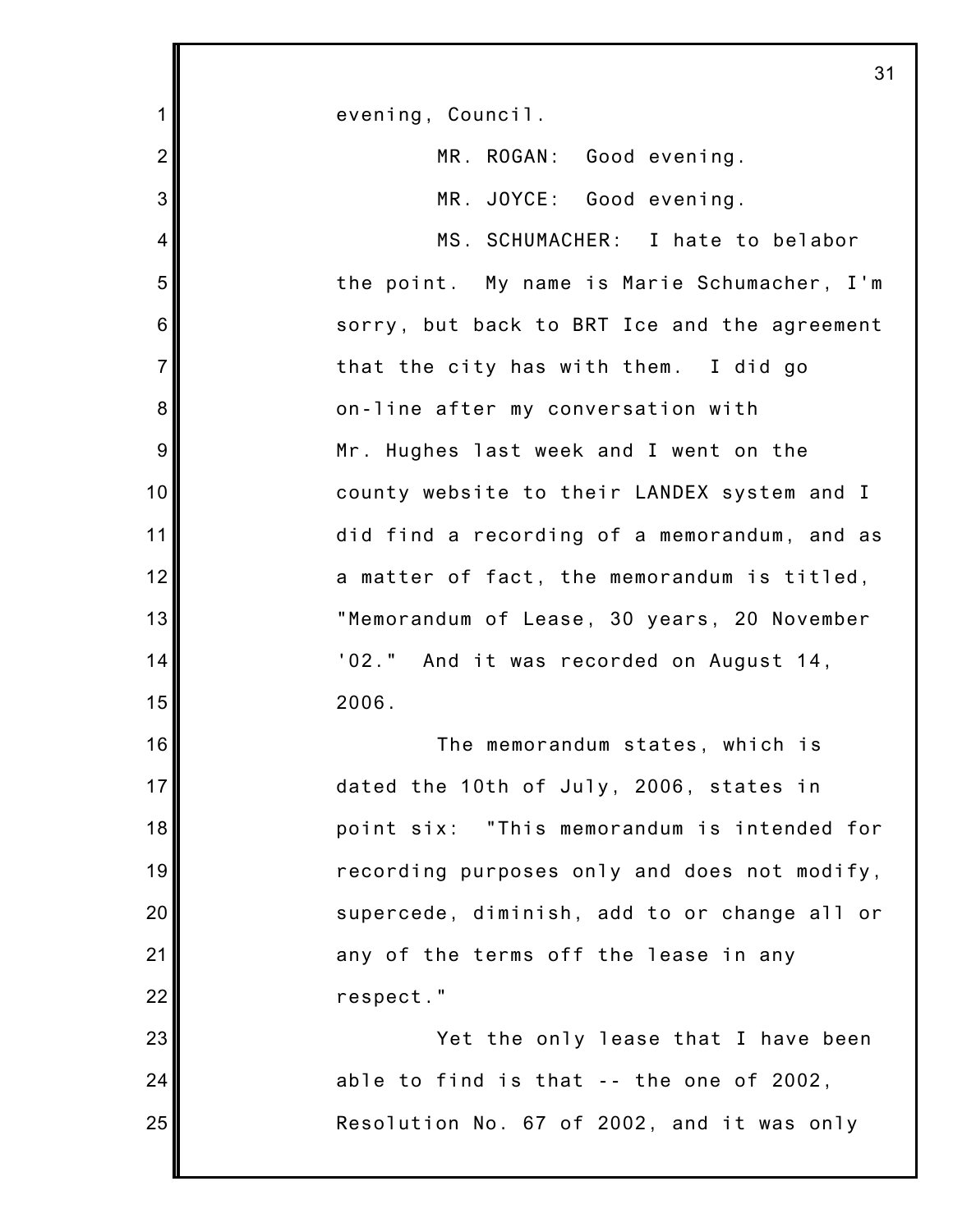for 99 years. It said, and I will read it again, I have read it before, but the rent portion says: "This lease provides for payment of rent as follows: Lessee shall pay \$600,000 to lease or as rent for the lease premises. Lessee shall make minimum annual payments every 12 months beginning on the date hereof in the amount of no less than \$1. Provided, however, that any unpaid rent under this Paragraph A shall be paid to lessee to lessor in a lump sum within 30 days following the occurrence of the last to occur of: One, vacation of the leased premises by DPW in total as on the date provided for hereunder; or, two, certification of the leased land by the City of Scranton Planning Commission as with the Redevelopment area as that term is defined by law, approval of Redevelopment contract for the leased land including transfer of the leased land through lessee by the SRA and approval of said Redevelopment contract by the Scranton City Council."

1

2

3

4

5

6

7

8

9

10

11

12

13

14

15

16

17

18

19

20

21

22

23

24

25

Now, again, that was 2002. In 2006, at some point, and I was unable to find when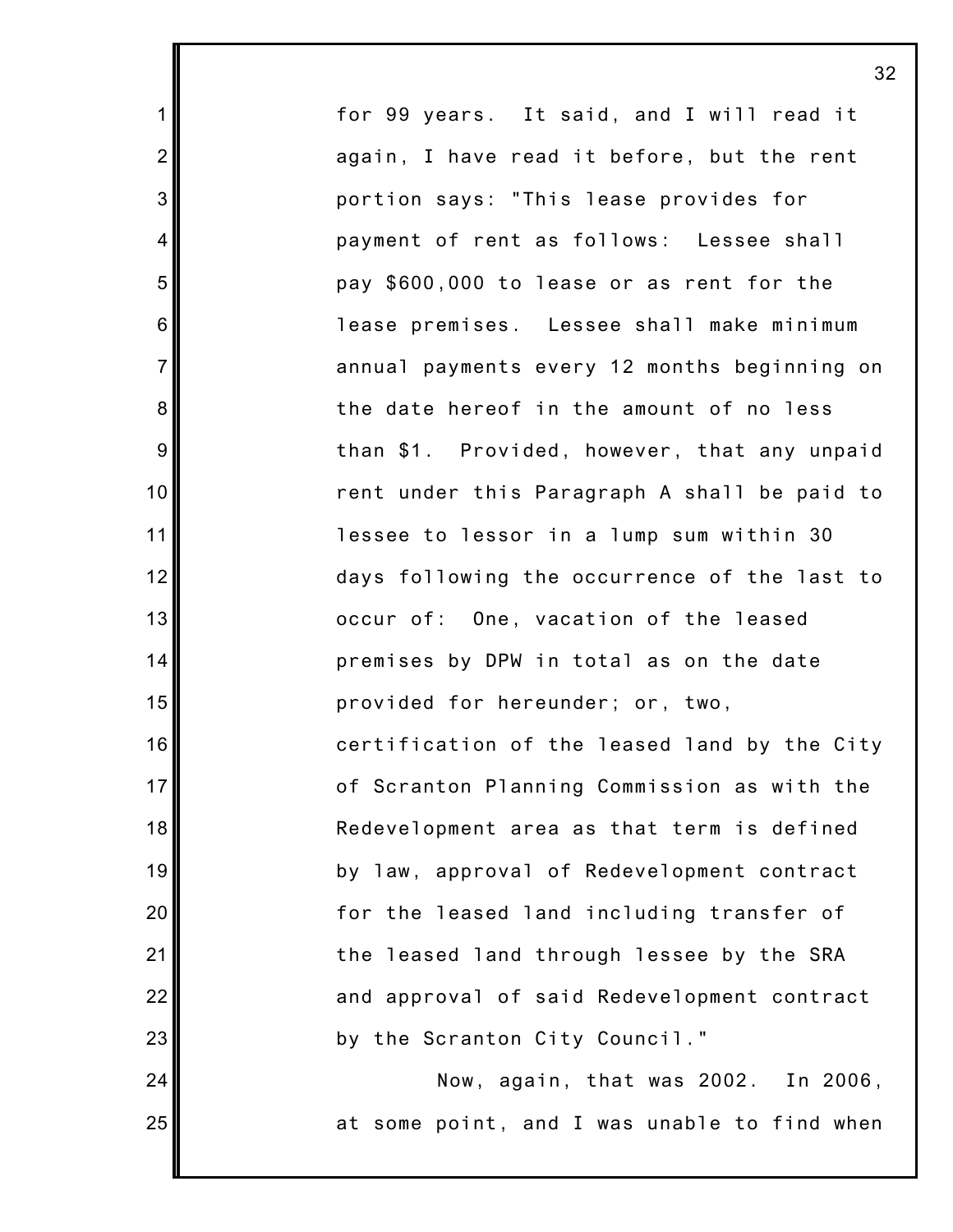-- this is a resolution, no number, it was 4-C on an agenda, but I went through all of the 2006 agendas and I could not find -- it says at the top it was tabled and never introduced, so apparently it was on an agenda, but I can't -- again, I can't find it. I did go through every single one early this morning and that is the one that said it changed the terms that it said, "The lump sum, the purchase price subject to all of the terms, covenants and conditions of this agreement, the Authority agrees to sell the property to the Redeveloper for, and the Redeveloper agrees to purchase the property from the Authority and pay, therefore, the amount of \$600,000 to be paid in 20 yearly installments of \$30,000 per year at no interest beginning the date of closing herein referred to as the purchase price."

1

2

3

4

5

6

7

8

9

10

11

12

13

14

15

16

17

18

19

20

21

22

23

24

25

This was referred through the legal department from the Scranton Redevelopment Authority. Now, because I don't know the date of this, I don't know how it coincides with the filing of that agreement which even though it said it made no material changes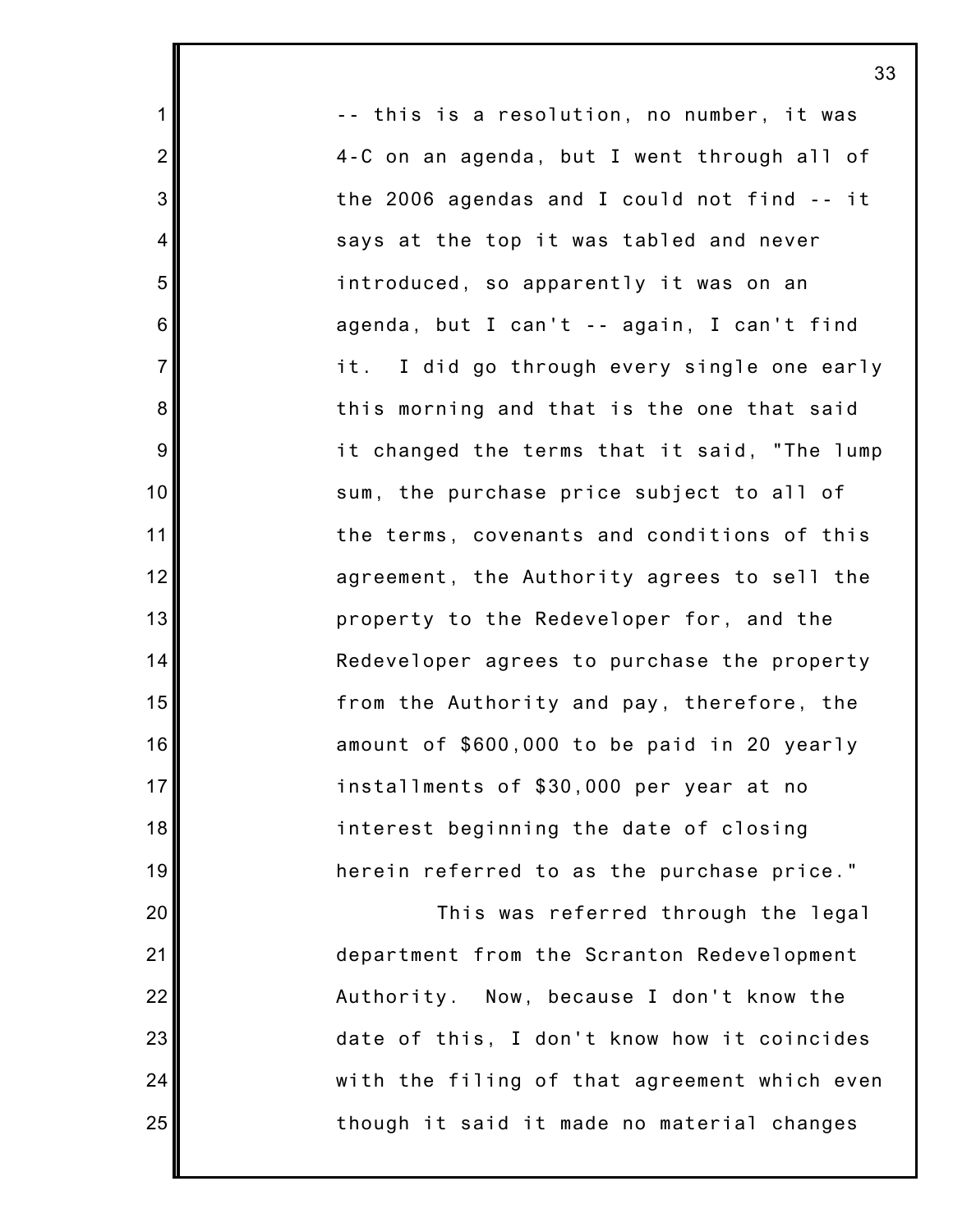in the -- or respect to the earlier lease, does have a memorandum. Point four of that memorandum states, "Under the lease, lessee is granted an option to purchase the leased land upon the occurrence of specific terms and conditions provided for in the lease which option is exercisable by the lessee according to the specific and unambiguous terms of the lease. There is then a small addendum to

1

2

3

4

5

6

7

8

9

10

11

12

13

14

15

16

17

18

19

20

21

22

23

24

25

that reality tax statement. It says, "This is a transfer of property subject to a ground lease for 198 years which is payable--" if I may complete this?

MR ROGAN: Yes, please.

MS. SCHUMACHER: "Which is payable at \$1 per year and \$600,000 at the end of the term. According to the present value calculation of Thomas P. Rainey, CPA, attached hereto and incorporated herein by reference, the present value is \$23.89," which is what Mr. Hughes said. But I would like to ask council if they could make a search to find out it there was, in fact, another resolution or an ordinance that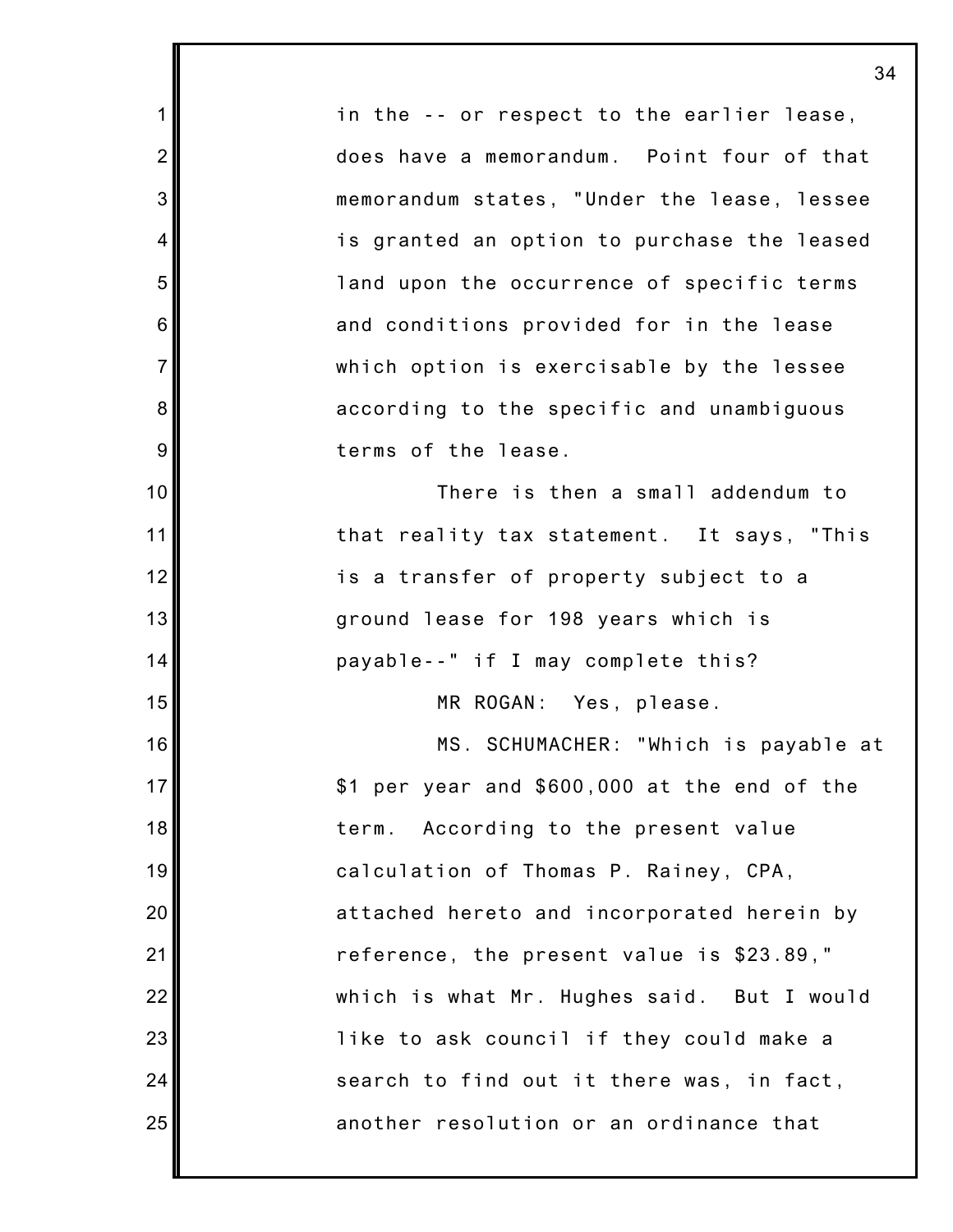1 2 3 4 5 6 7 8 9 10 11 12 13 14 15 16 17 18 19 20 21 22 23 24 25 between 2002 to 2006. I can't believe anybody would have voted for that and even though the documentation states that there were no changes made it appears that an entirely different lease was substituted when the filing was made, and if so I think it's probably something criminal and if you can't find any action by the council other than the two items that I have here I would like to know to what state authority I take this for further action. MR. ROGAN: Yes. I definitely think it's something council should look into. MS. SCHUMACHER: Thank you. MR. ROGAN: Thank you. Is there anyone else who would like to address council? MR. JACKOWITZ: Good evening, Council. Bill Jackowitz, South Scranton resident, member of the Taxpayers' Association. Saturday Molly Brannigan's was open and from my understanding, correct me if I'm wrong, but from my understanding they used their own license for the one day; is that correct? Does anybody know?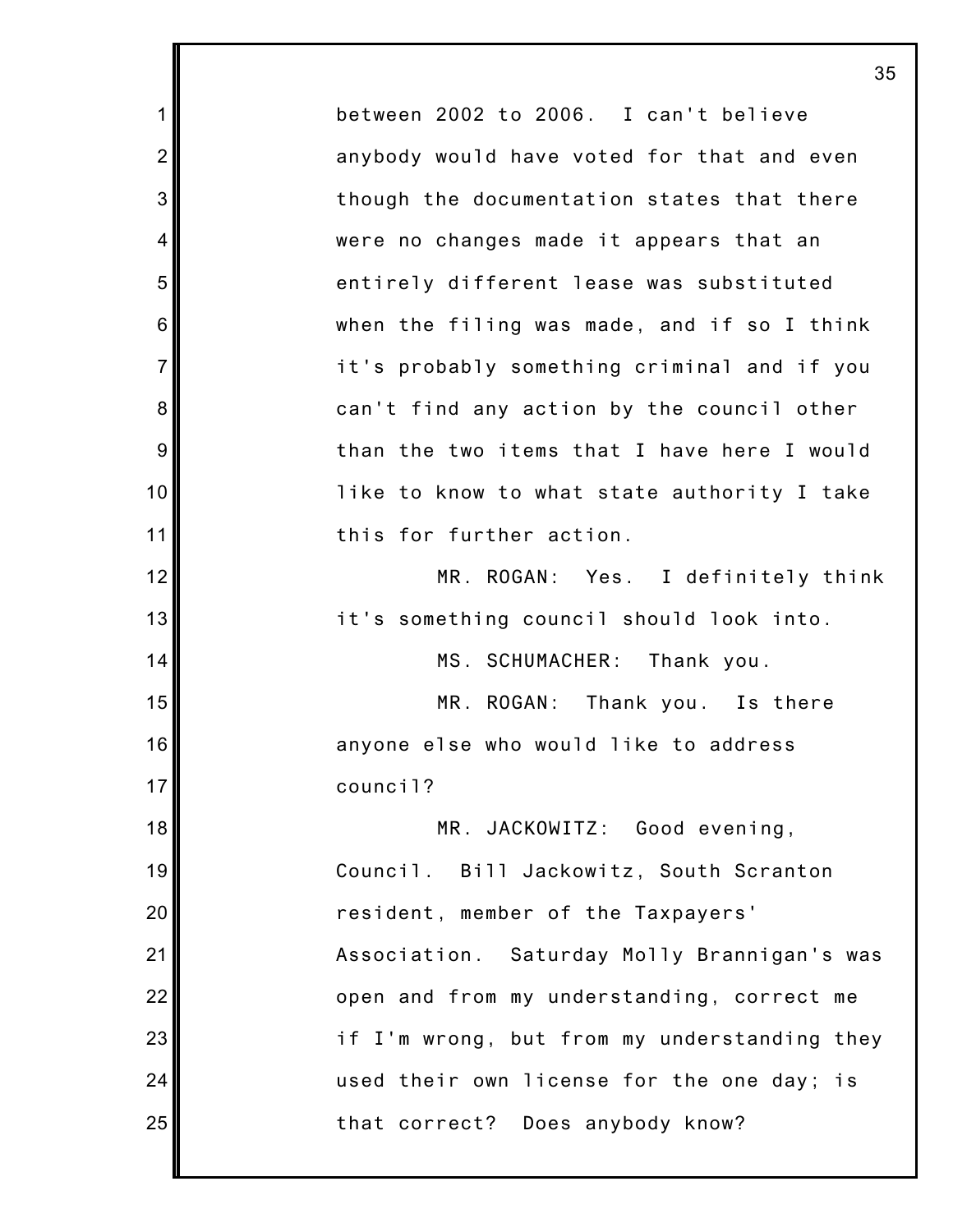|                | 36                                           |
|----------------|----------------------------------------------|
| 1              | MR. ROGAN: It was Molly Brannigan's          |
| $\overline{2}$ | location, but it is owned by the same owner  |
| 3              | as Kildaire's.                               |
| 4              | MR. JACKOWITZ: Yeah, that's who is           |
| 5              | going to own it, but my understanding is     |
| 6              | they used Molly Brannigan's license for one  |
| $\overline{7}$ | day. That's what -- the way I interpreted    |
| 8              | the story in the newspaper. Now, I could     |
| 9              | have misinterpreted it.                      |
| 10             | MR. HUGHES: If I could, I would              |
| 11             | suggest that you call the Pennsylvania       |
| 12             | Liquor Control Board. From what I            |
| 13             | understand, they had stocked it with beer on |
| 14             | Friday, they did not have the license, they  |
| 15             | had to remove everything. The license was    |
| 16             | not issued by the Pennsylvania Liquor        |
| 17             | Control Board until Saturday morning at 8:00 |
| 18             | at which time they brought all of the beer   |
| 19             | back in, the beer distributors did.          |
| 20             | MR. JACKOWITZ: Whose license did             |
| 21             | they use?                                    |
| 22             | MR. HUGHES: I have no idea.<br>$\mathbf{I}$  |
| 23             | think it would be -- I would call the        |
| 24             | enforcement division of the Pennsylvania     |
| 25             | Liquor Control Board and think they would    |
|                |                                              |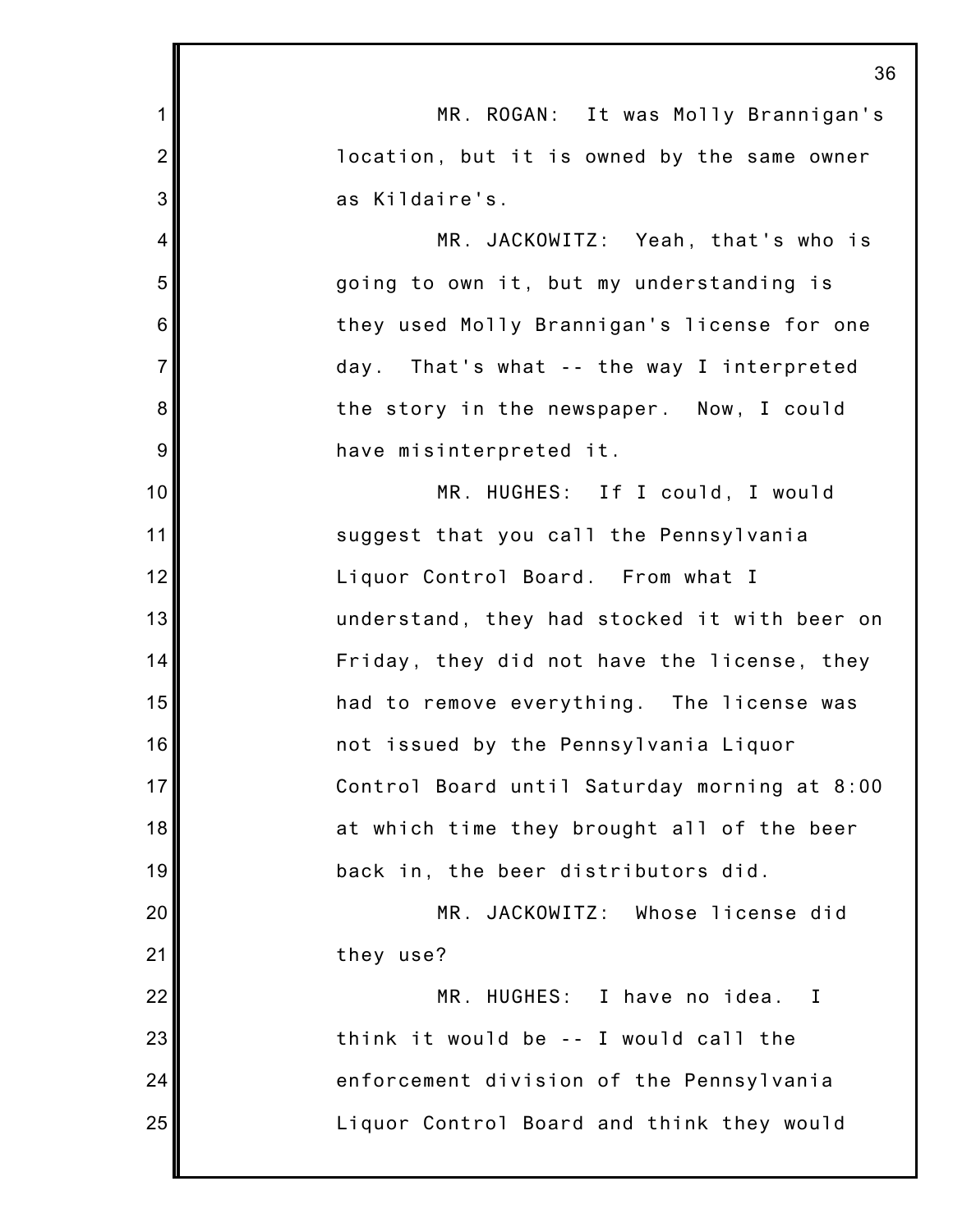|                  | 37                                            |
|------------------|-----------------------------------------------|
| $\mathbf 1$      | probably give you the information.            |
| $\overline{2}$   | MR. JACKOWITZ: Okay, because my               |
| $\mathbf{3}$     | point is that if they used Molly Brannigan's  |
| 4                | license then I think Molly Brannigan's        |
| 5                | should repay the city out of the profits      |
| $\,6$            | that they made, the money that they owe us    |
| $\overline{7}$   | for past utility bills and rents. If it was   |
| $\bf 8$          | used by Kildaire's license then that's a      |
| $\boldsymbol{9}$ | totally different subject, but we really      |
| 10               | need to find that out.                        |
| 11               | Home Depot is creating 250 jobs in            |
| 12               | Pittston with competitive salaries. Lame      |
| 13               | duck mayor Doherty created 9,000 new jobs in  |
| 14               | Scranton with no salaries. Lie. Why you       |
| 15               | may ask, because no jobs were created.        |
| 16               | Okay, 100 employees laid off at the           |
| 17               | Taylor; 82 employees laid off in Jessup,      |
| 18               | which is very close to the Scranton area,     |
| 19               | some of those people that probably work in    |
| 20               | those areas are Scranton residents. Cinram    |
| 21               | DVD to layoff more employees. Again, I        |
| 22               | suggest that you contact Mayor Doherty.<br>He |
| 23               | will show you how to go about suing Scranton  |
| 24               | citizens or maybe give you a no show job      |
| 25               | with the City of Scranton. Then again, he     |
|                  |                                               |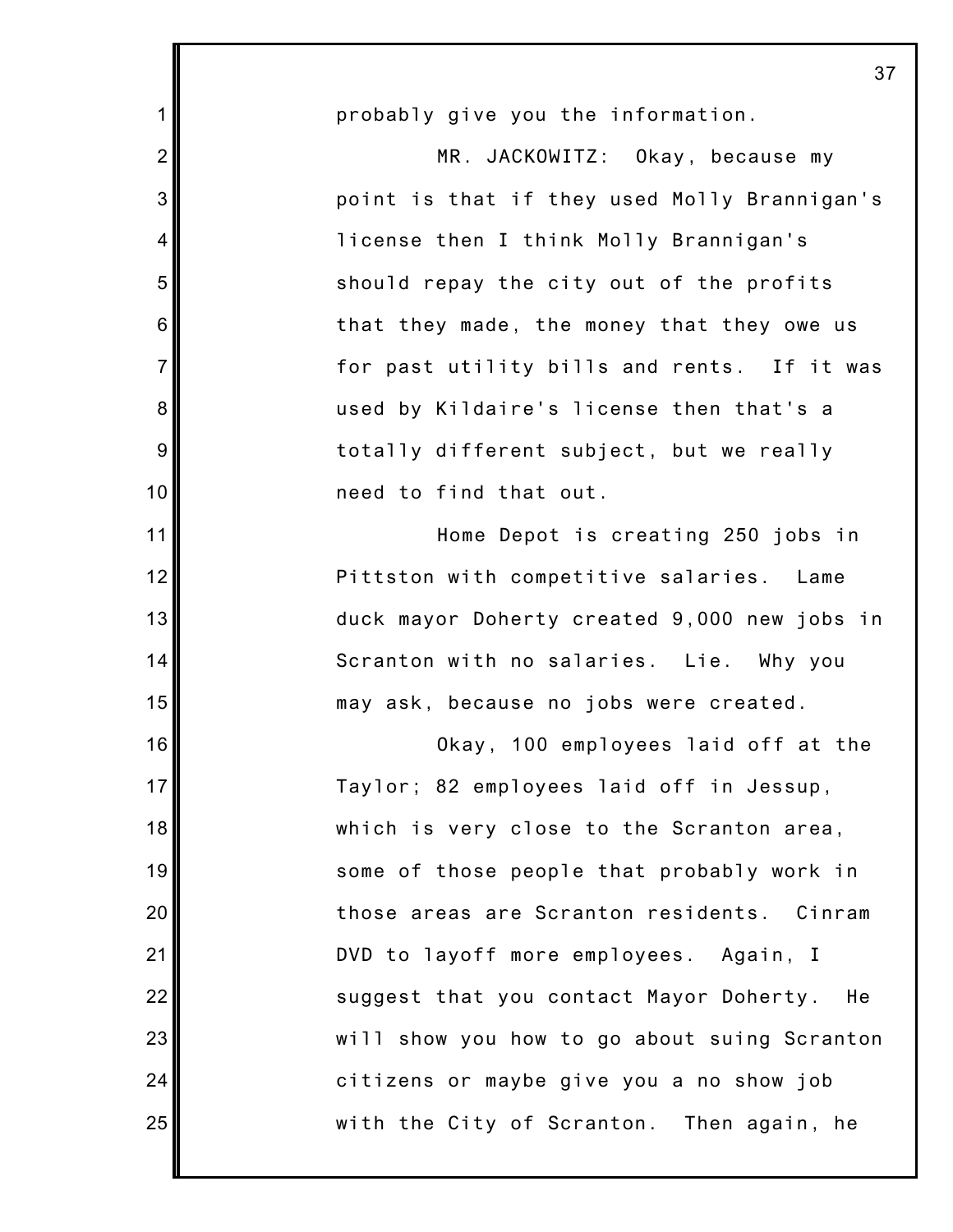|                | 38                                           |
|----------------|----------------------------------------------|
| 1              | may hire you to one of the 9,000 jobs that   |
| $\overline{2}$ | he created in Scranton which no one has been |
| 3              | able to find so far.                         |
| 4              | Mr. Hughes, I have a question for            |
| 5              | you, if you don't mind, I know you had a     |
| 6              | busy day today, so have I. When the          |
| $\overline{7}$ | Scranton Redevelopment Authority sells the   |
| 8              | completed garage project to the Scranton     |
| 9              | Parking Authority, do they sell at the       |
| 10             | construction cost or do they add to it and   |
| 11             | make the profit?                             |
| 12             | MR. HUGHES: I have no idea.                  |
| 13             | MR. JACKOWITZ: Is there any way we           |
| 14             | can find that out?                           |
| 15             | MR. HUGHES: The only way would be            |
| 16             | in the deed from the Redevelopment Authority |
| 17             | to the Scranton Parking Authority. If there  |
| 18             | is consideration recorded it would have been |
| 19             | exempt under the Pennsylvania Realty         |
| 20             | Transfer Tax as conveyance between two       |
| 21             | municipal -- well actually, between two --   |
| 22             | between two authorities so it would be no    |
| 23             | tax paid, they could have put a dollar in    |
| 24             | there, I have no idea --                     |
| 25             | MR. JACKOWITZ: Okay.                         |
|                |                                              |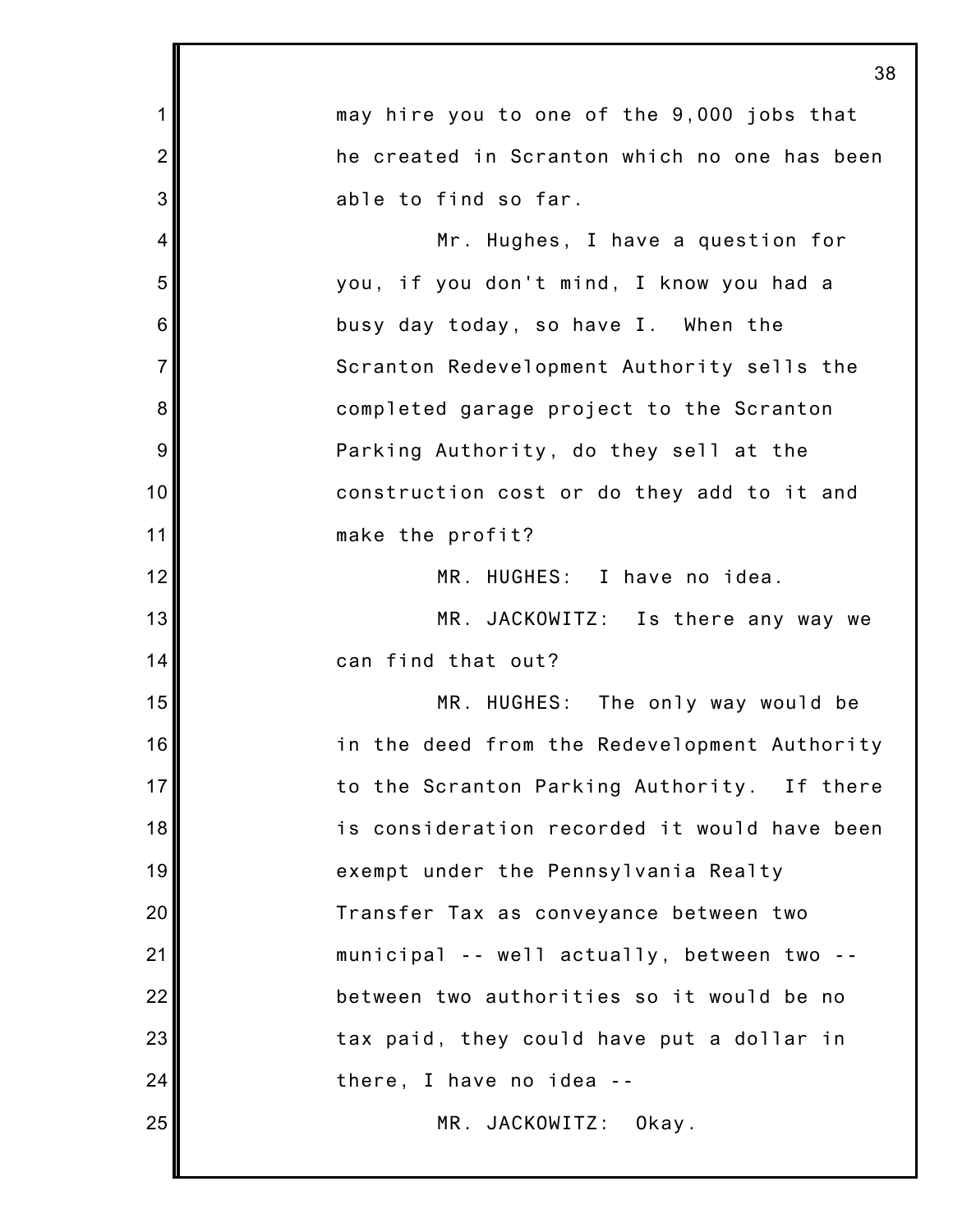| $\mathbf{1}$    | MR. HUGHES: -- what that would be.            |
|-----------------|-----------------------------------------------|
| $\overline{2}$  | MR. JACKOWITZ: Because I believe              |
| 3               | that Scranton Redevelopment Authority can     |
| 4               | sell properties for redevelopment, so that    |
| 5               | is a source of income for them which I guess  |
| $6\phantom{1}6$ | allows them to do bonds on their own.<br>This |
| $\overline{7}$  | is just my interpretation. If a profit is     |
| 8               | made on the sale of the Scranton Parking      |
| $9\,$           | Authority, then the taxpayers pay to have     |
| 10              | the garage built, taxpayers pay to buy it     |
| 11              | from themselves, and also paid the Scranton   |
| 12              | Redevelopment Authority a profit so they can  |
| 13              | have an income to go out and get more loans   |
| 14              | and bonds. So we really need to look into     |
| 15              | that because if that's happening, I'm not     |
| 16              | sure if it is, but I really would request     |
| 17 <sub>l</sub> | that someone would look into that.            |
| 18              | Mr. Baker of the Housing Authority            |
| 19              | threatens to sue the City of Scranton.<br>He  |
| 20              | has 16 federal charges against him, one in    |
| 21              | my case I believe would be too many.<br>The   |
| 22              | mayor is suing the city and there is a case   |
| 23              | going on right now, there is a couple more.   |
| 24              | Only in the doomed City of Scranton could     |
| 25              | legislative branches and executive branches   |

Ш

I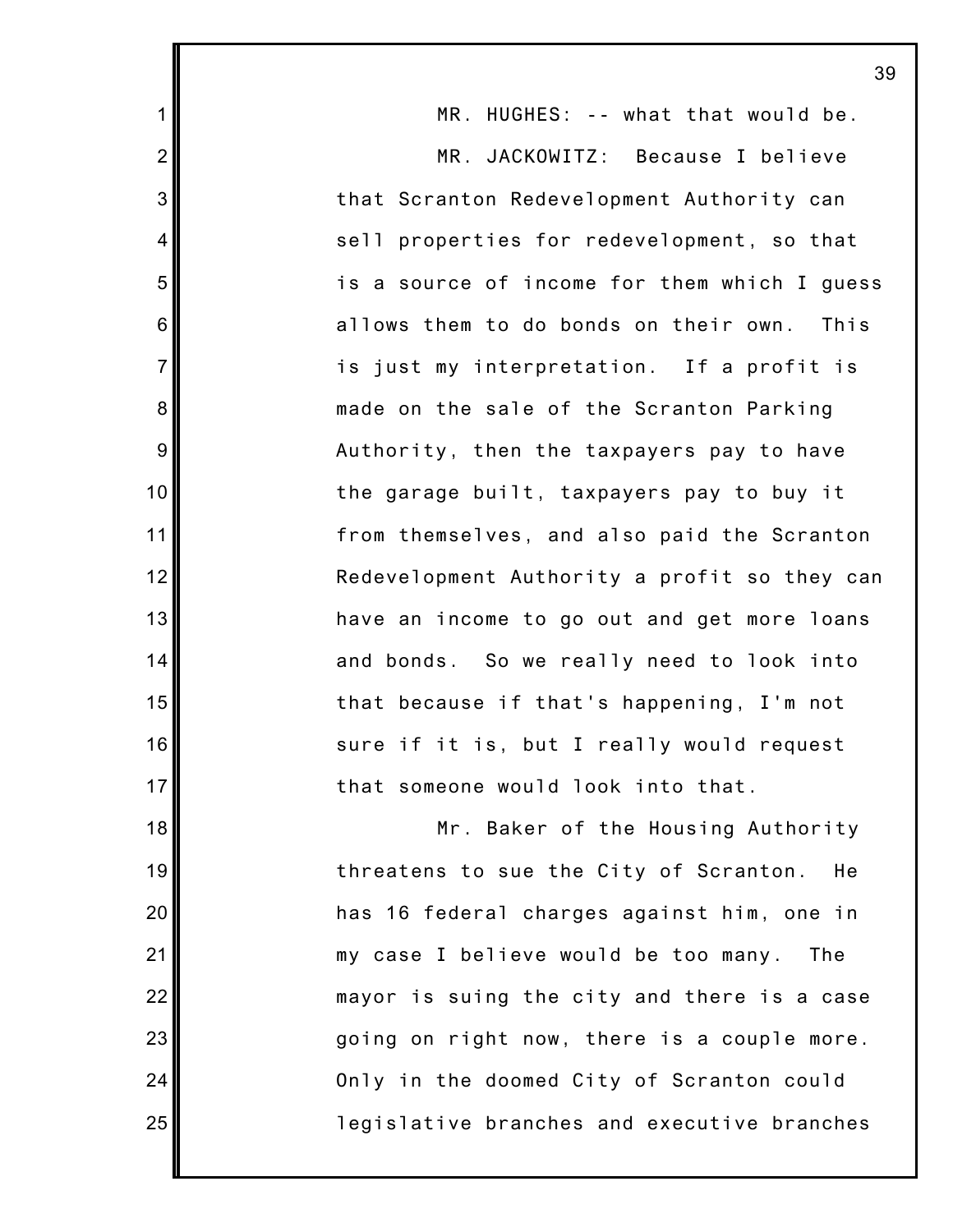and authorities sue each other. I mean, this is crazy. This is totally crazy. We are in a distressed city. People are losing their jobs, unemployment is high, people are losing their properties and we are going around suing each other. I mean, I don't know. I just don't believe it.

1

2

3

4

5

6

7

8

9

10

11

12

13

14

15

16

17

18

19

20

21

22

23

24

25

We have to eliminate the authorities. The authorities need to be eliminated because they are actually hurting the city in my belief and they need to be done away with as quickly as possible.

Also, I'd like to ask Mr. Doherty one more time, maybe one of these days I might actually get an answer, Mayor Doherty why is your family business in Maryland. If Scranton is such a good place to do business and Pennsylvania is such a good state to do business, why are you doing business in Maryland? Why are you denying citizens of Scranton the opportunity to make a living working for the Doherty business? I visited a website called -- can I finish? MR. ROGAN: Yes. MR. JACKOWITZ: I finished a website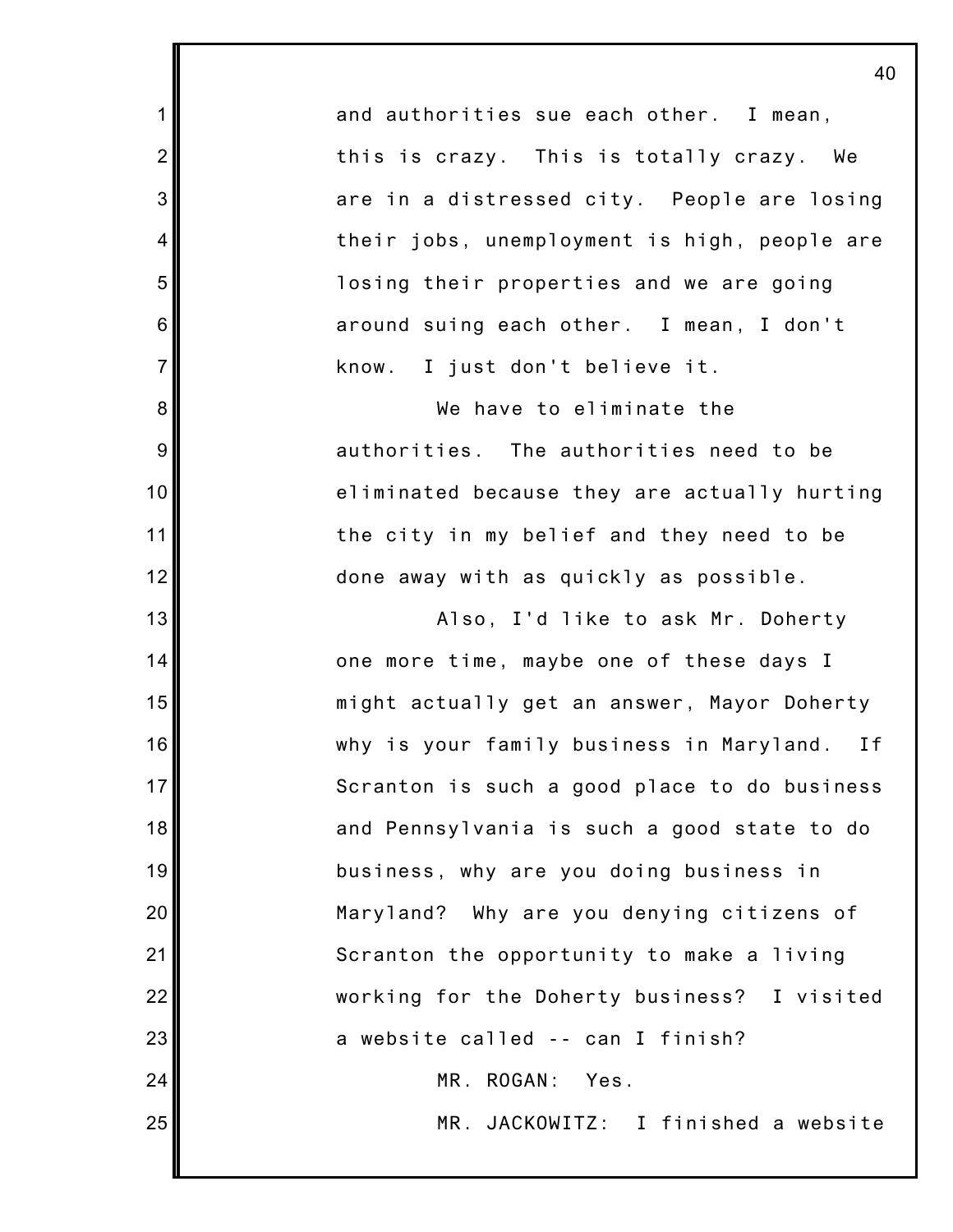|                | 41                                           |
|----------------|----------------------------------------------|
| 1              | called Spurling's best places. Scranton,     |
| $\overline{2}$ | Pennsylvania, stay away, this was posted     |
| 3              | 1-21-2006. A declining town run by good old  |
| 4              | boys network. I have to agree with that.     |
| 5              | 6-10-2009, Scranton, PA, no                  |
| 6              | opportunity. Bad city. Lived in Scranton     |
| $\overline{7}$ | four months could not find an average income |
| 8              | job. Told by the locals it all depends on    |
| 9              | who you know. I also agree with that.        |
| 10             | 6-1-2008. Only visit Scranton if             |
| 11             | you are a fan of the "Office." Other than    |
| 12             | visiting the landmarks on the show, there is |
| 13             | nothing else to do in Scranton. Good place   |
| 14             | to visit, but not the most exciting place to |
| 15             | live.                                        |
| 16             | And per capita income in Scranton as         |
| 17             | I was on there today looking at it is        |
| 18             | \$16,194. We are ranked 1,954 in             |
| 19             | Pennsylvania out of 2,800 cities, so that's  |
| 20             | not a very good ranking. These are all       |
| 21             | facts, no supposition. Thank you.            |
| 22             | MR. ROGAN:<br>Thank you. Is there            |
| 23             | anything else that would like to address     |
| 24             | council?                                     |
| 25             | MR. TALIMINI:<br>Good evening,               |
|                |                                              |

Π

П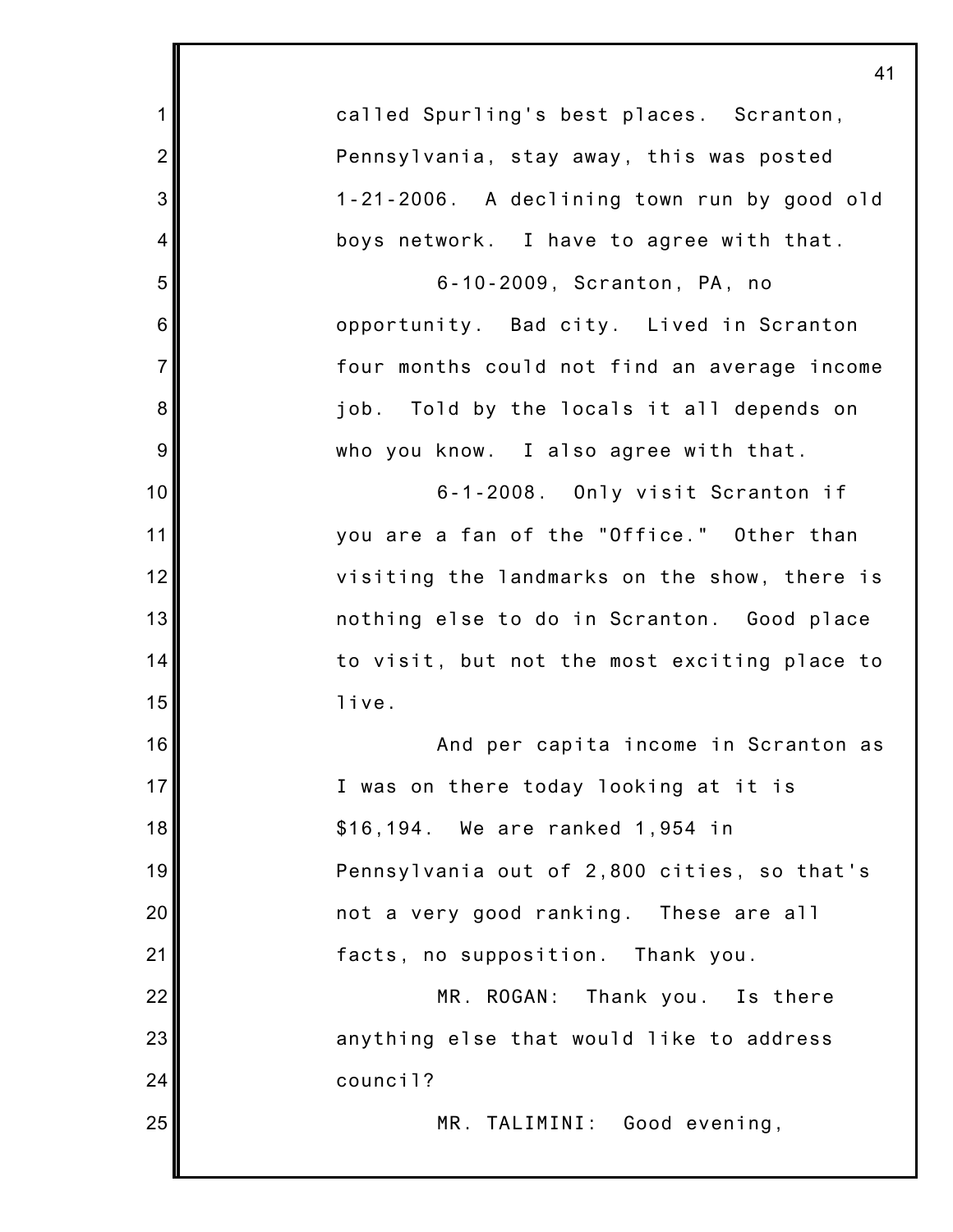Council. Joe Talimini, City of Scranton. First of all, very unpleasant task. I'd like to thank you, Mr. Rogan and also Mr Joyce, Mr. Hughes, and Mrs. Krake for a very, very long and tedious day in Court. I was along with you in county court, federal court, county court, federal court, and you earned your money today, there is no question about that and I'm sure you are going to earn it tomorrow as well.

42

1

2

3

4

5

6

7

8

9

10

11

12

13

14

15

16

17

18

19

20

21

22

23

24

25

MR. HUGHES: Thank you.

MR. TALIMINI: I would like to mention something because it's very, very pertinent and we have a young people here tonight and I hope they would pay particular attention to this. Today a federal grand jury handed down 40 indictments against two Lackawanna County Commissioners. Those indictments include fraud, racketeering, tax invasion, conspiracy to commit fraud, engaging in monetary transactions which are illegal, mail fraud, wire fraud, conspiracy to commit theft or bribery, bribery concerning any programs receiving federal funds and a wealth of other things.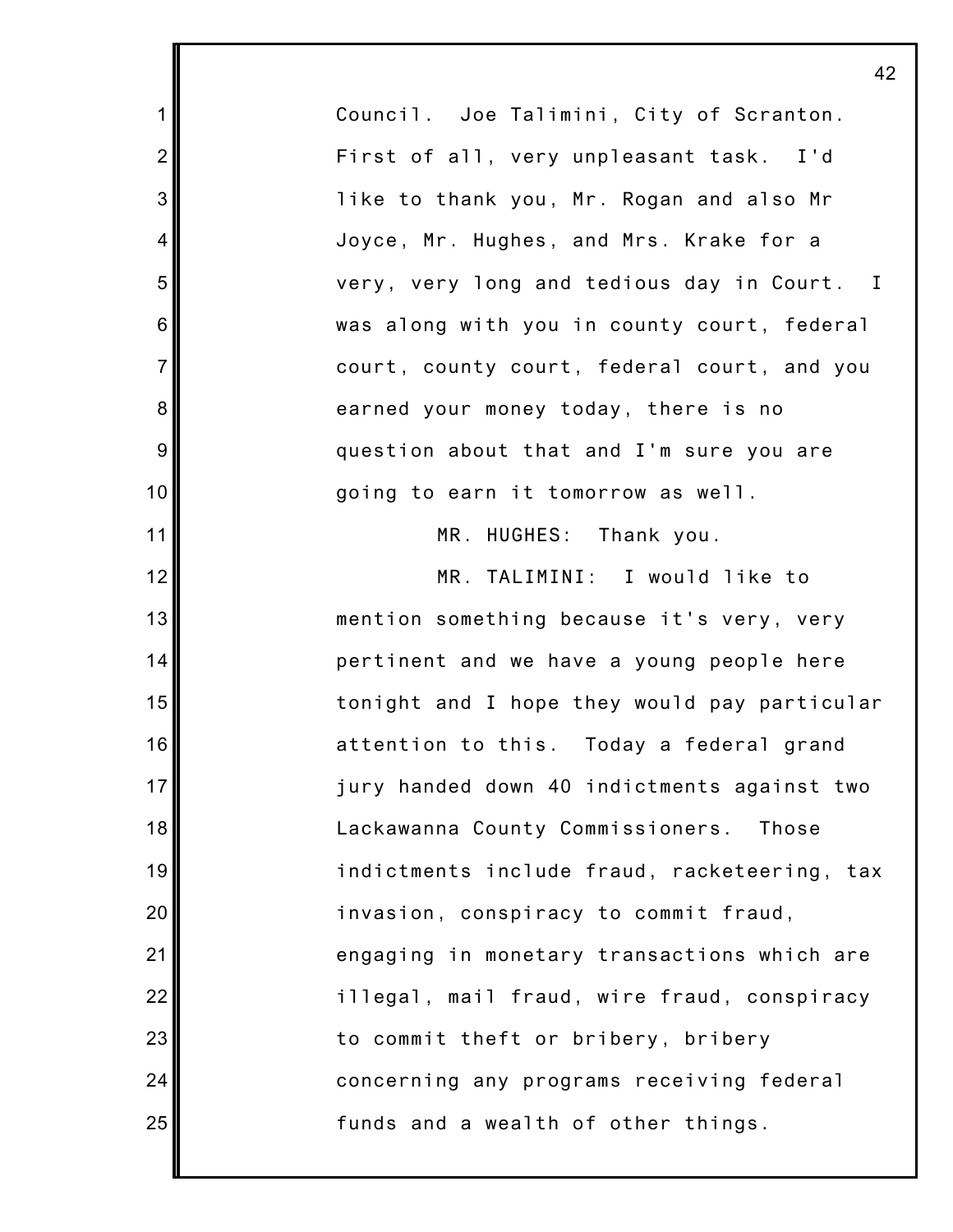I would like to just wrap it up by telling you one thing that was mentioned by the attorney for the federal government and that is that a civic servant is appointed or elected to serve the public not himself, and this is what's been going on for a long time. We made very much light of the fact that Luzerne County was under severe investigation, well, now it's hit home and I think it's incumbent upon everybody, our television viewers, people in the audience and especially you young people to be aware of something. When you commit the crime, and these are only alleged crimes, but when you commit the crime be prepared to do the time. And to give you an example, one gentleman who was indicted faces a total

1

2

3

4

5

6

7

8

9

10

11

12

13

14

15

16

17

18

19

20

21

22

23

24

25

maximum of 364 years in prison and \$7,750,000 in fines. The other gentleman faces 193 years in prison and \$3,250,000 in fines. This is in addition to \$450,000 that each is expected to pay up to the federal government in the case of forfeiture, so it's something that will be in the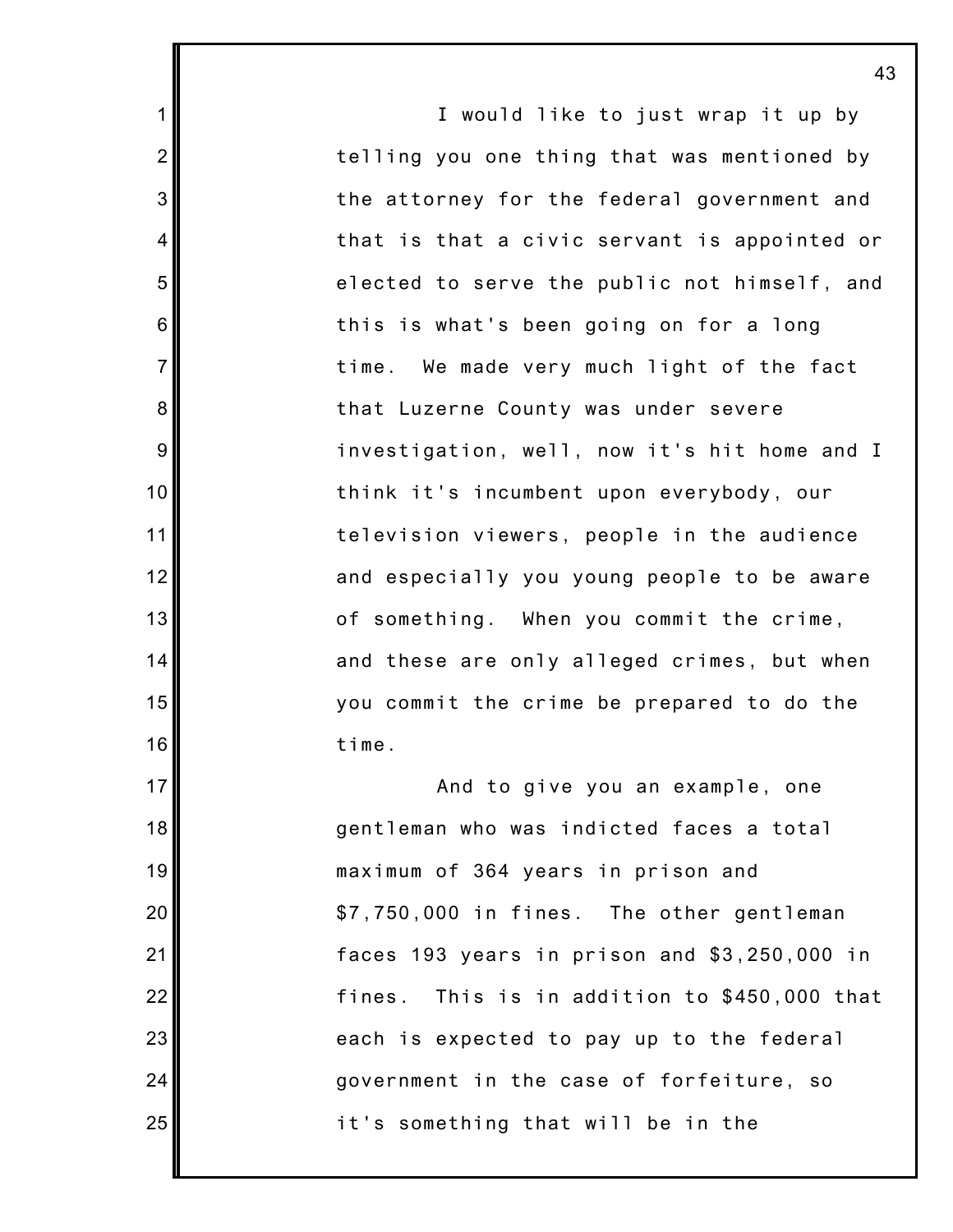newspapers tomorrow.

1

2

3

4

5

6

7

8

9

10

11

12

13

14

15

16

17

18

19

20

21

22

23

24

25

We have an ongoing situation in the county court where the mayor is suing city council, and this is most distressing. I have been laboring this fact for three almost four years now, and finally somebody has to pay attention, and whether the voters and the citizens of this city pay attention or not, these are the facts. You will read about them in tomorrow's paper, I'm sure. Thank you very much. MR. ROGAN: Thank you. MR. NEARHOOD: Good evening, members of council. My name is Ray Nearhood. I live on Cherry Street in Scranton. I'm here tonight not over a big issue, it's very small issue, but it was very aggravating to me today. Yesterday I was a victim of a crime. Someone got my credit card and debit

Now, the on-line retailer contacted me. Now, in order for them to have discussions with our police department here in Scranton they need a police report. So I went to the police department and I said,

card information and made purchases on-line.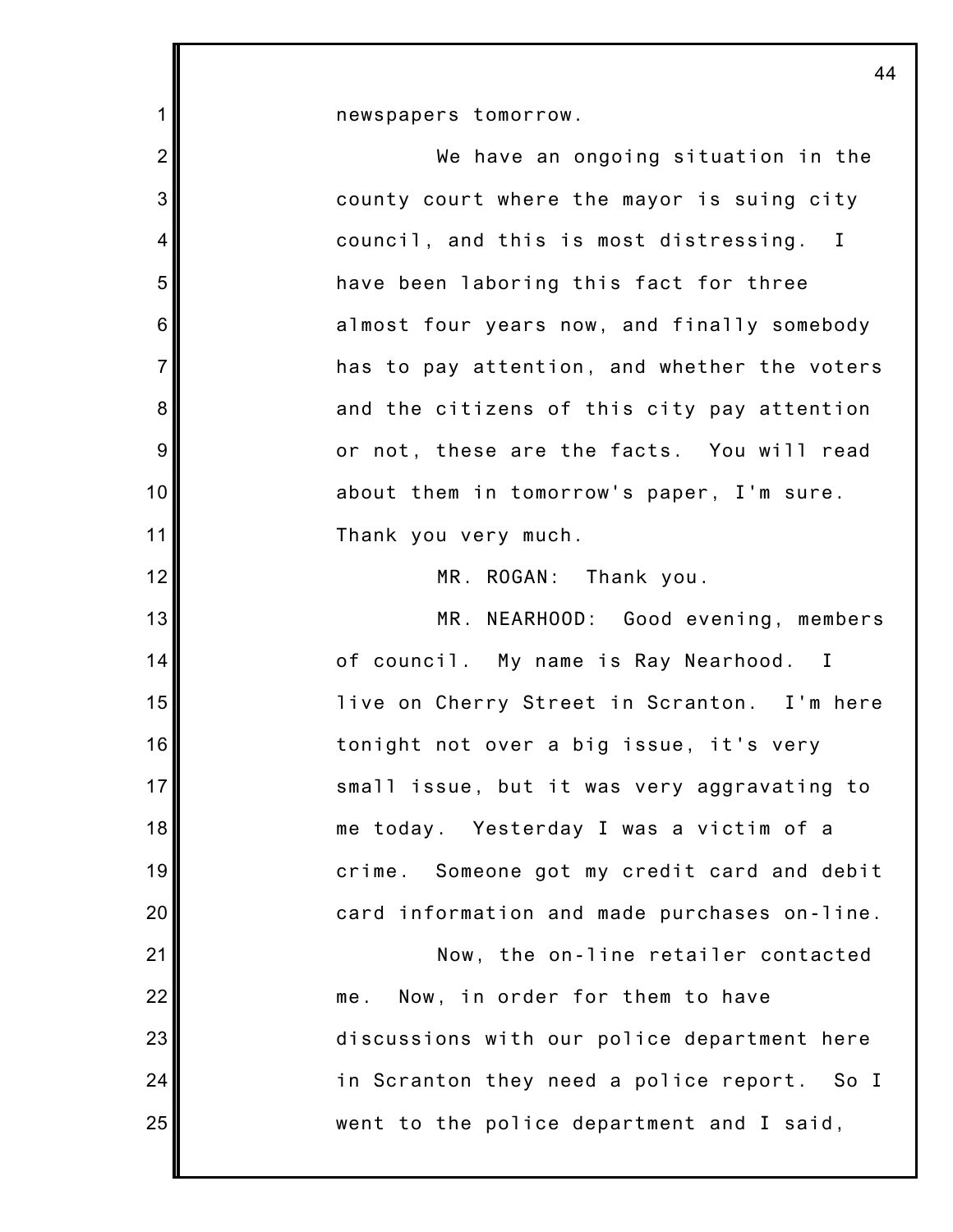|                 | 45                                            |
|-----------------|-----------------------------------------------|
| $\mathbf 1$     | "Look, I need a police report to send to      |
| $\overline{2}$  | WalMart."                                     |
| 3               | They said that will be, "Fifteen              |
| $\overline{4}$  | dollars."                                     |
| 5               | I said, "What?" I said, "I'm a                |
| $6\phantom{1}6$ | crime victim and you are charging me \$15 for |
| $\overline{7}$  | a police report so I can send it to that      |
| 8               | retailer so that retailer can discuss my      |
| 9               | information with your investigators."         |
| 10              | "Fifteen dollars."                            |
| 11              | You know, I sat and I started                 |
| 12              | thinking, if by some miracle this person is   |
| 13              | arrested, God knows why they wouldn't be and  |
| 14              | they would have to give a delivery address    |
| 15              | and name as to where they were delivering     |
| 16              | it, and this person gets arrested and the     |
| 17              | defense attorney goes to the police           |
| 18              | department and says, "I want a copy of the    |
| 19              | police report," does the defense attorney     |
| 20              | and the criminal have to pay \$15? You know   |
| 21              | they don't, and I think Mr. Hughes will tell  |
| 22              | you that; right?                              |
| 23              | MR. HUGHES: I have no idea. I                 |
| 24              | don't practice criminal law.                  |
| 25              | MR. NEARHOOD: Okay. You know that             |
|                 |                                               |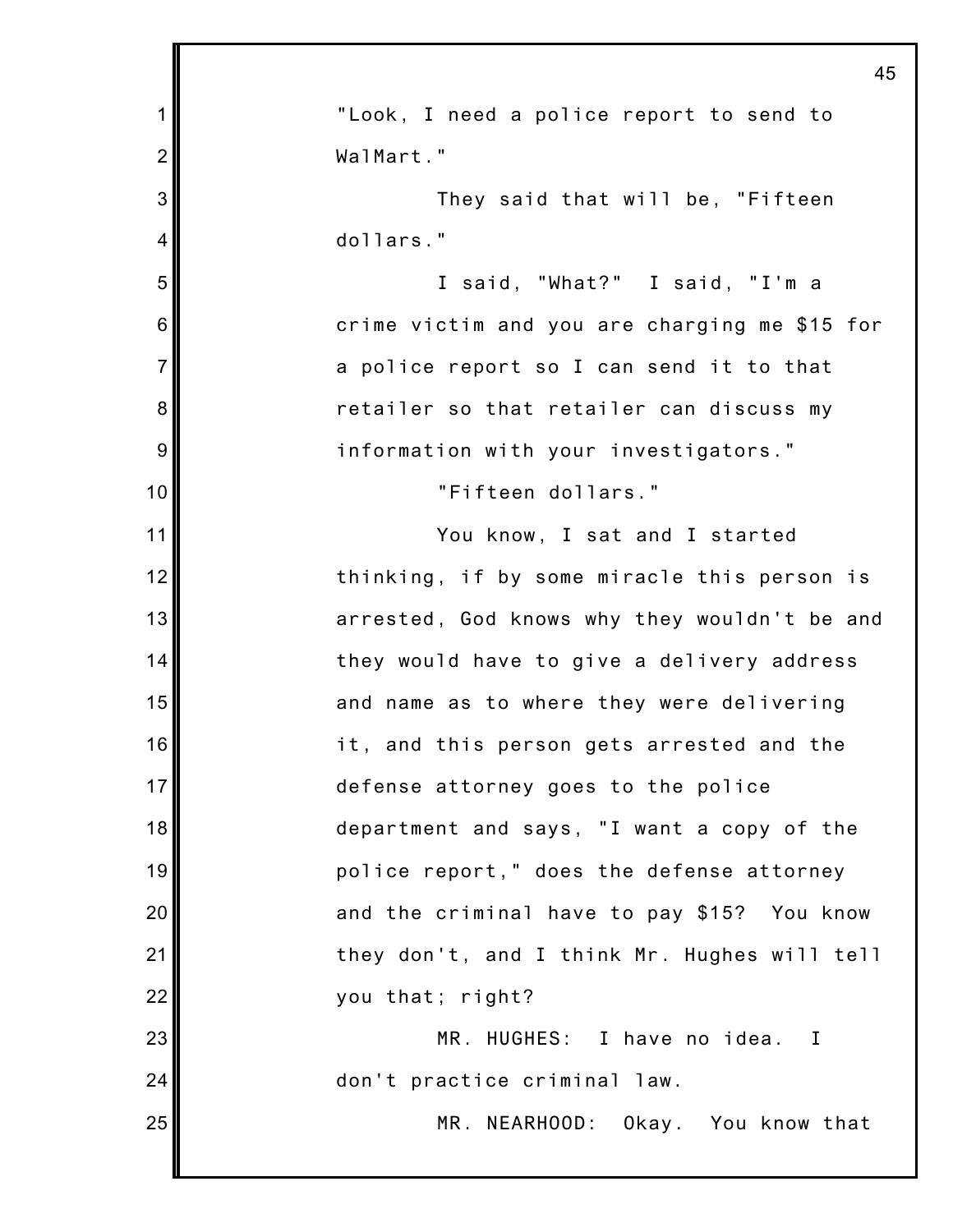if the criminal asks for a copy of the police report you have to turn that over to them and you can't charge them for it, but me as the victim of a crime I get charged, and every other victim of crimes get charged to get a police report.

1

2

3

4

5

6

7

8

9

10

11

12

13

14

15

16

17

18

19

20

21

22

23

24

25

You know, we are victimized not only by the perpetrator of the crime, but we are being victimized by the city. And you have an ordinance, I went down to see the mayor, by the way, earlier, he wasn't there, but I did talk to his secretary and they said, "Well, this is a council problem, council deals with this, you know, the mayor has nothing to do with it."

I beg to differ because the mayor voted for this ordinance and also has signed here as a committee finance reports favorably on the ordinance from 1999. Your File of council, File 30 1999 ordinance.

And what I'm asking council to do is something very simple, give the victim of a crime a copy of the police report if they so request it just as you would give it to the criminal if the criminal lawyer asks for it.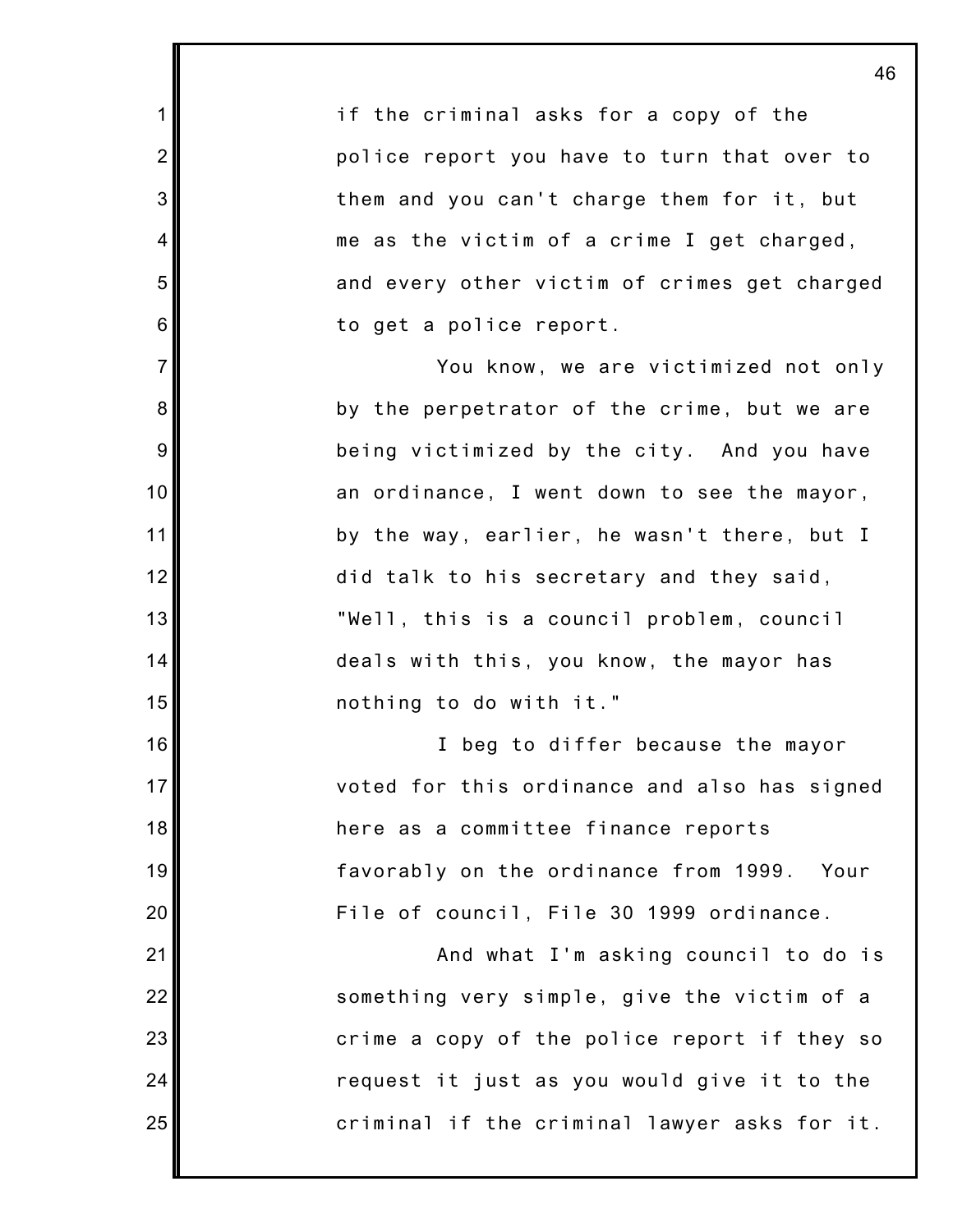| 1              | You know, I don't think that I'm asking for  |
|----------------|----------------------------------------------|
| $\overline{2}$ | a lot.                                       |
| 3              | MR. ROGAN: What was the number on            |
| 4              | that ordinance again?                        |
| 5              | MR. NEARHOOD: File of Council No.            |
| 6              | 30, 1999, an ordinance amending the File of  |
| $\overline{7}$ | Council No. 1980 of 1994; okay? I mean, I    |
| 8              | understand with an accident report, hey, you |
| 9              | are in an accident, you pay the \$15 bucks,  |
| 10             | your insurance company reimburses you for    |
| 11             | it, okay? If you want to do that, fine, I    |
| 12             | understand that. Nobody is reimbursing me,   |
| 13             | okay? And truthfully I'm going to get my     |
| 14             | money back even though I read the police     |
| 15             | report and it says that nothing was stolen   |
| 16             | from me, the \$1,350 is out of my account. I |
| 17             | will get it back, yes, but, you know -- so   |
| 18             | I'm really not the victim because I think    |
| 19             | under criminal law the victim isn't the      |
| 20             | victim, actually the victim is the           |
| 21             | Commonwealth of Pennsylvania, so if you want |
| 22             | the 15 bucks, ask the Commonwealth of        |
| 23             | Pennsylvania for it not me.                  |
| 24             | So it's not something -- you know,           |
| 25             | it's not something huge, I'm not going to    |
|                |                                              |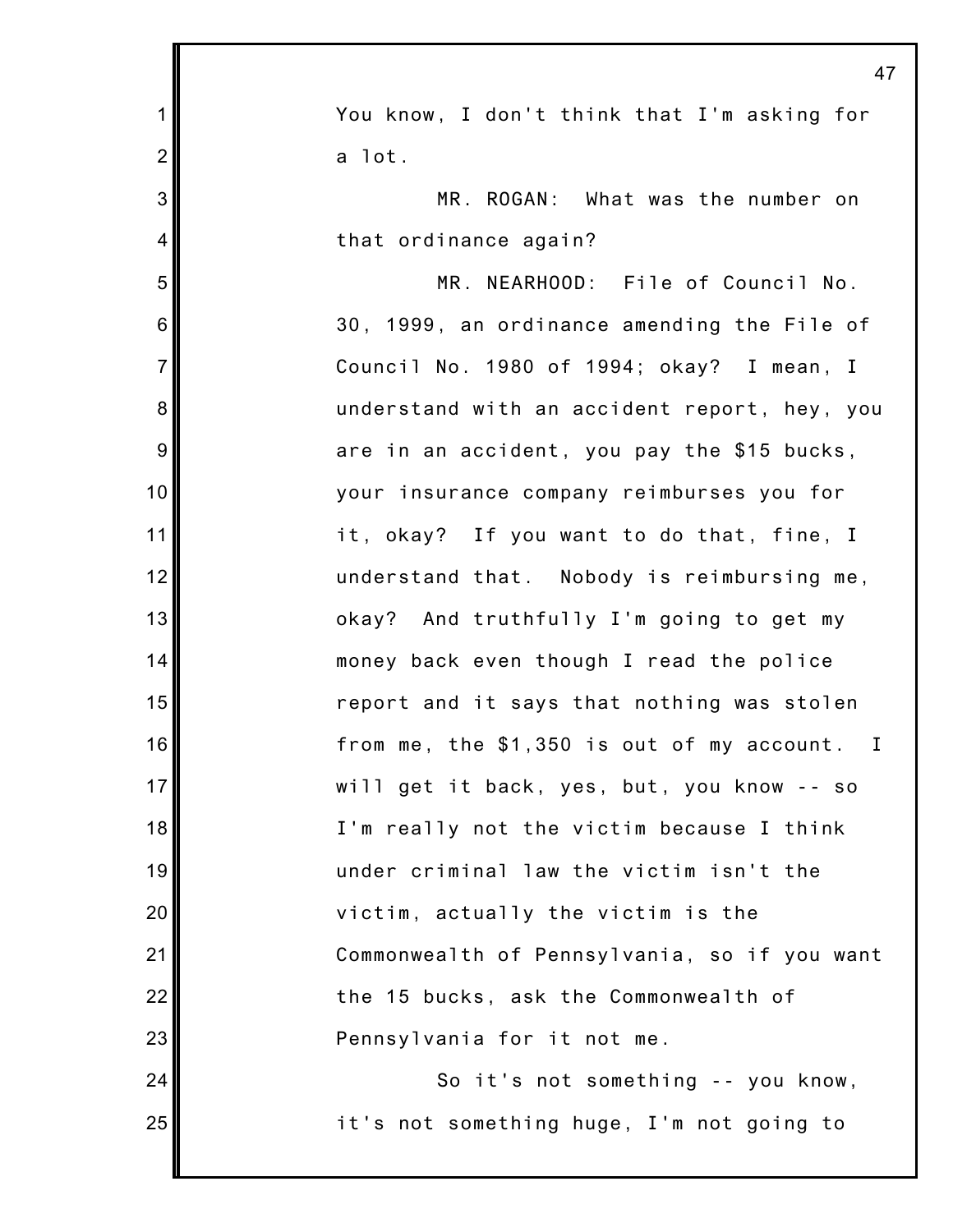come in and throwing all kinds of aspersions about people and everything, I just think that out of the common decency and common fairness we allow the victim access to the incident report, and I'm hoping that maybe I'll get to talk to a detective once it gets assigned it a detective. So that's all.

1

2

3

4

5

6

7

8

9

10

11

12

13

14

15

16

17

18

19

20

21

22

23

24

25

MR. LOSCOMBE: I do agree with you. I mean, if it's a motor vehicle accident that's one thing. This is the first time I think -- I know we are made aware of this. I don't know it was ever brought up before, but according to Mrs. Krake I do have approval to meet with Chief Elliott now, the mayor gave me approval, so I will present that to him, also.

MR. NEARHOOD: Okay. Like I said, it wasn't a big thing, but it was aggravating, you know?

MR. LOSCOMBE: I understand under the circumstances definitely, without a doubt. I hope we get this straightened out for you.

MR. ROGAN: You don't want to victimized twice. That's basically what it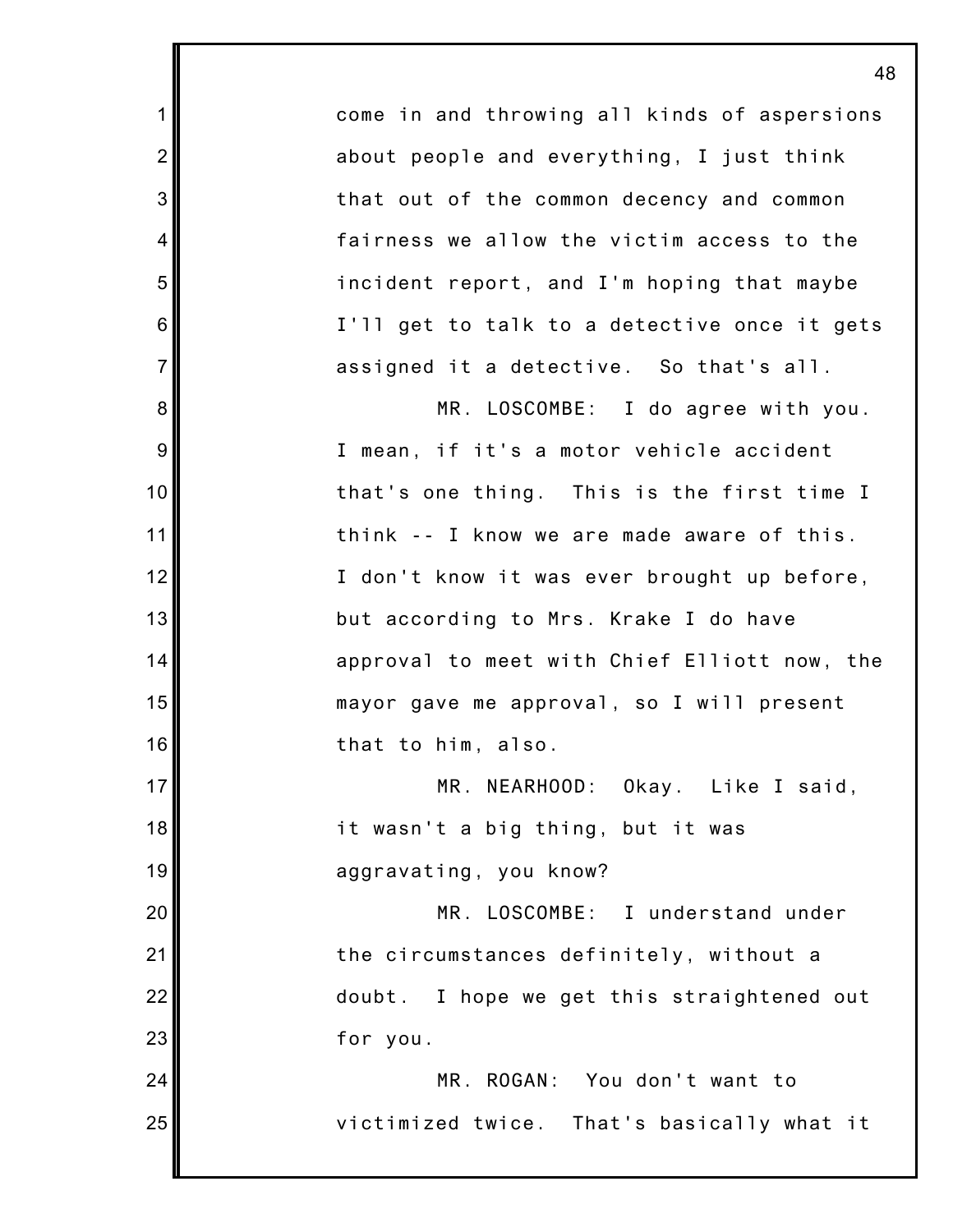is.

1

| $\overline{2}$ | MR. NEARHOOD: Right. Hey, I know             |
|----------------|----------------------------------------------|
| 3              | the city needs money, okay? I understand     |
| 4              | that. But, you know, I watched this health   |
| 5              | care debate going on and I keep thinking,    |
| 6              | you know, one of the taxes they are looking  |
| $\overline{7}$ | at putting on is if you need a hip           |
| 8              | replacement they are going to tax you.       |
| 9              | Like, wait a minute, you are taxing the      |
| 10             | victim here? You know, so that's all I'm     |
| 11             | asking. Please look into this ordinance and  |
| 12             | look at changing it. I understand if some    |
| 13             | third party comes in and wants a copy of the |
| 14             | incident report then charge them, fine, not  |
| 15             | a big deal, but if victim comes in and says, |
| 16             | "Look, I have been victimized. I'm the       |
| 17             | victim of this crime, I need and I should    |
| 18             | have access to a copy of this report."       |
| 19             | That's all.                                  |
| 20             | MR. ROGAN:<br>Absolutely.                    |
| 21             | MR. NEARHOOD: Without having to pay          |
| 22             | for it.                                      |
| 23             | MR. JOYCE: I'll personally look              |
| 24             | into this ordinance and also look into the   |
| 25             | ordinance that you recall is File of Council |
|                |                                              |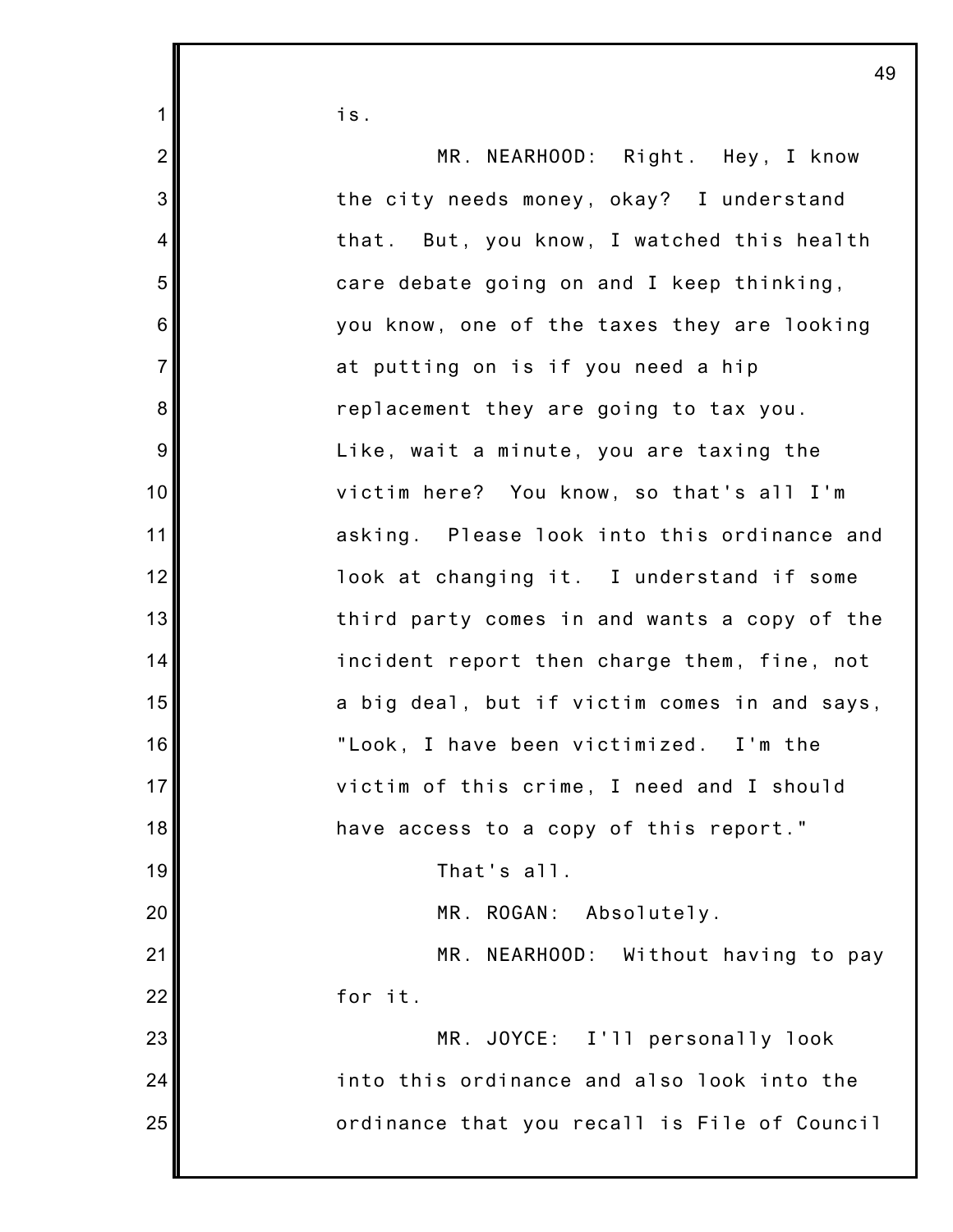|                | 50                                           |
|----------------|----------------------------------------------|
| 1              | 30, 1999, and what that actually amended to  |
| $\overline{2}$ | see if we had a more friendly procedure for  |
| 3              | victims of crimes in the past.               |
| 4              | MR. NEARHOOD: I mean, really all             |
| 5              | you need to do is amend it to simply say     |
| 6              | that the victim of a crime is entitled to a  |
| $\overline{7}$ | single --                                    |
| 8              | MR. ROGAN: You can finish.                   |
| 9              | MR. NEARHOOD: The victim named in            |
| 10             | the report or victims have access to and can |
| 11             | receive a copy of the incident report.       |
| 12             | However, third parties or others, you know,  |
| 13             | let them pay. That's fine.                   |
| 14             | MR. ROGAN: Right. I agree.                   |
| 15             | MR. NEARHOOD: That's all, you know.          |
| 16             | Okay?                                        |
| 17             | MR. ROGAN: Thank you.                        |
| 18             | MR. NEARHOOD: Thank you.                     |
| 19             | MR. ANCHERANI: Good evening.                 |
| 20             | Nelson Ancherani, First Amendment Rights.    |
| 21             | First off, I'm going to comment about the    |
| 22             | lawsuit the mayor filed in response to       |
| 23             | council overriding his veto of the amending  |
| 24             | of the 2010 budget. The slimes reported in   |
| 25             | an article titled, "Judge held Scranton City |
|                |                                              |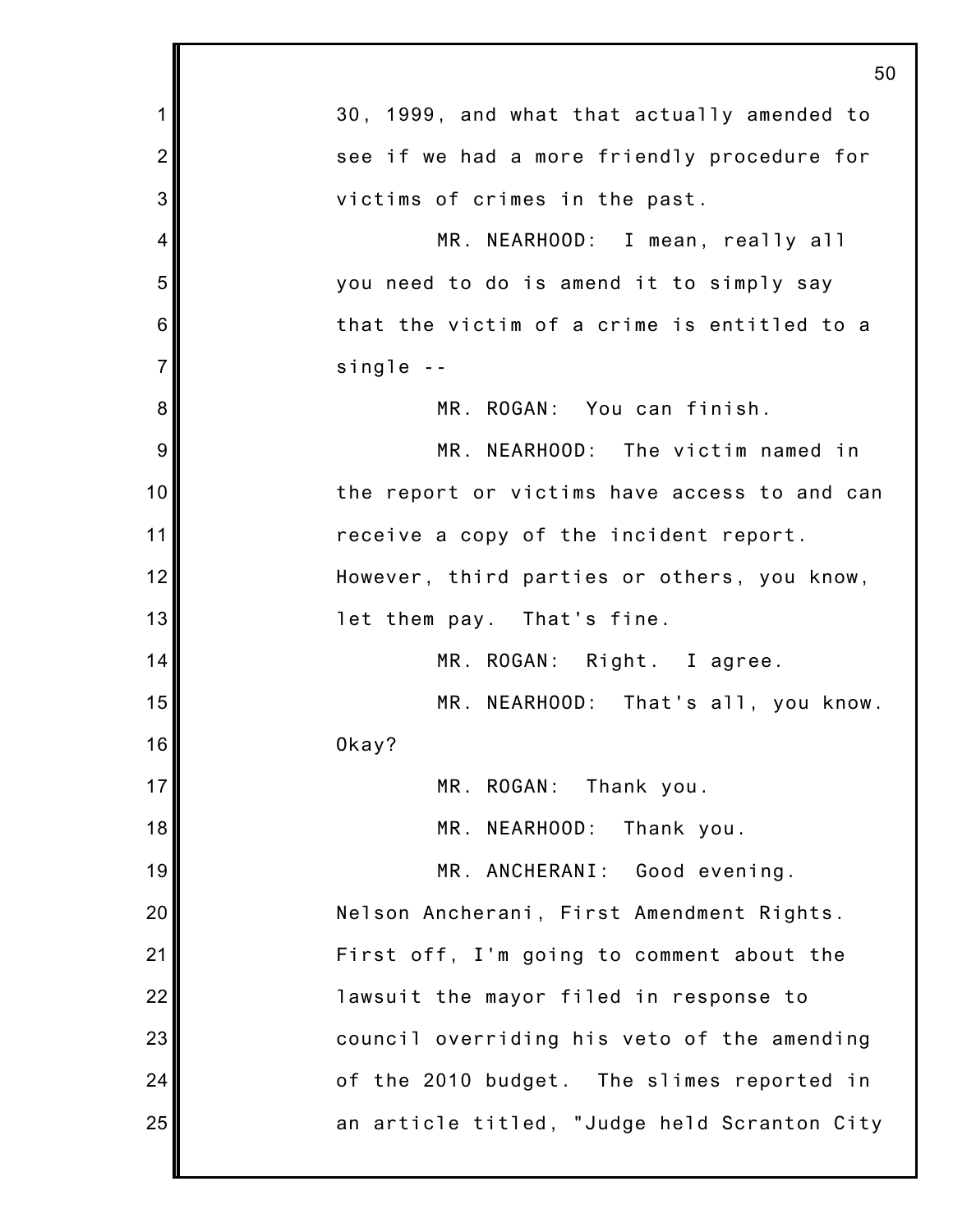| 1                | Council's cuts as mayor sues."               |
|------------------|----------------------------------------------|
| $\overline{2}$   | Roger -- it's by Roger DePugh.               |
| 3                | Roger writes about the mayor and I quote,    |
| $\overline{4}$   | "He goes onto say, 'It would illegal         |
| 5                | terminate 12 employees and will illegally    |
| 6                | reduce the salaries of 14.'"                 |
| $\overline{7}$   | I have here a breakdown of the city          |
| 8                | employees, no names, just positions from     |
| $\boldsymbol{9}$ | 2001 through 2010. This council comes no     |
| 10               | where near eliminating positions in this     |
| 11               | budget as the mayor eliminated in his last   |
| 12               | nine budgets. Between your amended budget    |
| 13               | and the mayor's budget, there is a net loss  |
| 14               | of one position. Did he forget that he       |
| 15               | eliminated the traffic maintenance division  |
| 16               | this year which consisted of five employees  |
| 17               | plus five Single Tax Office employees?       |
| 18               | Traffic maintenance employees repair traffic |
| 19               | signals, they do signs, they paint the       |
| 20               | intersection and crosswalks and other        |
| 21               | traffic related duties. We'll spend more     |
| 22               | money to contract their work out to private  |
| 23               | entities.                                    |
| 24               | Where is the reduction of salaries           |
| 25               | in 2002 illegal? Police and fire are still   |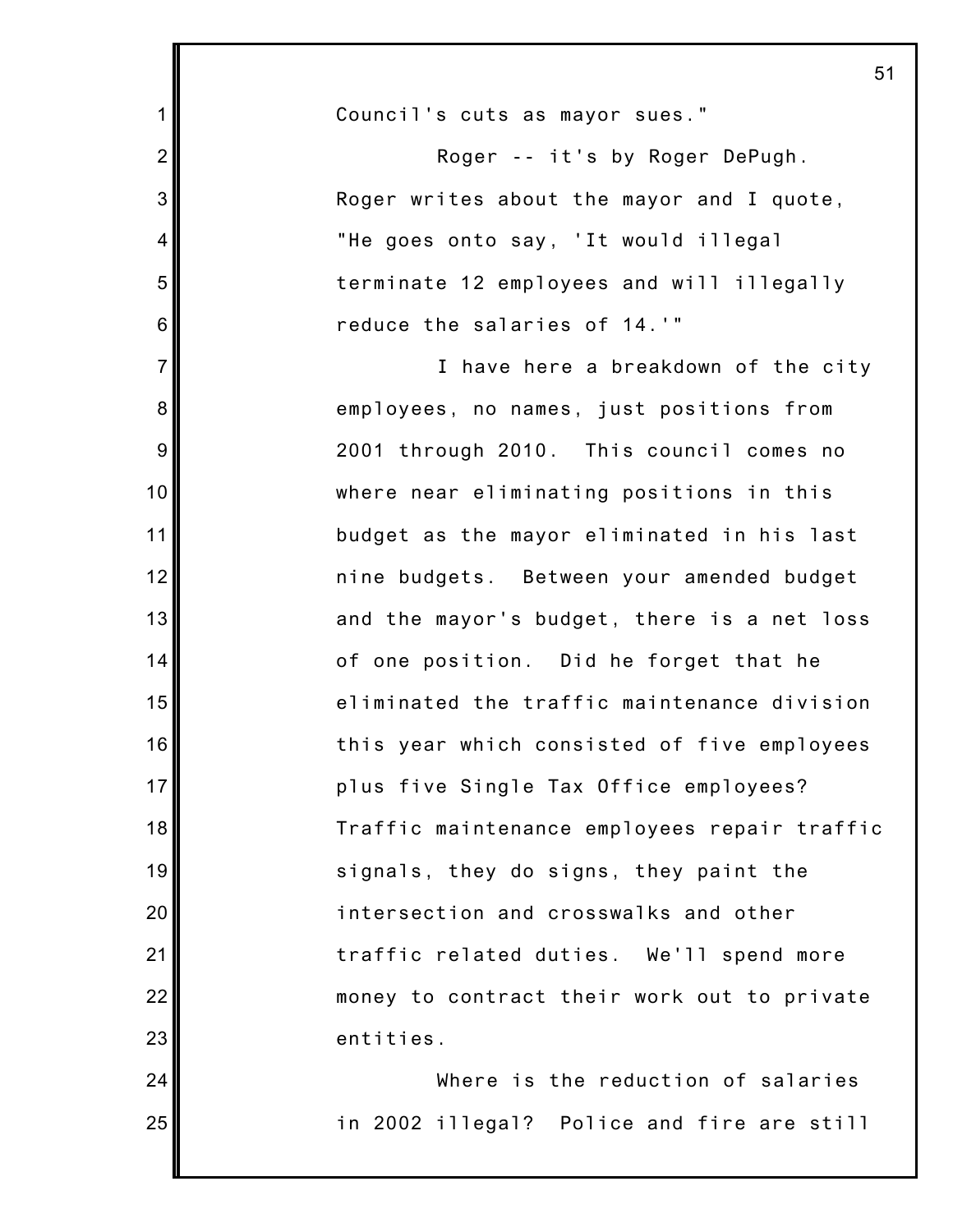| at 2002 pay rate levels and if it wasn't for  |
|-----------------------------------------------|
| the courts we wouldn't have the 7 1/2         |
| percent raise that the Courts gave us.        |
| By reducing the salaries of the               |
| favored to 2002 rates, and giving the 7 1/2   |
| percent raise, that puts the favorite         |
| employees on the level playing field with     |
| the police and fire.                          |
| In the past, prior to this                    |
| administration, management raises amounts     |
| were equal to what the other unions got.      |
| Since 2002, positions were eliminated or      |
| lost by this administration. In 2002, there   |
| were 141 regular and 29 federal grant police  |
| officers. This year, there are 145 regular    |
| and school resource officers. There are       |
| supposed to be ten COM-D officers and there   |
| are only two of them assigned to work.<br>The |
| reason the other eight aren't working, but    |
| yet are funded by the federal government, is  |
| supposedly because we supposedly because we   |
| have 17 police officers off injured or on     |
| comp. Why don't we utilize the regular        |
| officers and put more officers on the         |
| street? Is it because you will have to pay    |
|                                               |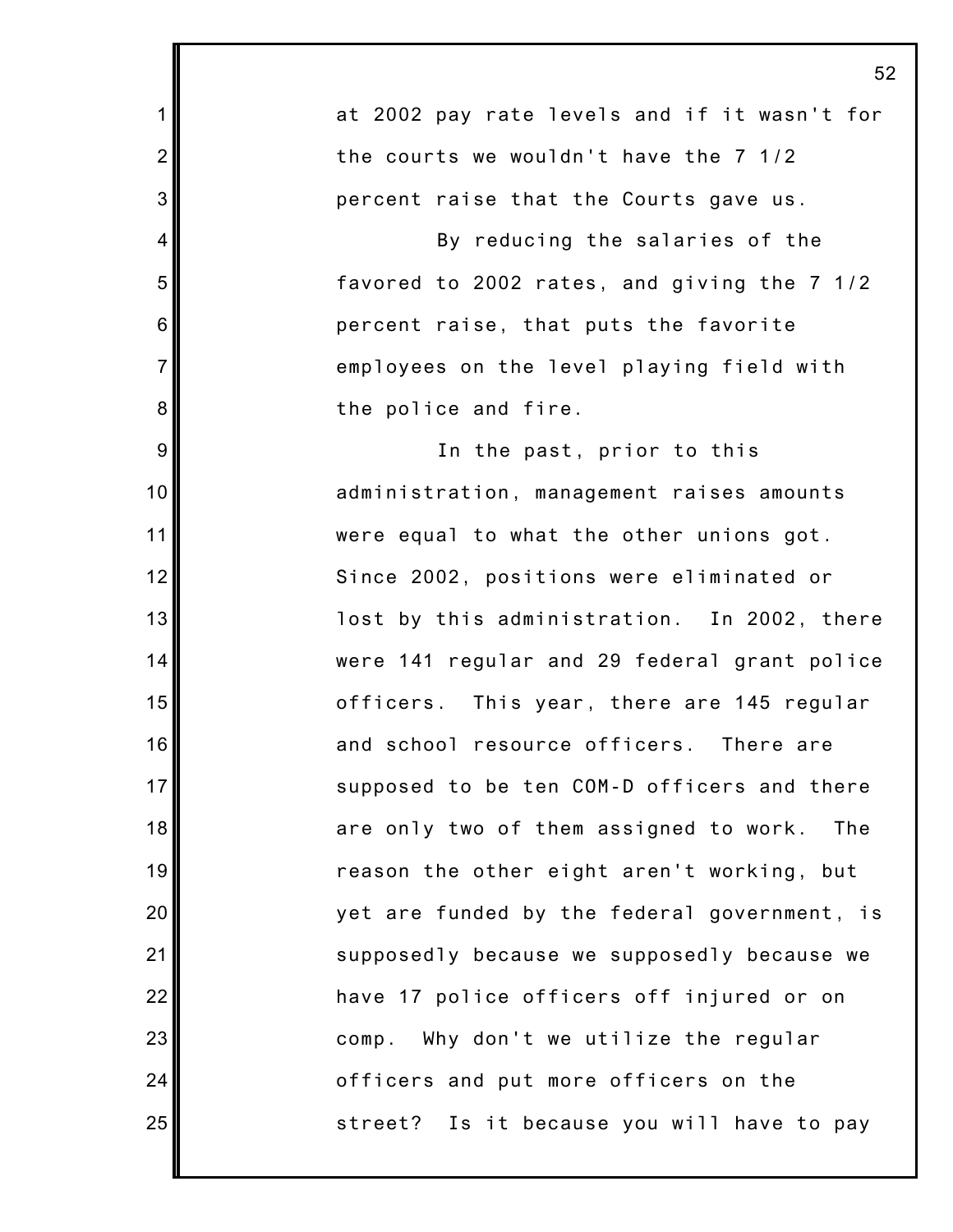|                 | 5.                                           |
|-----------------|----------------------------------------------|
| $\mathbf 1$     | overtime for regular officers?               |
| $\overline{2}$  | One of the mayor's points in the             |
| 3               | lawsuit: "The city's response to fire,       |
| 4               | police and weather-related emergencies will  |
| 5               | suffer."                                     |
| $6\phantom{1}6$ | Hire regular officers for COM-D.             |
| $\overline{7}$  | That eliminate one of those supposedly       |
| 8               | problems. Point of interest, we are now      |
| 9               | down to two federally funded police officers |
| 10              | from 29 in 2002. In the police budget in     |
| 11              | 2002 there were 191 police officers and      |
| 12              | miscellaneous employees. This year there     |
| 13              | are 161 total. So when the mayor says this   |
| 14              | council will illegally terminate 12          |
| 15              | employees, were those 40, 40 other positions |
| 16              | lost since 2002 illegally terminated?        |
| 17              | Among the mayor's other points he            |
| 18              | claims council's amendment would result in   |
| 19              | immediate and irreparable harm to those who  |
| 20              | positions or salaries were cut. Immediate    |
| 21              | and irreparable harm. What about the city    |
| 22              | employees who were never given a raise by    |
| 23              | this mayor? At least the employees who had   |
| 24              | their salaries cut aren't being asked to     |
| 25              | give back the money they already received.   |
|                 |                                              |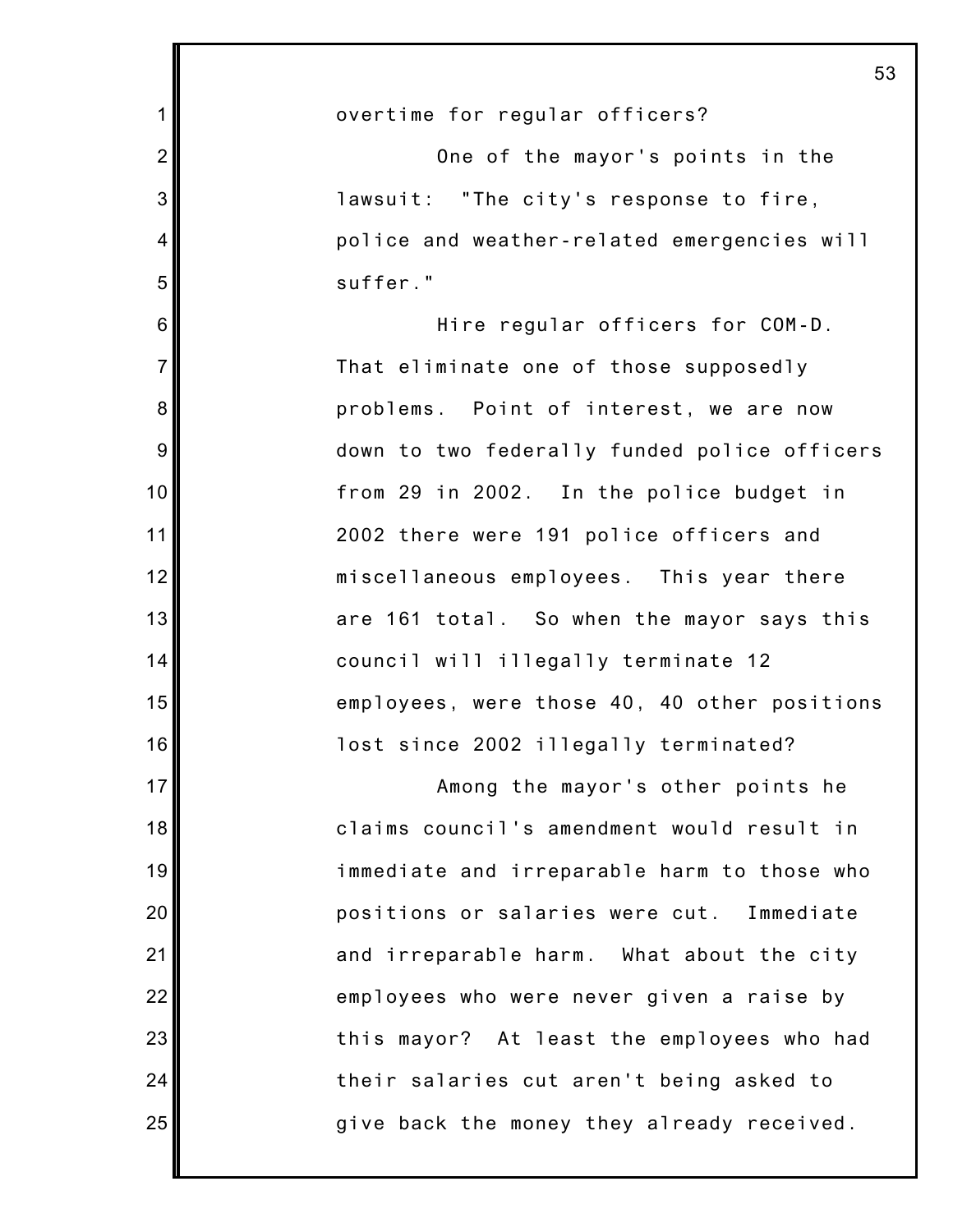1 2 3 4 5 6 7 8 9 10 11 12 13 14 15 16 17 18 19 20 21 22 23 24 25 Oh, and I know the argument that will brought up, the police were given an offer that they didn't bring back to their members. And I say to that, because I was on the negotiating team, that it wasn't the unions who sabotaged the talks. At one point all parties shook hands and the talks stalled when the mayor didn't respond. He left his negotiating team high and dry. "The law department staff will be cut and it's ability to hire outside council will be limited including council for labor issues." Yeah, so he won't be able to hire \$600 an hour outside law firms to fight the unions. He spent approximately 1 million on one attorney alone. Council, you should have taken the full amount of professional services from the law department instead of just 95,000. When I said 40 positions that's 40 less positions that we have now in 2010 than we had in 2002. Thank you. MR. ROGAN: Thank you. Is there anyone else who would like to address council? FIFTH ORDER.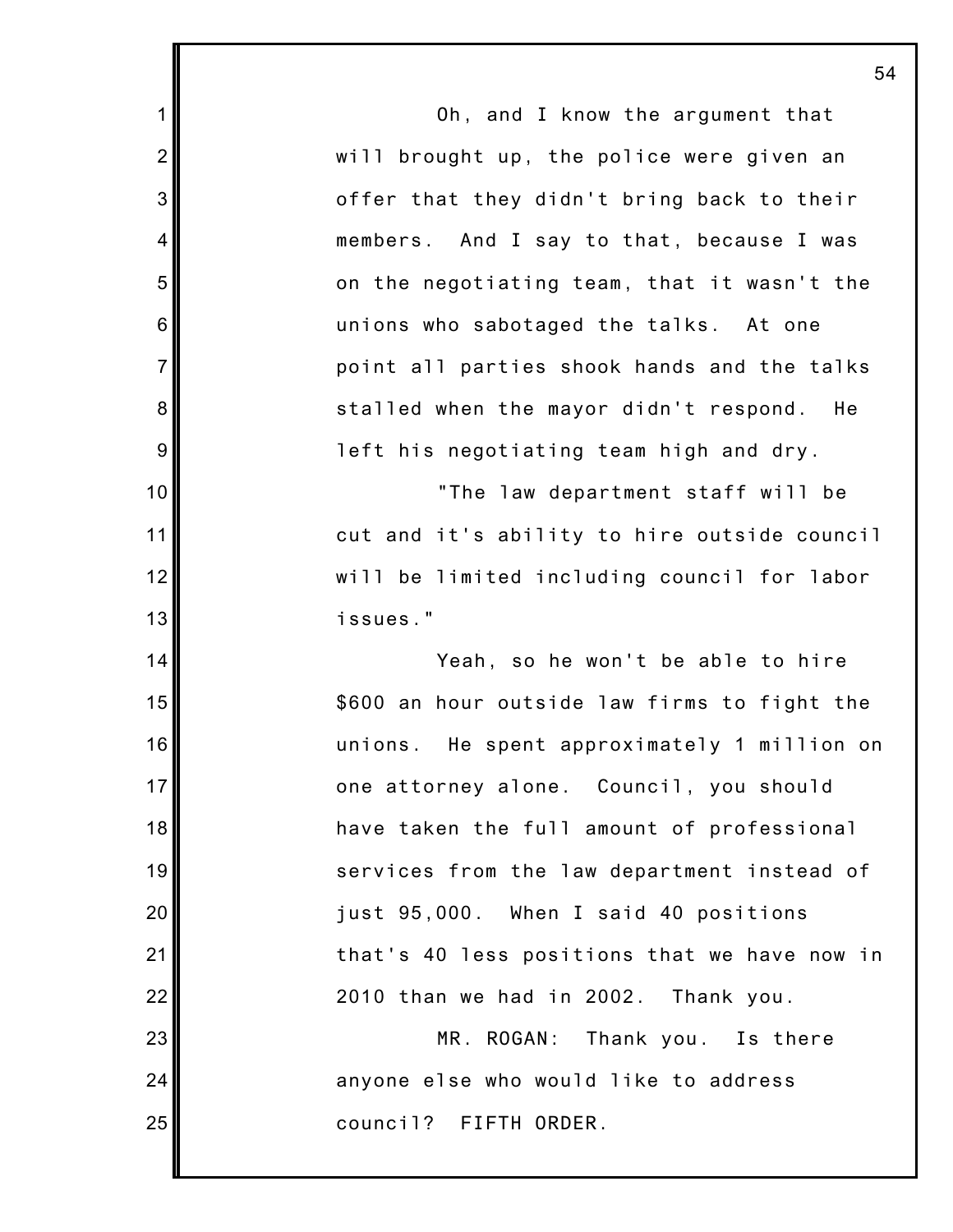|                | 55                                           |
|----------------|----------------------------------------------|
| $\mathbf{1}$   | MS. KRAKE: FIFTH ORDER. 5-A.                 |
| $\overline{2}$ | Motions.                                     |
| 3              | MR. ROGAN: Yes. As some you know,            |
| 4              | today myself, Mr. Joyce, Mrs. Evans,         |
| 5              | Mr. Hughes and Mrs. Krake were in Court for  |
| 6              | approximately seven hours, so needless to    |
| $\overline{7}$ | say it was a very long day so I'll keep my   |
| 8              | comments very brief tonight.                 |
| 9              | I received many citizens' request            |
| 10             | this week, I'm sorry if I haven't gotten     |
| 11             | back to you right away, we have been         |
| 12             | preparing for court all week, and the only   |
| 13             | one I want to mention is I received numerous |
| 14             | calls about the Crisp Avenue Bridge in West  |
| 15             | Scranton and I know it's something that      |
| 16             | Mrs. Evans was working on and so was         |
| 17             | Mr. Courtright when he was on council, so I  |
| 18             | will talking to them this week along with    |
| 19             | Linda Aebli from OECD to see what the status |
| 20             | of the bridge is. And that is all for        |
| 21             | today. Mr. Loscombe?                         |
| 22             | MR. LOSCOMBE: Yes. Thank you,                |
| 23             | Mr. Rogan. I was out of town all week so I   |
| 24             | have very few. Just a couple of              |
| 25             | announcements. Just a remainder again, all   |
|                |                                              |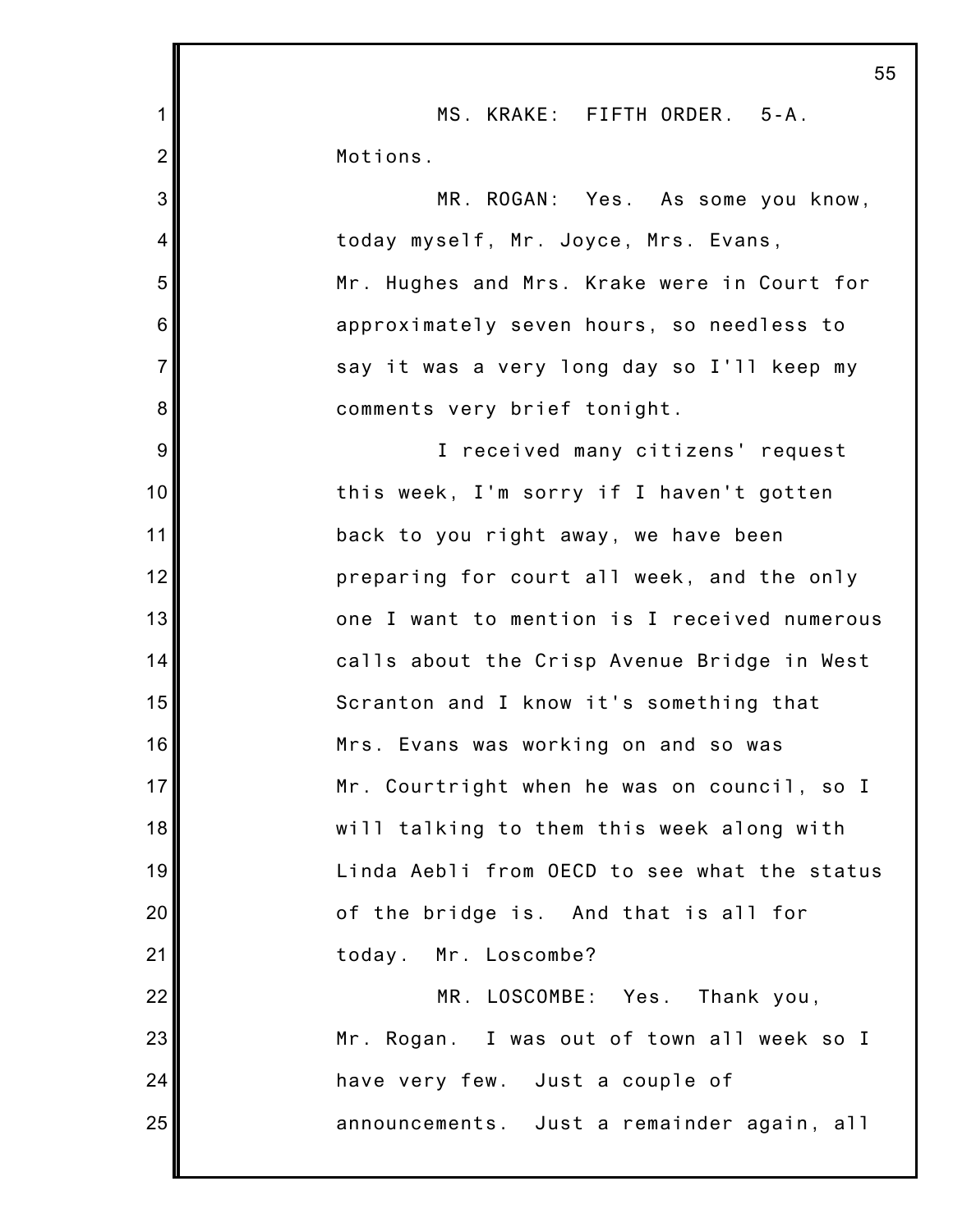through lent St. Lucy's parish at 949 Scranton Street on Fridays from 3:00 to 6:30 p.m. have clam chowder, pizza and certain weekly specials available. You could call the orders in, walk-ins are most welcome, and there is a special bake sale this Friday.

1

2

3

4

5

6

7

8

9

10

11

12

13

14

15

16

17

18

19

20

21

22

23

24

25

The Dante Club at 1916 Prospect Avenue has a clam chowder sale on Fridays through lent. I believe the time is from 11 a.m. to 2 p.m.

And there will a benefit dinner for pancreatic cancer in loving memory of Angela Price held by Angie's Angels at the Fraternal Order of Eagle's hall at 493 Meridian Avenue in Scranton. Dinner will be five to seven and there will be entertainment by DJ Daddy from seven to ten. Tickets are \$10 and can be purchased at the door. There will be basket raffles and ribbon pops are for sale. All proceeds will be going to the American Cancer Society. If you have any questions you can call Bill Leggett at 383-1788.

And just a couple of quick comments,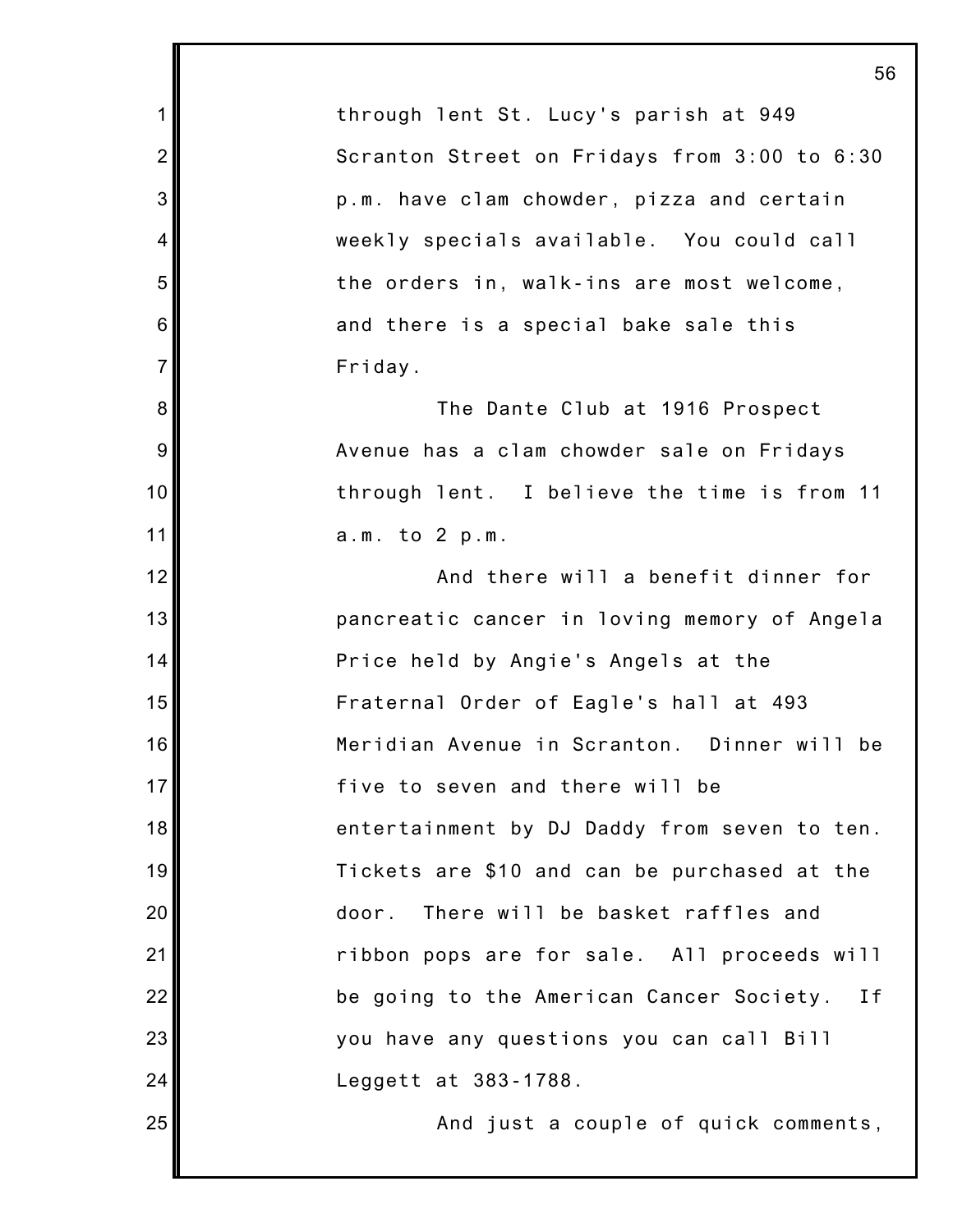Mr. Jackowitz was mentioning the lawsuit earlier with the city and the city council and a few others, I just wanted to clarify for the viewers and for those that understand, it is the mayor of the city who is suing city council for a budget that we overrode where we were saving nearly \$700,000. We are not suing anyone. I just wanted to clarify that.

1

2

3

4

5

6

7

8

9

10

11

12

13

14

15

16

17

18

19

20

21

22

23

24

25

I received a call this afternoon right after I got back from Mr. Brazil. He got the approval to have me meet with him, so I did setup an appointment for this Friday morning, I will be meeting with Mr. Brazil, DPW director and Paul O'Hora to go over several of the flood issues and I will be able to report that meeting next Tuesday.

The other thing just as we are sitting here, Mrs. Krake was reading some of the responses before. It appears to me that our responses to citizens' requests are being met with an air of arrogance all of a sudden by some of the responders. I hope that they realize they are working for the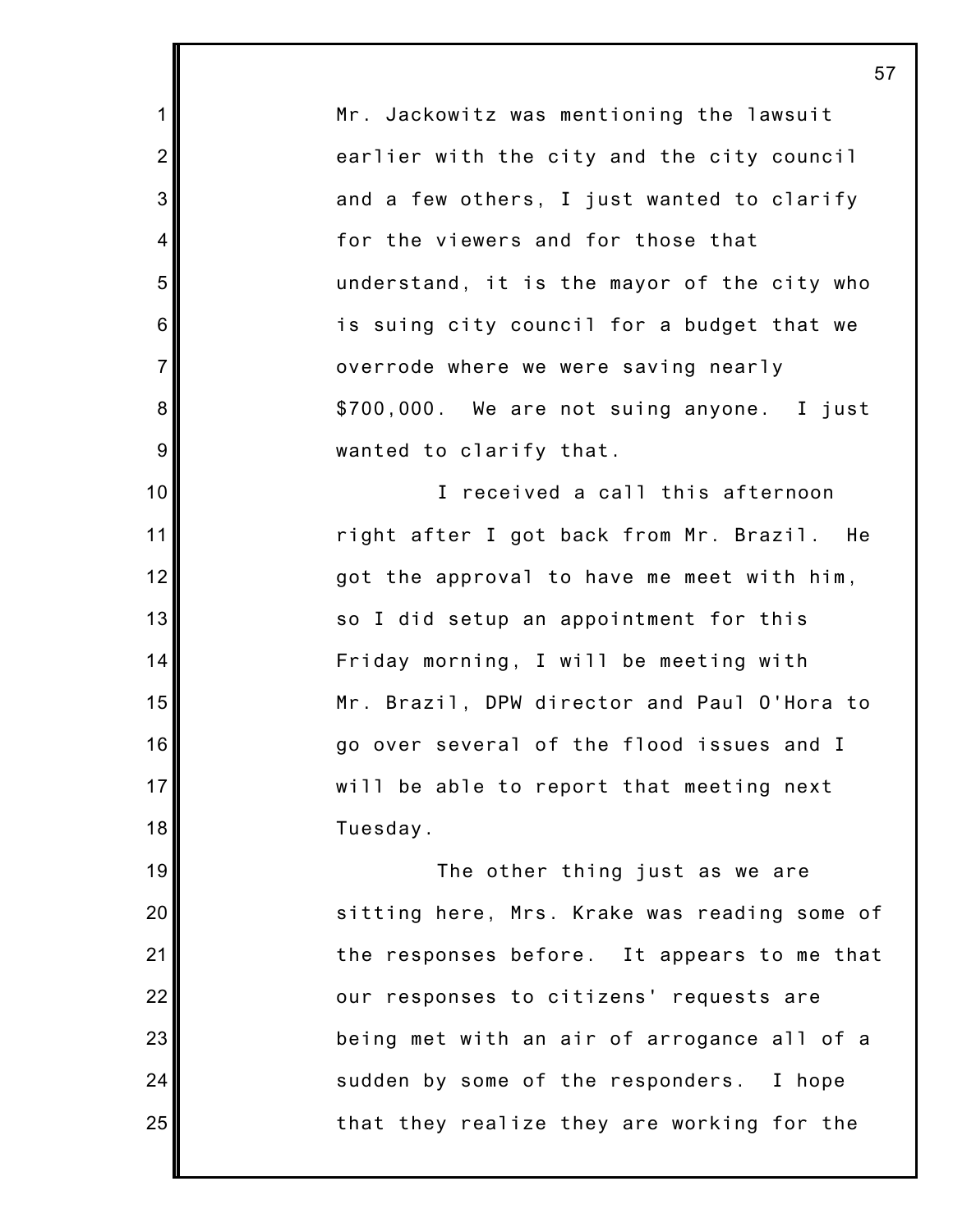|                | 58                                          |
|----------------|---------------------------------------------|
| 1              | people, too, and that they don't stimey us  |
| $\overline{2}$ | in our effort to answer your questions and  |
| 3              | get help for whatever you need. That's all  |
| $\overline{4}$ | I have to say. Thank you.                   |
| 5              | MR. ROGAN: Thank you. Mr. Joyce?            |
| 6              | MR. JOYCE: Yes, just a few quick            |
| $\overline{7}$ | comments. Tonight on item 7-B we will be    |
| 8              | voting on possibly lowering the bidding     |
| 9              | threshold and I just wanted to reiterate my |
| 10             | support and my continuing support for Item  |
| 11             | 7-B. You know, this is a good action in my  |
| 12             | opinion for both government and business, I |
| 13             | see a lot of benefits to this, and one of   |
| 14             | the most important benefits is that it      |
| 15             | really provides transparency in addition to |
| 16             | possibly saving the city costs in the       |
| 17             | long-run for being able to obtain better    |
| 18             | prices for services and I think that it     |
| 19             | could really benefit a lot more local       |
| 20             | businesses in their ability to get involved |
| 21             | with the government process, and that's all |
| 22             | I really have for tonight.                  |
| 23             | MR. ROGAN: Thank you, Mr. Joyce.            |
| 24             | Mrs. Krake?                                 |
| 25             | MS. KRAKE: 5-B. NO BUSINESS AT              |
|                |                                             |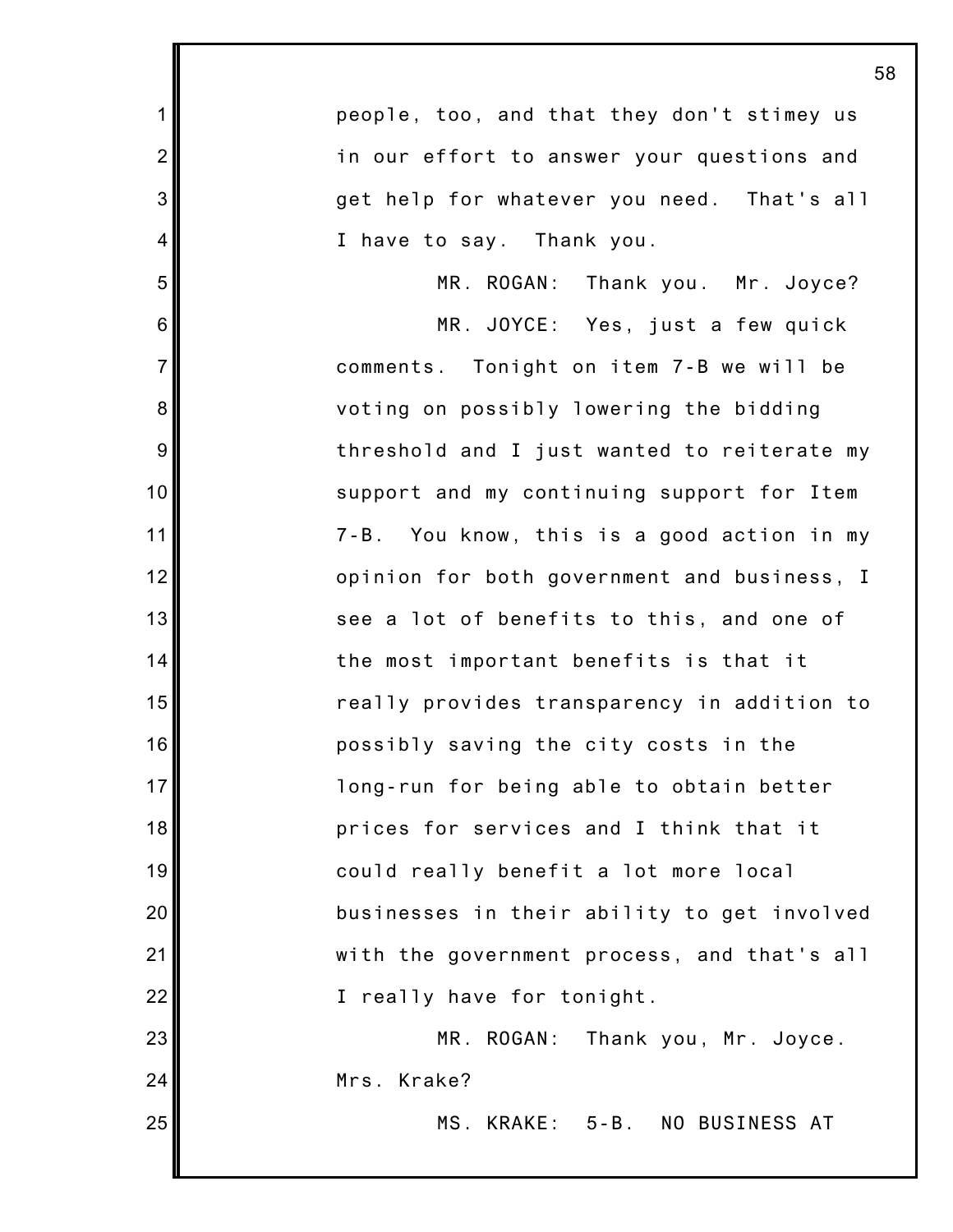|                | 59                                            |
|----------------|-----------------------------------------------|
| 1              | THIS TIME. 6-A. NO BUSINESS AT THIS TIME.     |
| $\overline{2}$ | SEVENTH ORDER. 7-A.                           |
| 3              | MR. LOSCOMBE: Mrs. Krake, I would             |
| 4              | like to make a motion to appoint Mr. Rogan    |
| 5              | as temporary chairman for the Committee on    |
| 6              | Rules before you read 7-                      |
| $\overline{7}$ | MR. JOYCE: Second.                            |
| 8              | MR. ROGAN: Motion has been made and           |
| 9              | seconded. On the question? All those in       |
| 10             | favor signify by saying aye?                  |
| 11             | MR. LOSCOMBE: Aye.                            |
| 12             | MR. JOYCE: Aye.                               |
| 13             | MR. ROGAN: Aye. Opposed?<br>Motion            |
| 14             | is approved.                                  |
| 15             | MS. KRAKE:<br>Thank you. 7-A.<br>F0R          |
| 16             | CONSIDERATION BY THE COMMITTEE ON FINANCE -   |
| 17             | FOR ADOPTION - FILE OF COUNCIL NO. 13, 2010-  |
| 18             | AUTHORIZING THE MAYOR AND OTHER APPROPRIATE   |
| 19             | CITY OFFICIALS TO ACCEPT FUNDS FROM THE BJA   |
| 20             | FY 09 EDWARD BYRNE MEMORIAL JUSTICE           |
| 21             | ASSISTANCE GRANT (JAG) PROGRAM LOCAL          |
| 22             | SOLICITATION IN THE AMOUNT OF \$50,618.00 AND |
| 23             | DISBURSE SAID FUNDS IN ACCORDANCE WITH THE    |
| 24             | GRANT APPLICATION.                            |
| 25             | MR. ROGAN: What is the                        |
|                |                                               |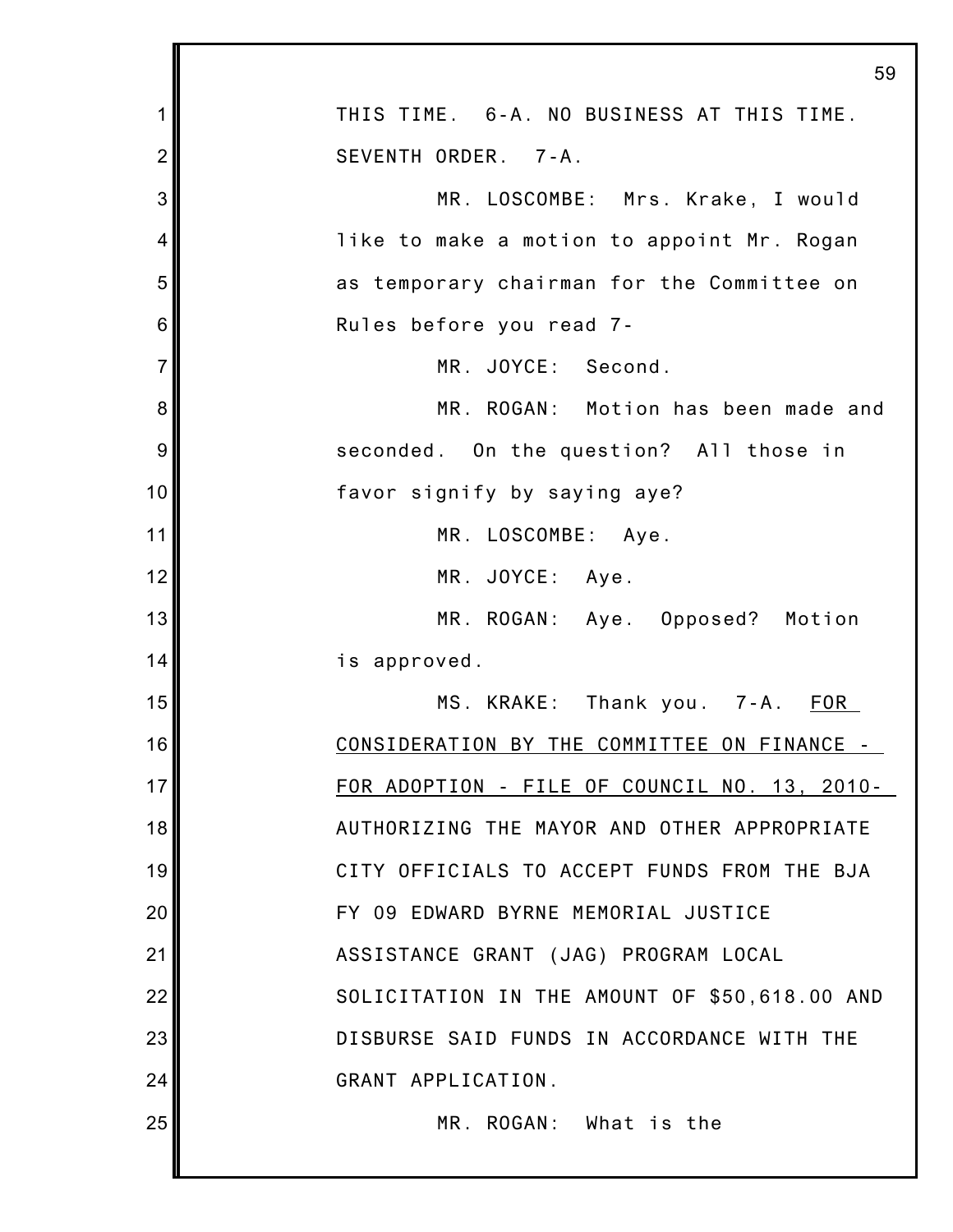|                | 60                                                   |
|----------------|------------------------------------------------------|
| 1              | recommendation of the Chairperson for the            |
| $\overline{2}$ | Committee on Finance?                                |
| 3              | MR. JOYCE: As Chairperson for the                    |
| $\overline{4}$ | Committee on Finance, I recommend final              |
| 5              | passage of Item 7-A.                                 |
| 6              | MR. LOSCOMBE: Second.                                |
| $\overline{7}$ | MR. ROGAN: On the question? Roll                     |
| 8              | call, please?                                        |
| 9              | MS. CARRERA: Mr. Rogan.                              |
| 10             | MR. ROGAN: Yes.                                      |
| 11             | MS. CARRERA: Mr. Loscombe.                           |
| 12             | MR. LOSCOMBE: Yes.                                   |
| 13             | MS. CARRERA: Mr. Joyce.                              |
| 14             | MR. JOYCE: Yes.                                      |
| 15             | MR. ROGAN: I hereby declare Item                     |
| 16             | 7-A legally and lawfully adopted.                    |
| 17             | MS. KRAKE: 7-B. FOR CONSIDERATION BY                 |
| 18             | <u> THE COMMITTEE ON RULES - FOR ADOPTION - FILE</u> |
| 19             | OF COUNCIL NO. 14, 2010 - AMENDING THE               |
| 20             | ADMINISTRATIVE CODE OF THE CITY OF SCRANTON,         |
| 21             | PENNSYLVANIA, SECTION 6-14-CONTRACTS,                |
| 22             | SUBSECTION (A) TO REDUCE THE AMOUNT ABOVE            |
| 23             | WHICH COMPETITIVE BIDDING IS REQUIRED FROM           |
| 24             | \$20,000.00 TO \$10,000.00, AND TO REDUCE THE        |
| 25             | AMOUNT ABOVE WHICH QUOTES MUST BE OBTAINED           |
|                |                                                      |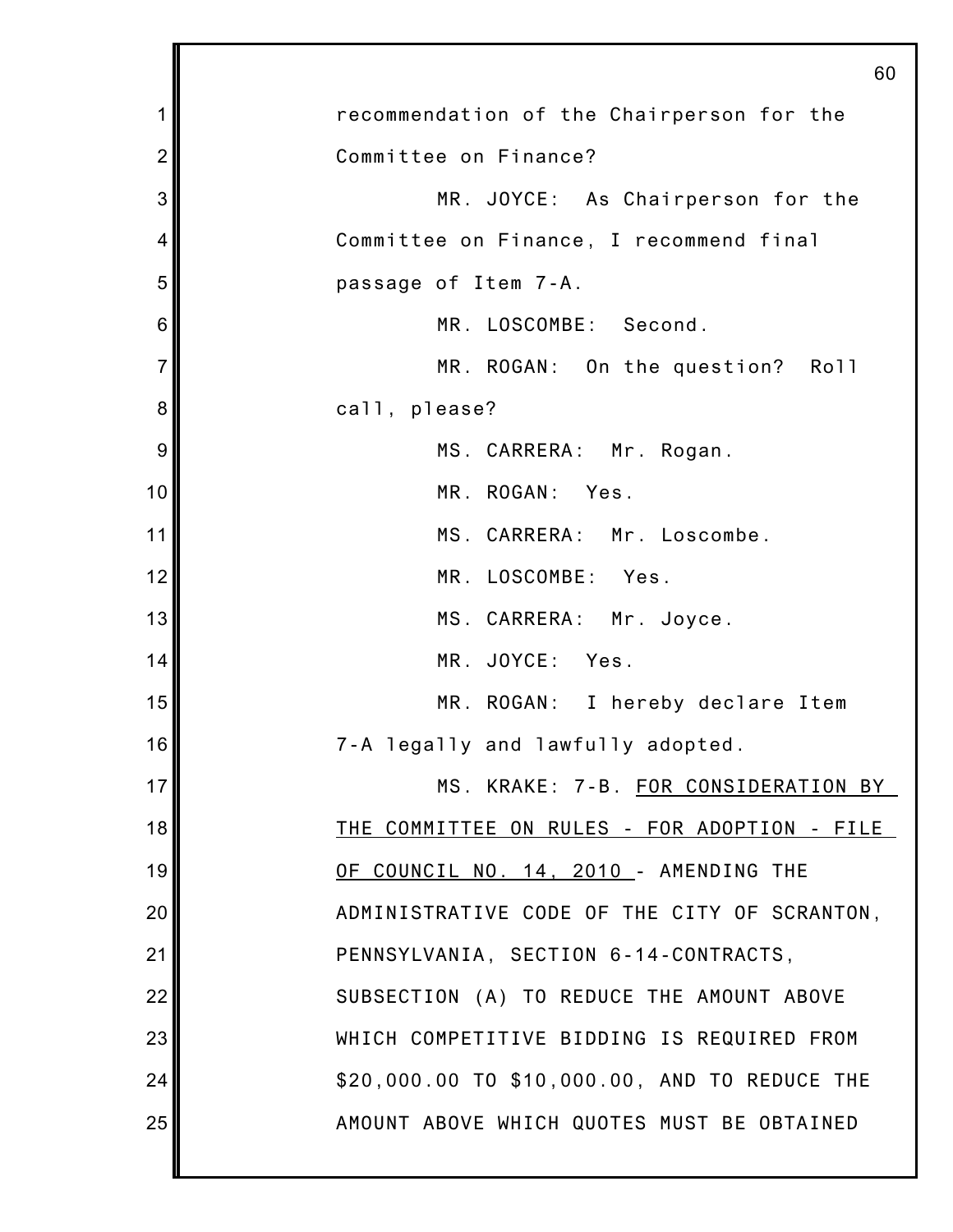|                | 61                                           |
|----------------|----------------------------------------------|
| 1              | FROM \$5,000.00 TO \$4,000.00.               |
| $\overline{2}$ | MR. ROGAN: As temporary Chairperson          |
| 3              | for the Committee on Rules, I recommend      |
| 4              | final passage of Item 7-B.                   |
| 5              | MR. JOYCE: Second.                           |
| 6              | MR. ROGAN: On the question? I                |
| $\overline{7}$ | would just like to reiterate my support once |
| 8              | again. I believe that this will be make      |
| 9              | government more open. It will be, as I said  |
| 10             | before, both pro taxpayer and pro small      |
| 11             | business, and I urge the mayor to sign this  |
| 12             | into law. Roll call, please?                 |
| 13             | MS. CARRERA: Mr. Rogan.                      |
| 14             | MR. ROGAN: Yes.                              |
| 15             | MS. CARRERA: Mr. Loscombe.                   |
| 16             | MR. LOSCOMBE: Yes.                           |
| 17             | MS. CARRERA: Mr. Joyce.                      |
| 18             | MR. JOYCE: Yes.                              |
| 19             | MR. ROGAN: I hereby declare Item             |
| 20             | 7-B legally and lawfully adopted.            |
| 21             | MS. KRAKE: 7-C. FOR CONSIDERATION            |
| 22             | BY THE COMMITTEE ON RULES - FOR ADOPTION -   |
| 23             | RESOLUTION NO. 9, 2010 - APPOINTMENT OF ANDY |
| 24             | SBARAGLIA, 2410 NORTH MAIN AVENUE, SCRANTON, |
| 25             | PENNSYLVANIA, 18508, AS A MEMBER OF THE      |
|                |                                              |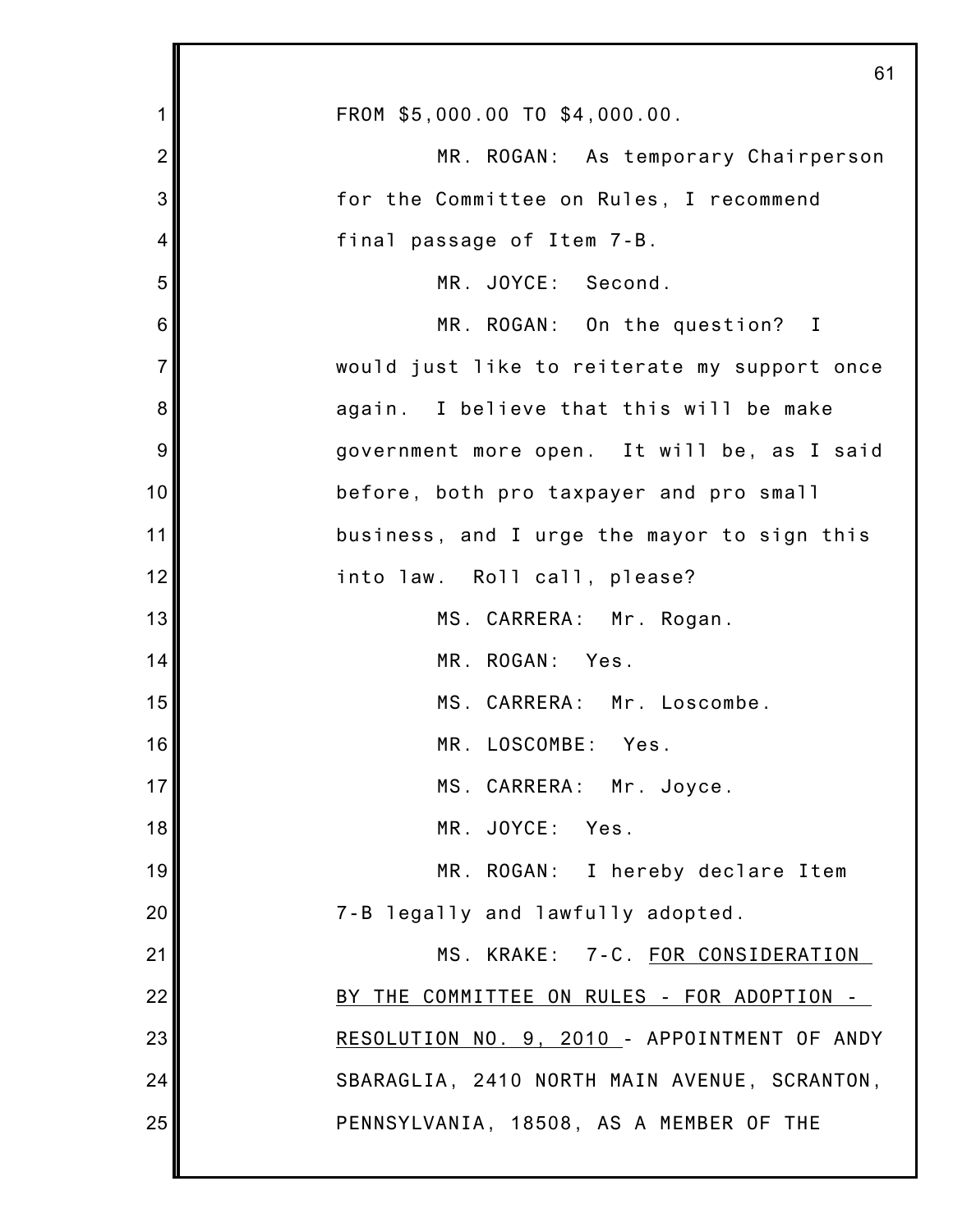|                | 62                                           |
|----------------|----------------------------------------------|
| 1              | SCRANTON REDEVELOPMENT AUTHORITY FOR A FIVE  |
| $\overline{2}$ | (5) YEAR TERM TO REPLACE MR. ROBERT TIMLIN   |
| 3              | WHOSE TERM EXPIRED ON FEBRUARY 4, 2010 AND   |
| 4              | MR. SBARAGLIA'S TERM WILL EXPIRE ON FEBRUARY |
| 5              | 3, 2015.                                     |
| 6              | MR. ROGAN: As temporary Chairperson          |
| $\overline{7}$ | for the Committee on Rules, I recommend      |
| 8              | final passage of Item 7-C.                   |
| 9              | MR. LOSCOMBE: Second.                        |
| 10             | MR. ROGAN: On the question? Roll             |
| 11             | call, please?                                |
| 12             | MS. CARRERA: Mr. Rogan.                      |
| 13             | MR. ROGAN: Yes.                              |
| 14             | MS. CARRERA: Mr. Loscombe.                   |
| 15             | MR. LOSCOMBE: Yes.                           |
| 16             | MS. CARRERA: Mr. Joyce.                      |
| 17             | MR. JOYCE: Yes.                              |
| 18             | MR. ROGAN: I hereby declare Item             |
| 19             | 7-C legally and lawfully adopted.            |
| 20             | MS. KRAKE: 7-D. FOR CONSIDERATION            |
| 21             | BY THE COMMITTEE ON RULES - FOR ADOPTION -   |
| 22             | RESOLUTION NO. 10, 2010 - APPOINTMENT OF     |
| 23             | GIOVANNI PICCOLINO, 2639 BIRNEY AVENUE,      |
| 24             | SCRANTON, PENNSYLVANIA, 18505, AS A MEMBER   |
| 25             | OF THE SCRANTON PARKING AUTHORITY. MR.       |
|                |                                              |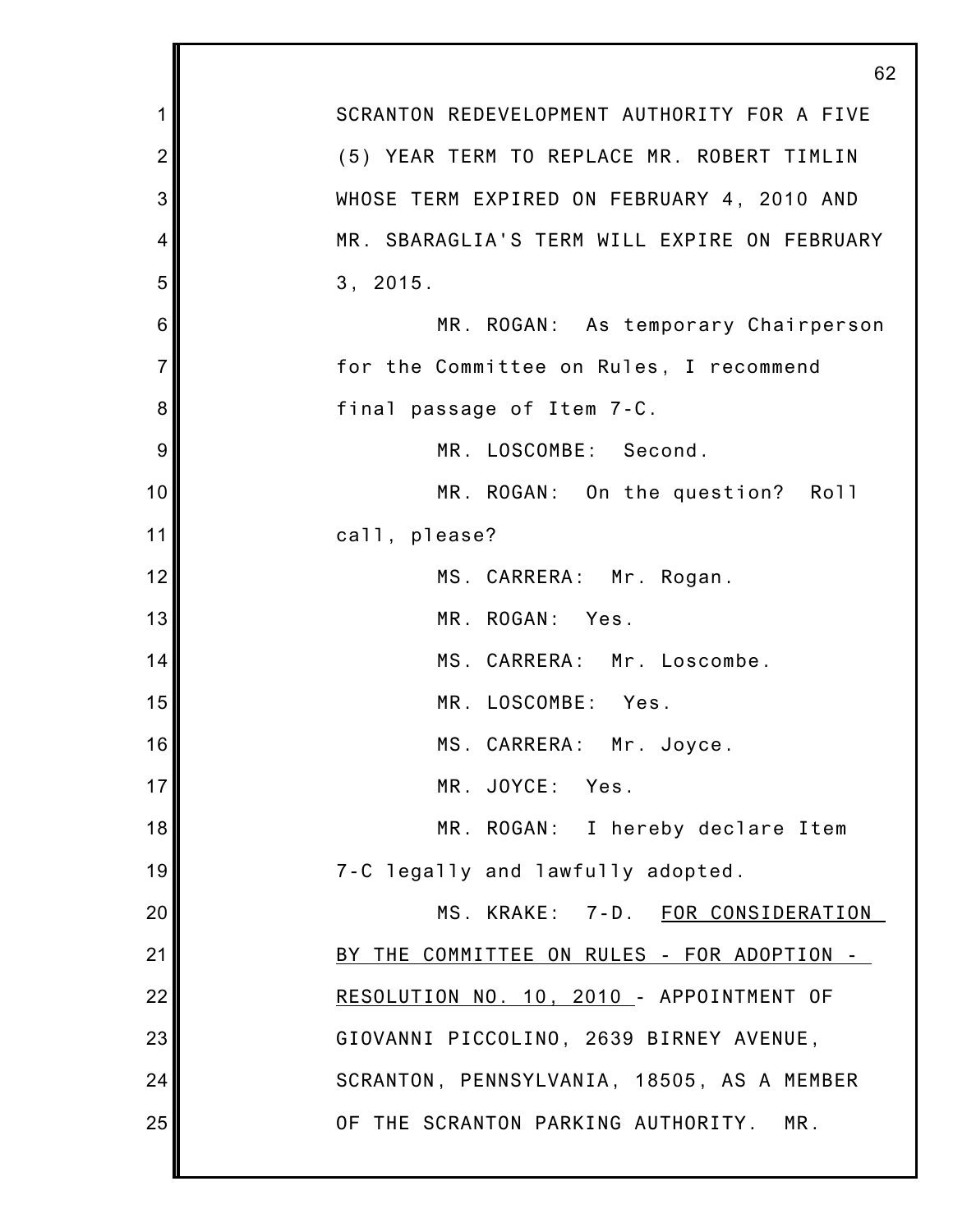|                | 63                                          |
|----------------|---------------------------------------------|
| 1              | PICCOLINO WILL FILL THE UNEXPIRED TERM OF   |
| $\overline{2}$ | MRS. KATHLEEN MCDONNELL WHO RESIGNED        |
| 3              | FEBRUARY 17, 2010. MR. PICCOLINO'S TERM     |
| 4              | WILL BE EFFECTIVE FEBRUARY 18, 2010 THROUGH |
| 5              | JUNE 1, 2010.                               |
| 6              | MR. ROGAN: As temporary Chairperson         |
| $\overline{7}$ | for the Committee on Rules, I recommend     |
| 8              | final passage of Item 7-D.                  |
| 9              | MR. LOSCOMBE: Second.                       |
| 10             | MR. ROGAN: On the question? Roll            |
| 11             | call, please?                               |
| 12             | MS. CARRERA: Mr. Rogan.                     |
| 13             | MR. ROGAN: Yes.                             |
| 14             | MS. CARRERA: Mr. Loscombe.                  |
| 15             | MR. LOSCOMBE: Yes.                          |
| 16             | MS. CARRERA: Mr. Joyce.                     |
| 17             | MR. JOYCE: Yes.                             |
| 18             | MR. ROGAN: I hereby declare Item            |
| 19             | 7-D legally and lawfully adopted.           |
| 20             | MR. JOYCE: At this time I would             |
| 21             | like to make a motion to adjourn.           |
| 22             | MR. ROGAN: Adjourned.                       |
| 23             |                                             |
| 24             |                                             |
| 25             |                                             |
|                |                                             |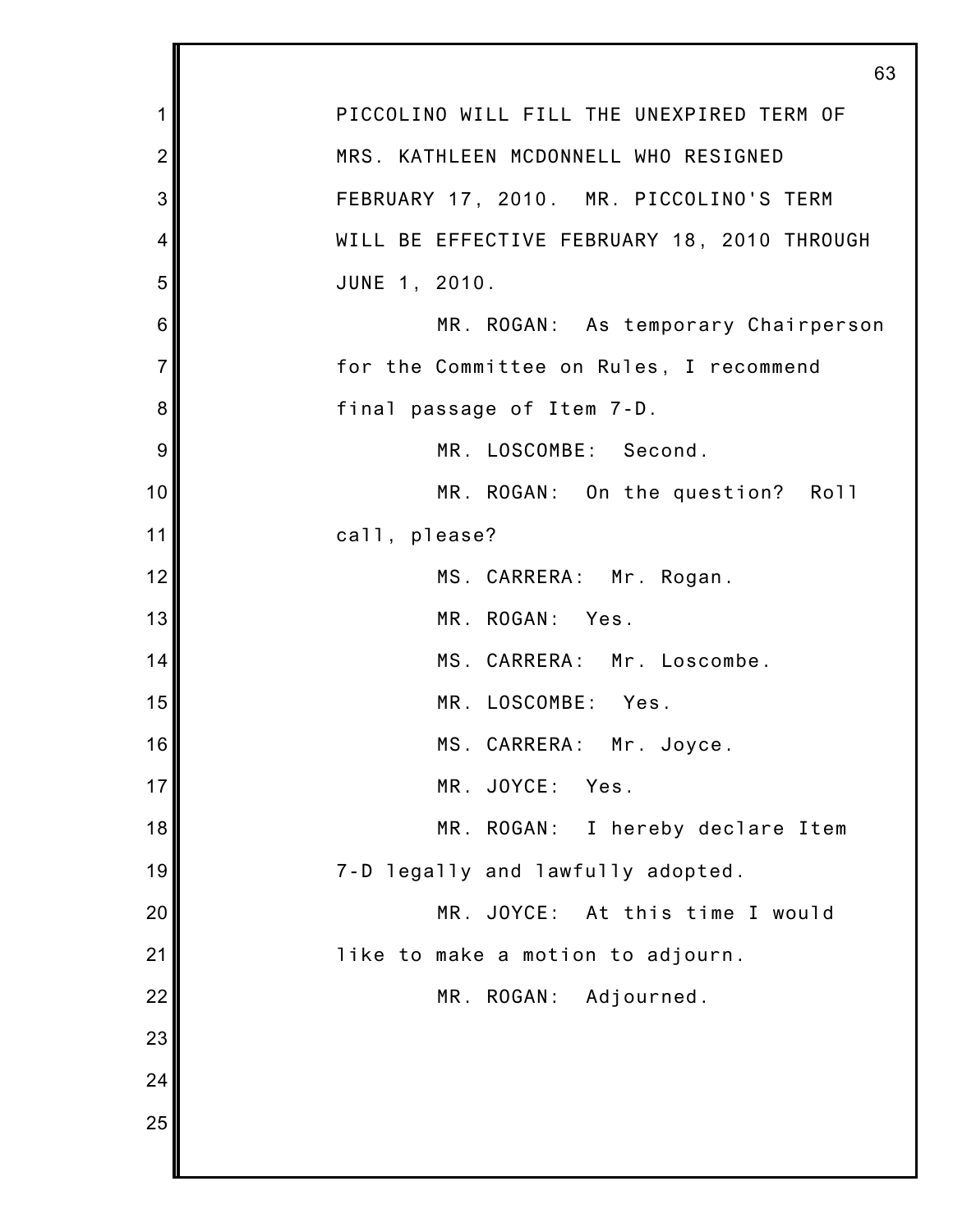|                                  | 64 |
|----------------------------------|----|
| $\mathbf{1}$                     |    |
| $\overline{c}$                   |    |
| $\overline{3}$                   |    |
| $\overline{\mathcal{L}}$         |    |
| $\overline{5}$                   |    |
| $\overline{6}$                   |    |
| $\overline{7}$                   |    |
| 8                                |    |
| 9                                |    |
| $10$                             |    |
|                                  |    |
| $\frac{11}{12}$                  |    |
| 13                               |    |
| $\frac{1}{4}$                    |    |
| 15                               |    |
| 16                               |    |
| $17$                             |    |
| 18<br>19                         |    |
|                                  |    |
|                                  |    |
|                                  |    |
|                                  |    |
|                                  |    |
| 20<br>21<br>22<br>23<br>24<br>25 |    |
|                                  |    |
|                                  |    |